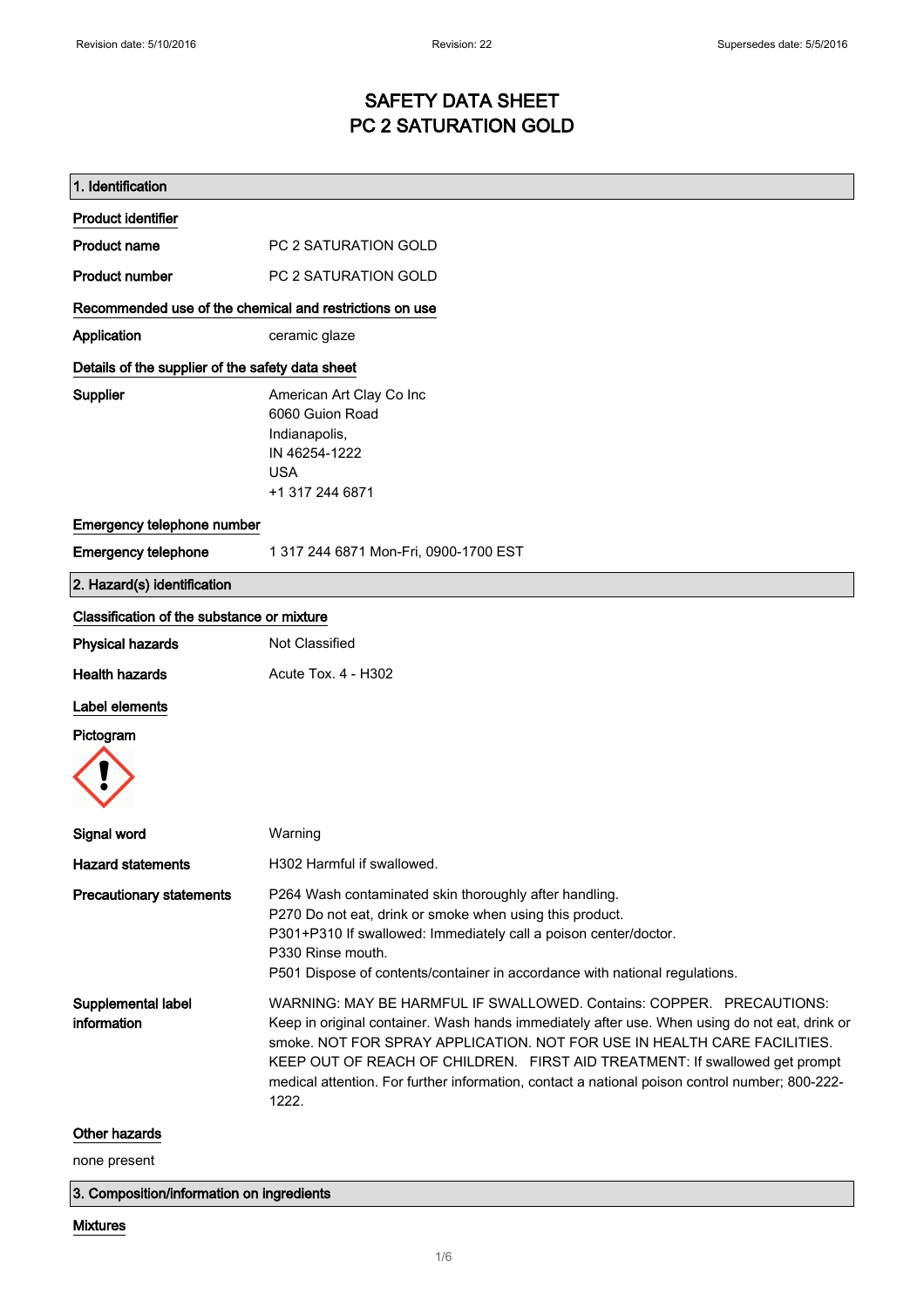| <b>Copper Oxide</b>                                   | $1 - 5%$                                                                                                                                                                                                                                                                                                    |
|-------------------------------------------------------|-------------------------------------------------------------------------------------------------------------------------------------------------------------------------------------------------------------------------------------------------------------------------------------------------------------|
| CAS number: 1317-38-0                                 |                                                                                                                                                                                                                                                                                                             |
| Classification<br>Not Classified                      |                                                                                                                                                                                                                                                                                                             |
|                                                       | The Full Text for all Hazard Statements are Displayed in Section 16.                                                                                                                                                                                                                                        |
| <b>Composition comments</b>                           | Only ingredients listed above are notifiable for this product. If none are shown then all<br>ingredients are exempt.                                                                                                                                                                                        |
| 4. First-aid measures                                 |                                                                                                                                                                                                                                                                                                             |
| Description of first aid measures                     |                                                                                                                                                                                                                                                                                                             |
| Inhalation                                            | Unlikely route of exposure as the product does not contain volatile substances                                                                                                                                                                                                                              |
| Ingestion                                             | Do not induce vomiting. Rinse mouth thoroughly with water. Give a few small glasses of water<br>or milk to drink. Get medical attention if any discomfort continues.                                                                                                                                        |
| <b>Skin Contact</b>                                   | Wash skin thoroughly with soap and water.                                                                                                                                                                                                                                                                   |
| Eye contact                                           | Rinse with water.                                                                                                                                                                                                                                                                                           |
|                                                       | Most important symptoms and effects, both acute and delayed                                                                                                                                                                                                                                                 |
| Ingestion                                             | Read Section 2 for any specific precautions associated with the use of this product. Products<br>with specific warnings about ingestion will give guidance there.                                                                                                                                           |
| <b>Skin contact</b>                                   | Read Section 2 for any specific precautions associated with the use of this product. In general<br>most ceramic glazes, clays and special products will tend to have a drying effect on the skin<br>and may cause some sensitivity to users with sensitive skin.                                            |
| Eye contact                                           | Read Section 2 for any specific precautions associated with the use of this product. In general<br>most ceramic and special products contain materials that maybe abrasive to eyes. Keeping<br>materials from contacting the eyes is prudent. If contact does occur, flush with clean water, do<br>not rub. |
|                                                       | Indication of immediate medical attention and special treatment needed                                                                                                                                                                                                                                      |
| NOTES TOT THE GOCTOR                                  | Treat symptomatically.                                                                                                                                                                                                                                                                                      |
| 5. Fire-fighting measures                             |                                                                                                                                                                                                                                                                                                             |
| <b>Extinguishing media</b>                            |                                                                                                                                                                                                                                                                                                             |
| Suitable extinguishing media                          | Use fire-extinguishing media suitable for the surrounding fire.                                                                                                                                                                                                                                             |
| Special hazards arising from the substance or mixture |                                                                                                                                                                                                                                                                                                             |
| Specific hazards                                      | The product is not believed to present a hazard due to its physical nature.                                                                                                                                                                                                                                 |
| Advice for firefighters                               |                                                                                                                                                                                                                                                                                                             |
| Special protective equipment<br>for firefighters      | Use protective equipment appropriate for surrounding materials.                                                                                                                                                                                                                                             |
| 6. Accidental release measures                        |                                                                                                                                                                                                                                                                                                             |
|                                                       | Personal precautions, protective equipment and emergency procedures                                                                                                                                                                                                                                         |
| <b>Personal precautions</b>                           | For personal protection, see Section 8.                                                                                                                                                                                                                                                                     |
| <b>Environmental precautions</b>                      |                                                                                                                                                                                                                                                                                                             |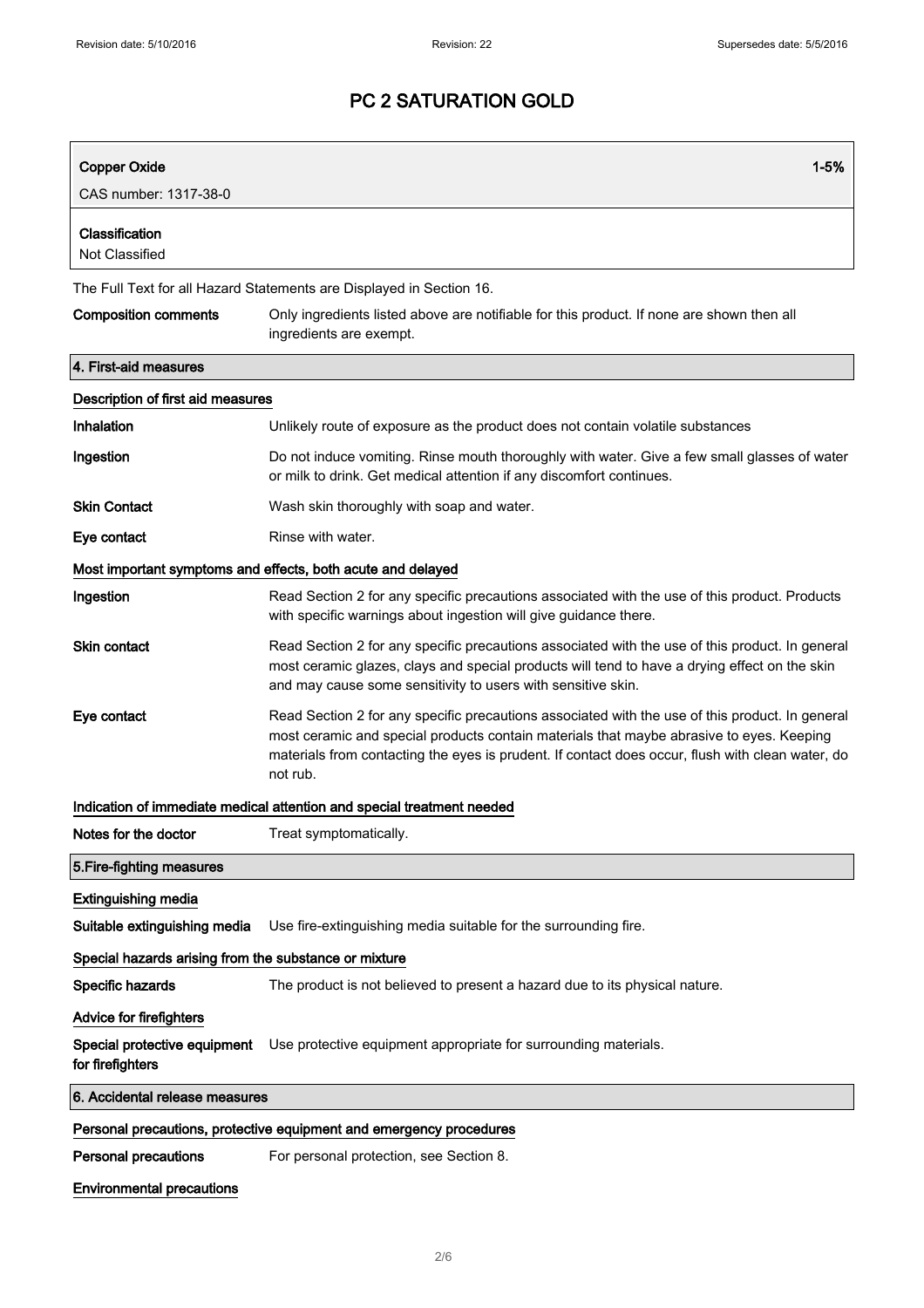| <b>Environmental precautions</b>                             | Please read Section 2 completely. If any environmental warnings such as; H411 or H412 are<br>listed in Section 2, please use appropriate procedures when disposing of product and<br>container. Do not put materials into waterways or sewers.     |  |
|--------------------------------------------------------------|----------------------------------------------------------------------------------------------------------------------------------------------------------------------------------------------------------------------------------------------------|--|
| Methods and material for containment and cleaning up         |                                                                                                                                                                                                                                                    |  |
| Methods for cleaning up                                      | Collect spillage for reclamation or absorb in vermiculite, dry sand or similar material.                                                                                                                                                           |  |
| Reference to other sections                                  | For waste disposal, see Section 13. For personal protection, see Section 8.                                                                                                                                                                        |  |
| 7. Handling and storage                                      |                                                                                                                                                                                                                                                    |  |
| Precautions for safe handling                                |                                                                                                                                                                                                                                                    |  |
| <b>Usage precautions</b>                                     | Read label before use. Do not eat, drink or smoke when using this product. Good personal<br>hygiene procedures should be implemented. Wash hands and any other contaminated areas<br>of the body with soap and water before leaving the work site. |  |
| Conditions for safe storage, including any incompatibilities |                                                                                                                                                                                                                                                    |  |
| <b>Storage precautions</b>                                   | Store in tightly-closed, original container in a dry and cool place.                                                                                                                                                                               |  |
| Specific end uses(s)                                         |                                                                                                                                                                                                                                                    |  |
| Specific end use(s)                                          | The identified uses for this product are detailed in Section 1.2.                                                                                                                                                                                  |  |
| 8. Exposure Controls/personal protection                     |                                                                                                                                                                                                                                                    |  |
| Ingredient comments                                          | Only ingredients listed n Section 3 are notifiable for this product. If none are shown then all<br>ingredients are exempt.                                                                                                                         |  |
|                                                              | Copper Oxide (CAS: 1317-38-0)                                                                                                                                                                                                                      |  |
| Immediate danger to life<br>and health                       | 100 mg/m <sup>3</sup>                                                                                                                                                                                                                              |  |
| <b>Exposure controls</b>                                     |                                                                                                                                                                                                                                                    |  |
| Appropriate engineering<br>controls                          | No specific ventilations requirements unless the "FAN" pictogram is shown above or specified<br>in Section 2.                                                                                                                                      |  |
| Eye/face protection                                          | No specific eye protection required unless the "EYE PROTECTION" pictogram is shown<br>above or specified in Section 2.                                                                                                                             |  |
| Hand protection                                              | No specific hand protection required unless the "HAND PROTECTION" pictogram is shown<br>above or specified in Section 2.                                                                                                                           |  |
| Hygiene measures                                             | Using good personal hygiene practices is always appropriate. Keeping a clean work space,<br>cleaning up properly when done, and not eating, drinking or smoking when using this product.                                                           |  |
| <b>Respiratory protection</b>                                | No specific respiratory protection required unless the "RESPIRATOR" pictogram is shown<br>above or specified in Section 2. Using the appropriate certified protection for the operation is<br>important if required.                               |  |
| 9. Physical and Chemical Properties                          |                                                                                                                                                                                                                                                    |  |
| Information on basic physical and chemical properties        |                                                                                                                                                                                                                                                    |  |

| Appearance     | Colored liquid.           |
|----------------|---------------------------|
| Color          | Various colors.           |
| Odor           | Almost odorless.          |
| Odor threshold | No information available. |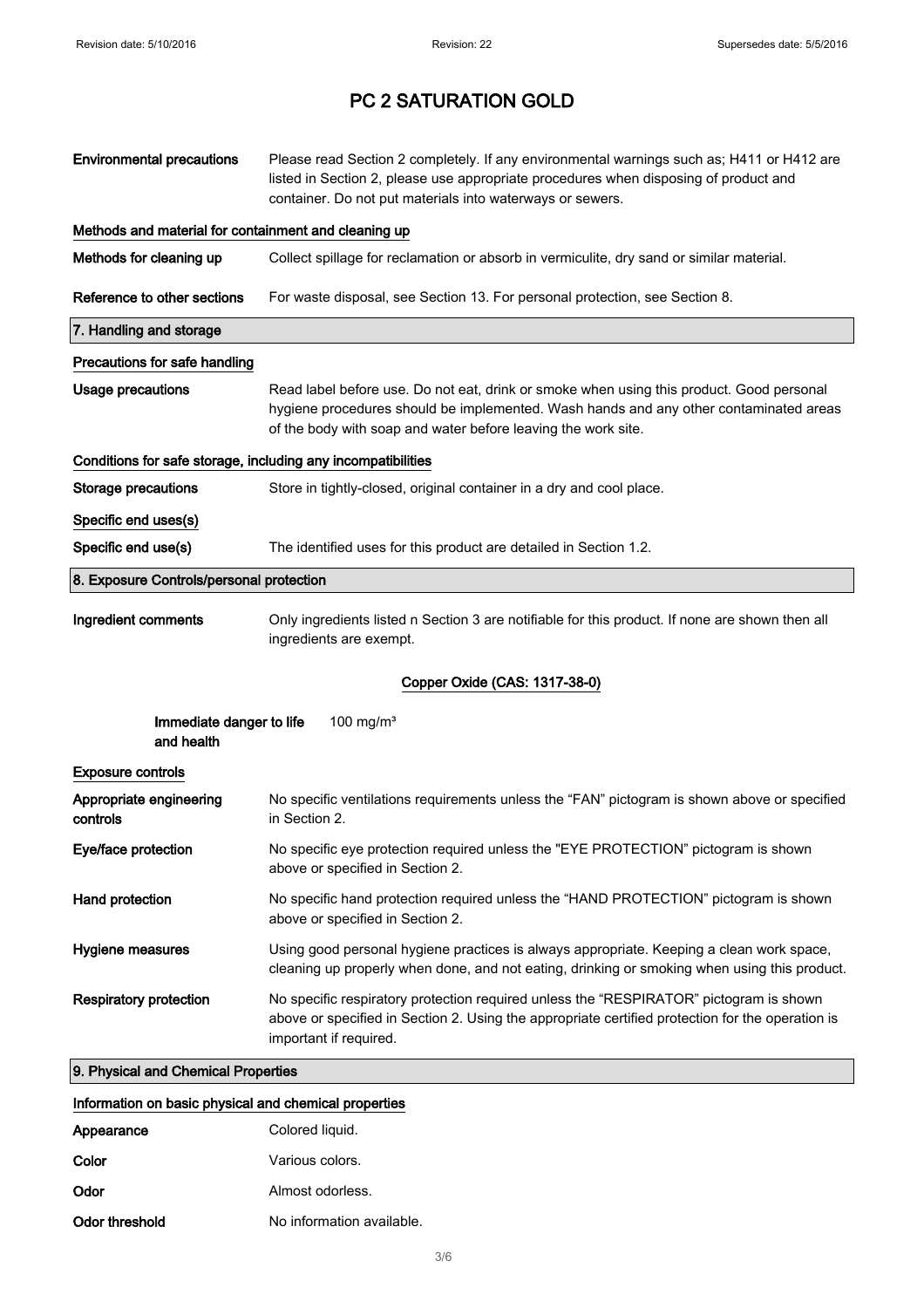| pH                                              | $6 - 8$                                                                                                                    |  |
|-------------------------------------------------|----------------------------------------------------------------------------------------------------------------------------|--|
| <b>Melting point</b>                            | No information available.                                                                                                  |  |
| Initial boiling point and range                 | No information available.                                                                                                  |  |
| Flash point                                     | No information available.                                                                                                  |  |
| <b>Evaporation rate</b>                         | No information available.                                                                                                  |  |
| Flammability (solid, gas)                       | No information available.                                                                                                  |  |
| Upper/lower flammability or<br>explosive limits | No information available.                                                                                                  |  |
| Vapour pressure                                 | No information available.                                                                                                  |  |
| <b>Relative density</b>                         | Greater than 1.0                                                                                                           |  |
| Solubility(ies)                                 | Not applicable.                                                                                                            |  |
| <b>Partition coefficient</b>                    | No information available.                                                                                                  |  |
| Auto-ignition temperature                       | Not applicable.                                                                                                            |  |
| <b>Decomposition Temperature</b>                | No information available.                                                                                                  |  |
| <b>Viscosity</b>                                | No information available.                                                                                                  |  |
| <b>Explosive properties</b>                     | none                                                                                                                       |  |
| <b>Oxidising properties</b>                     | none                                                                                                                       |  |
| Other information                               | Not applicable.                                                                                                            |  |
| 10. Stability and reactivity                    |                                                                                                                            |  |
| Reactivity                                      | There are no known reactivity hazards associated with this product.                                                        |  |
| <b>Stability</b>                                | No particular stability concerns.                                                                                          |  |
| Possibility of hazardous<br>reactions           | None known.                                                                                                                |  |
| Conditions to avoid                             | None known.                                                                                                                |  |
| Materials to avoid                              | None known.                                                                                                                |  |
| Hazardous decomposition<br>products             | None known.                                                                                                                |  |
| 11. Toxicological information                   |                                                                                                                            |  |
| Information on toxicological effects            |                                                                                                                            |  |
| <b>Toxicological effects</b>                    | Please read Section 2 thoroughly to understand the toxicological risks, (if any) and<br>precautions for safe use (if any). |  |
| Acute toxicity - oral<br>ATE oral (mg/kg)       | 500.0                                                                                                                      |  |
| Acute toxicity - inhalation                     |                                                                                                                            |  |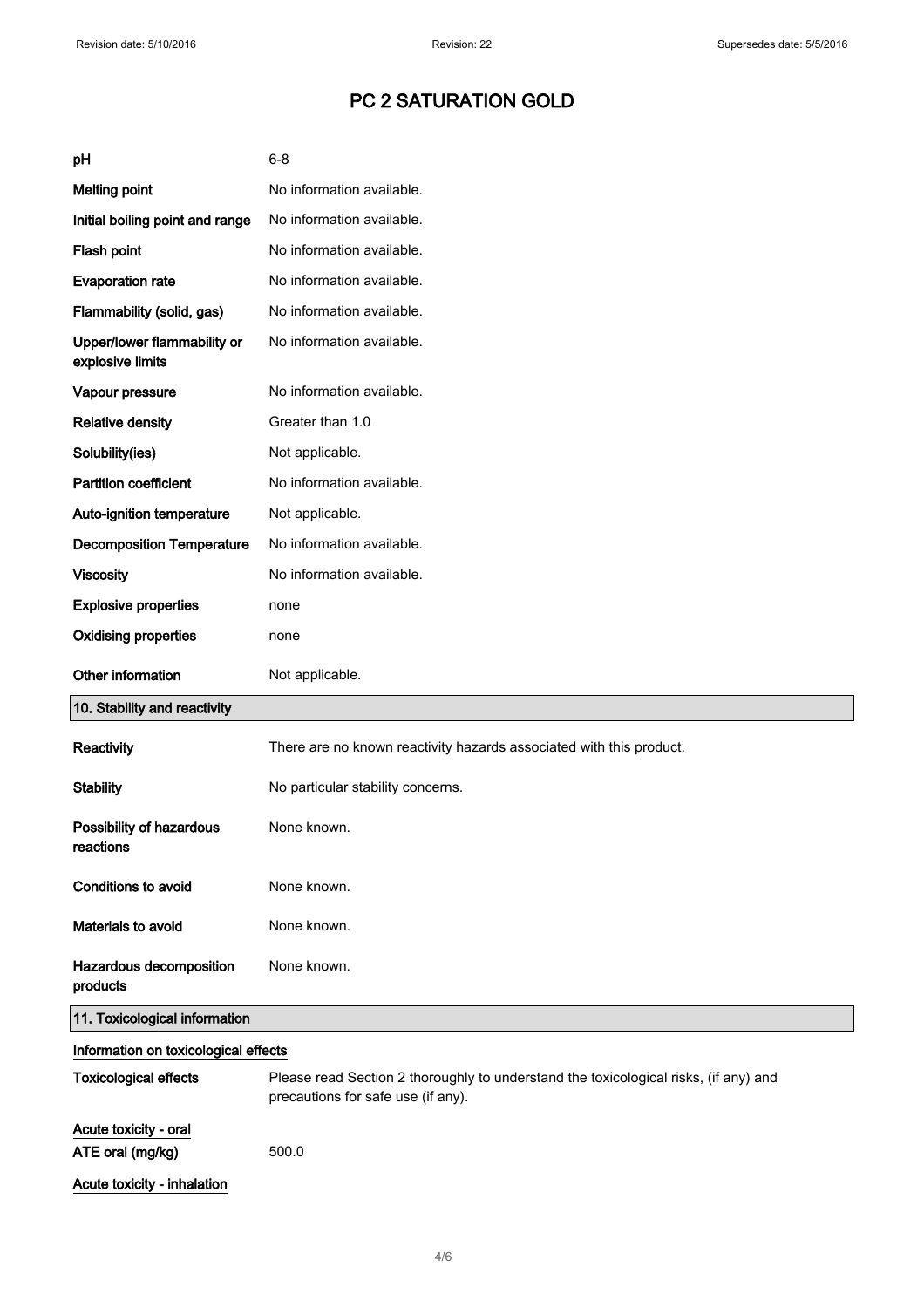| <b>ATE inhalation (dusts/mists</b><br>mg/l) | 9.25                                                                                                                                                                                                                                           |
|---------------------------------------------|------------------------------------------------------------------------------------------------------------------------------------------------------------------------------------------------------------------------------------------------|
| Skin corrosion/irritation                   |                                                                                                                                                                                                                                                |
| <b>Skin sensitization</b>                   |                                                                                                                                                                                                                                                |
| <b>Skin sensitisation</b>                   | Please read Section 2 thoroughly to understand the toxicological risks (if any) and precautions<br>for safe use (if any).                                                                                                                      |
| Eye contact                                 | May cause temporary eye irritation.                                                                                                                                                                                                            |
| 12. Ecological Information                  |                                                                                                                                                                                                                                                |
| Ecotoxicity                                 | Please read Section 2 completely. If any environmental warnings such as; H411 or H412 are<br>listed in Section 2, please use appropriate procedures when disposing of product and<br>container. Do not put materials into waterways or sewers. |
| <b>Toxicity</b>                             |                                                                                                                                                                                                                                                |
| Toxicity                                    | Please read Section 2 completely. If any environmental warnings such as; H411 or H412 are<br>listed in Section 2, please use appropriate procedures when disposing of product and<br>container. Do not put materials into waterways or sewers. |
| Persistence and degradability               |                                                                                                                                                                                                                                                |
| Persistence and degradability               | No data available.                                                                                                                                                                                                                             |
| Biodegradation                              | Not inherently biodegradable.                                                                                                                                                                                                                  |
| <b>Bioaccumulative potential</b>            |                                                                                                                                                                                                                                                |
| <b>Partition coefficient</b>                | No information available.                                                                                                                                                                                                                      |
| Mobility in soil                            |                                                                                                                                                                                                                                                |
| <b>Mobility</b>                             | Semi-mobile.                                                                                                                                                                                                                                   |
| Results of PBT and vPvB assessment          |                                                                                                                                                                                                                                                |
| Results of PBT and vPvB<br>assessment       | This product does not contain any substances classified as PBT or vPvB.                                                                                                                                                                        |
| Other adverse effects                       |                                                                                                                                                                                                                                                |
| Other adverse effects                       | None known.                                                                                                                                                                                                                                    |
| 13. Disposal considerations                 |                                                                                                                                                                                                                                                |
| Waste treatment methods                     |                                                                                                                                                                                                                                                |
| <b>General information</b>                  | Dispose of waste product or used containers in accordance with local regulations When<br>handling waste, the safety precautions applying to handling of the product should be<br>considered.                                                   |
| 14. Transport information                   |                                                                                                                                                                                                                                                |
| General                                     | The product is not covered by international regulations on the transport of dangerous goods<br>(IMDG, IATA, DoT).                                                                                                                              |
| <b>UN Number</b>                            |                                                                                                                                                                                                                                                |
| Not applicable.                             |                                                                                                                                                                                                                                                |

# UN proper shipping name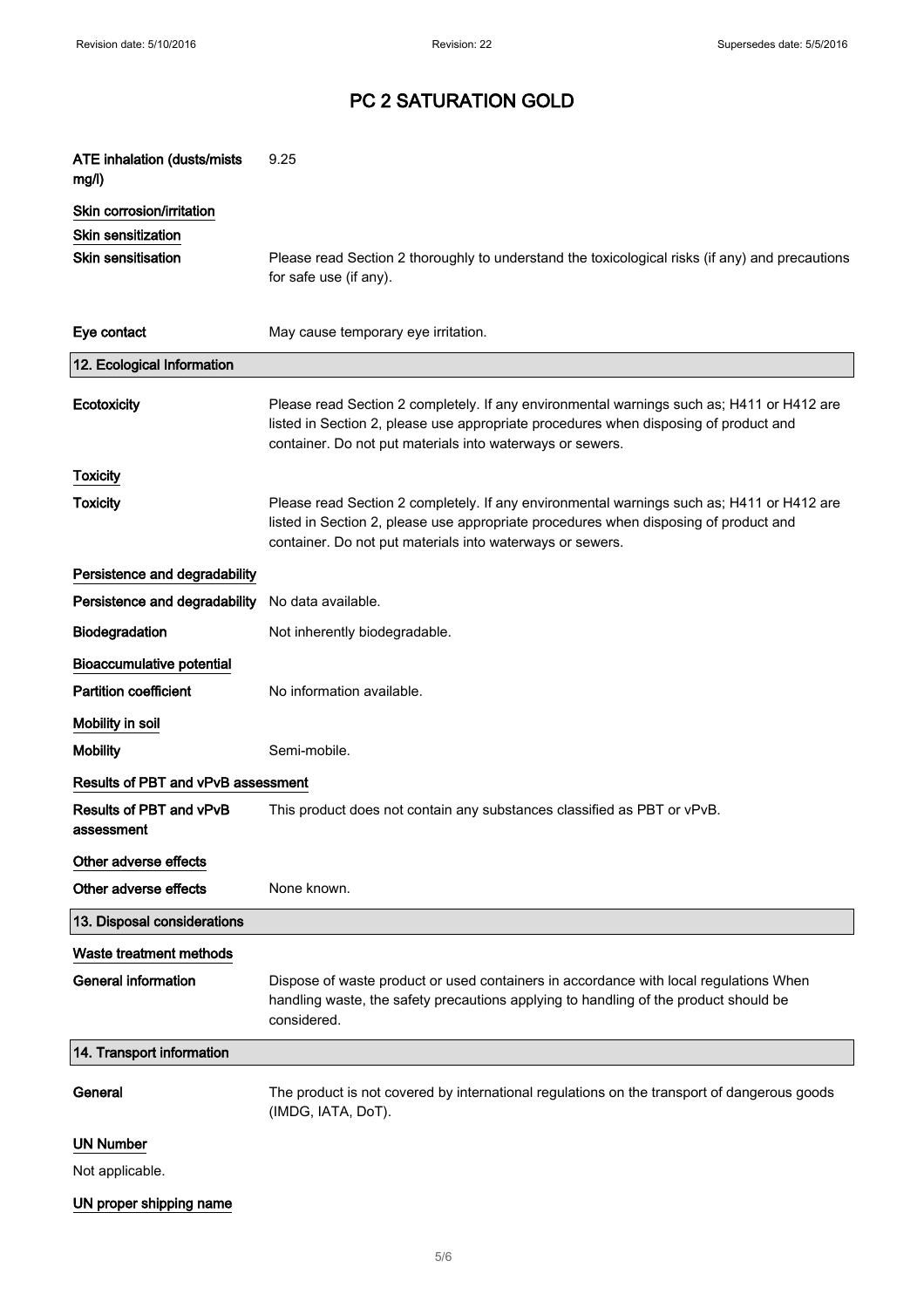Not applicable.

#### Transport hazard class(es)

No transport warning sign required.

#### Packing group

Not applicable.

#### Environmental hazards

#### Environmentally Hazardous Substance

Please refer to Section 2 for any environmental hazards associated with this product. If H411/H412 warnings are shown then please verify packaging and labeling requirements for larger volumes.

#### Special precautions for user

Not applicable.

# Transport in bulk according to Not applicable. Annex II of MARPOL 73/78

and the IBC Code

### 15. Regulatory information

### US State Regulations

### California Proposition 65 Carcinogens and Reproductive Toxins

None of the ingredients are listed or exempt.

#### Inventories

#### Canada - DSL/NDSL

All the ingredients are listed or exempt.

#### US - TSCA

All the ingredients are listed or exempt.

#### US - TSCA 12(b) Export Notification

All the ingredients are listed or exempt.

| 16. Other information |  |
|-----------------------|--|
|                       |  |

| General information       | The following are the top 5 materials by weight listed for New Jersey (if applicable):- Water<br>7732-18-5, Feldspar68476-25-5, Non Lead Frit65997-18-4, Nepheline Syenite37244-96-5<br>Gillespie Borate |
|---------------------------|----------------------------------------------------------------------------------------------------------------------------------------------------------------------------------------------------------|
| <b>Revision date</b>      | 5/10/2016                                                                                                                                                                                                |
| <b>Revision</b>           | 22                                                                                                                                                                                                       |
| Supersedes date           | 5/5/2016                                                                                                                                                                                                 |
| SDS No.                   | 5408                                                                                                                                                                                                     |
| Hazard statements in full | H302 Harmful if swallowed.                                                                                                                                                                               |

This information relates only to the specific material designated and may not be valid for such material used in combination with any other materials or in any process. Such information is, to the best of the company's knowledge and belief, accurate and reliable as of the date indicated. However, no warranty, guarantee or representation is made to its accuracy, reliability or completeness. It is the user's responsibility to satisfy himself as to the suitability of such information for his own particular use.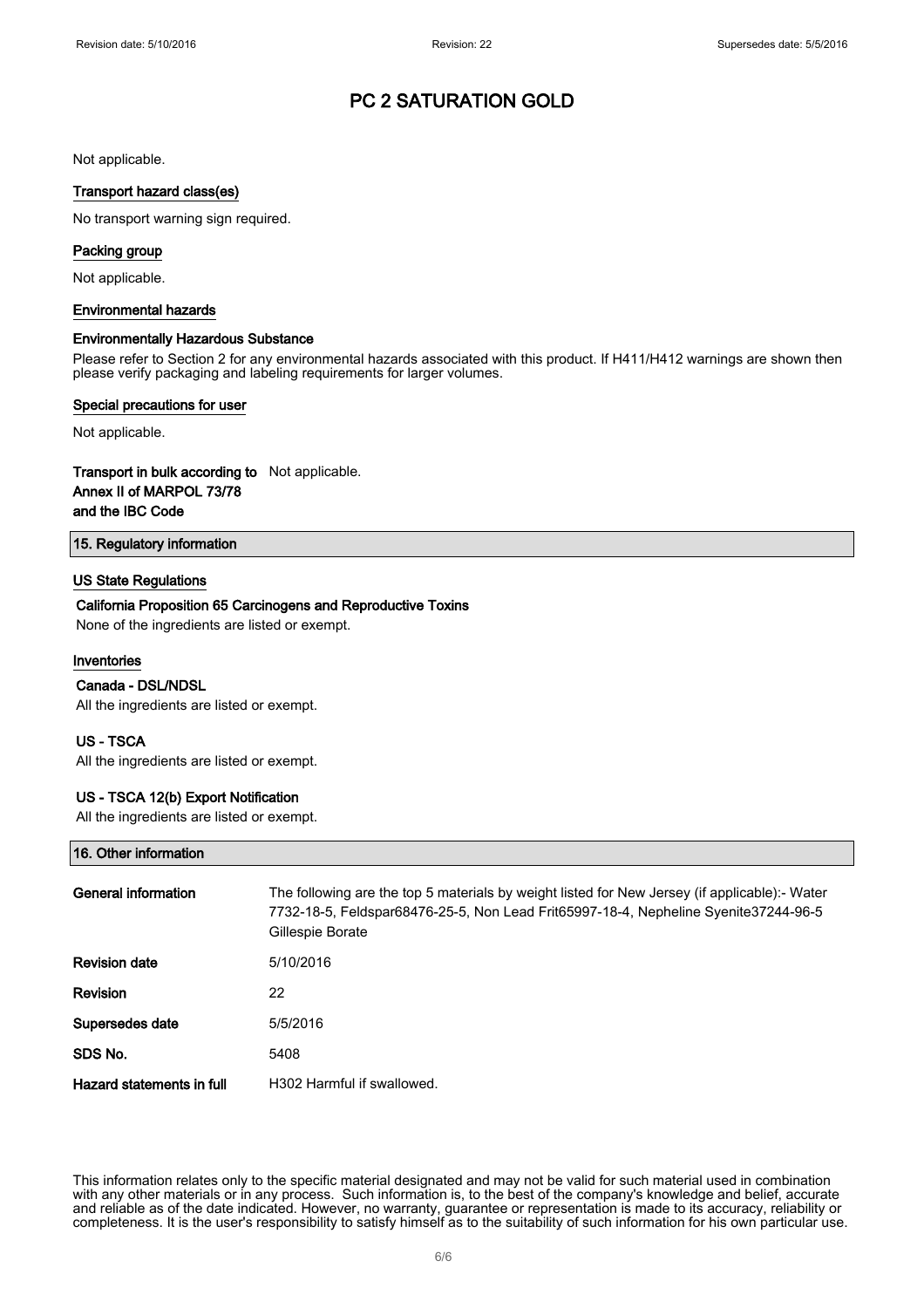# SAFETY DATA SHEET PC 55 CHUM PLUM

| 1. Identification                                                                  |                                                                                                                                                                      |
|------------------------------------------------------------------------------------|----------------------------------------------------------------------------------------------------------------------------------------------------------------------|
| <b>Product identifier</b>                                                          |                                                                                                                                                                      |
| <b>Product name</b>                                                                | PC 55 CHUM PLUM                                                                                                                                                      |
| <b>Product number</b>                                                              | PC 55 CHUM PLUM                                                                                                                                                      |
| Recommended use of the chemical and restrictions on use                            |                                                                                                                                                                      |
| Application                                                                        | ceramic glaze                                                                                                                                                        |
| Details of the supplier of the safety data sheet                                   |                                                                                                                                                                      |
| Supplier                                                                           | American Art Clay Co Inc<br>6060 Guion Road<br>Indianapolis,<br>IN 46254-1222<br><b>USA</b><br>+1 317 244 6871                                                       |
| Emergency telephone number                                                         |                                                                                                                                                                      |
| <b>Emergency telephone</b>                                                         | 1 317 244 6871 Mon-Fri, 0900-1700 EST                                                                                                                                |
| 2. Hazard(s) identification                                                        |                                                                                                                                                                      |
| Classification of the substance or mixture                                         |                                                                                                                                                                      |
| <b>Physical hazards</b>                                                            | Not Classified                                                                                                                                                       |
| <b>Health hazards</b>                                                              | Not Classified                                                                                                                                                       |
| <b>Label elements</b><br><b>Hazard statements</b><br>Other hazards<br>none present | <b>NC Not Classified</b>                                                                                                                                             |
| 3. Composition/information on ingredients                                          |                                                                                                                                                                      |
| <b>Mixtures</b><br><b>Composition comments</b>                                     | Only ingredients listed above are notifiable for this product. If none are shown then all<br>ingredients are exempt.                                                 |
| 4. First-aid measures                                                              |                                                                                                                                                                      |
| Description of first aid measures                                                  |                                                                                                                                                                      |
| Inhalation                                                                         | Unlikely route of exposure as the product does not contain volatile substances                                                                                       |
| Ingestion                                                                          | Do not induce vomiting. Rinse mouth thoroughly with water. Give a few small glasses of water<br>or milk to drink. Get medical attention if any discomfort continues. |
| <b>Skin Contact</b>                                                                | Wash skin thoroughly with soap and water.                                                                                                                            |
| Eye contact                                                                        | Rinse with water.                                                                                                                                                    |
|                                                                                    | Most important symptoms and effects, both acute and delayed                                                                                                          |
| Ingestion                                                                          | Read Section 2 for any specific precautions associated with the use of this product. Products<br>with specific warnings about ingestion will give guidance there.    |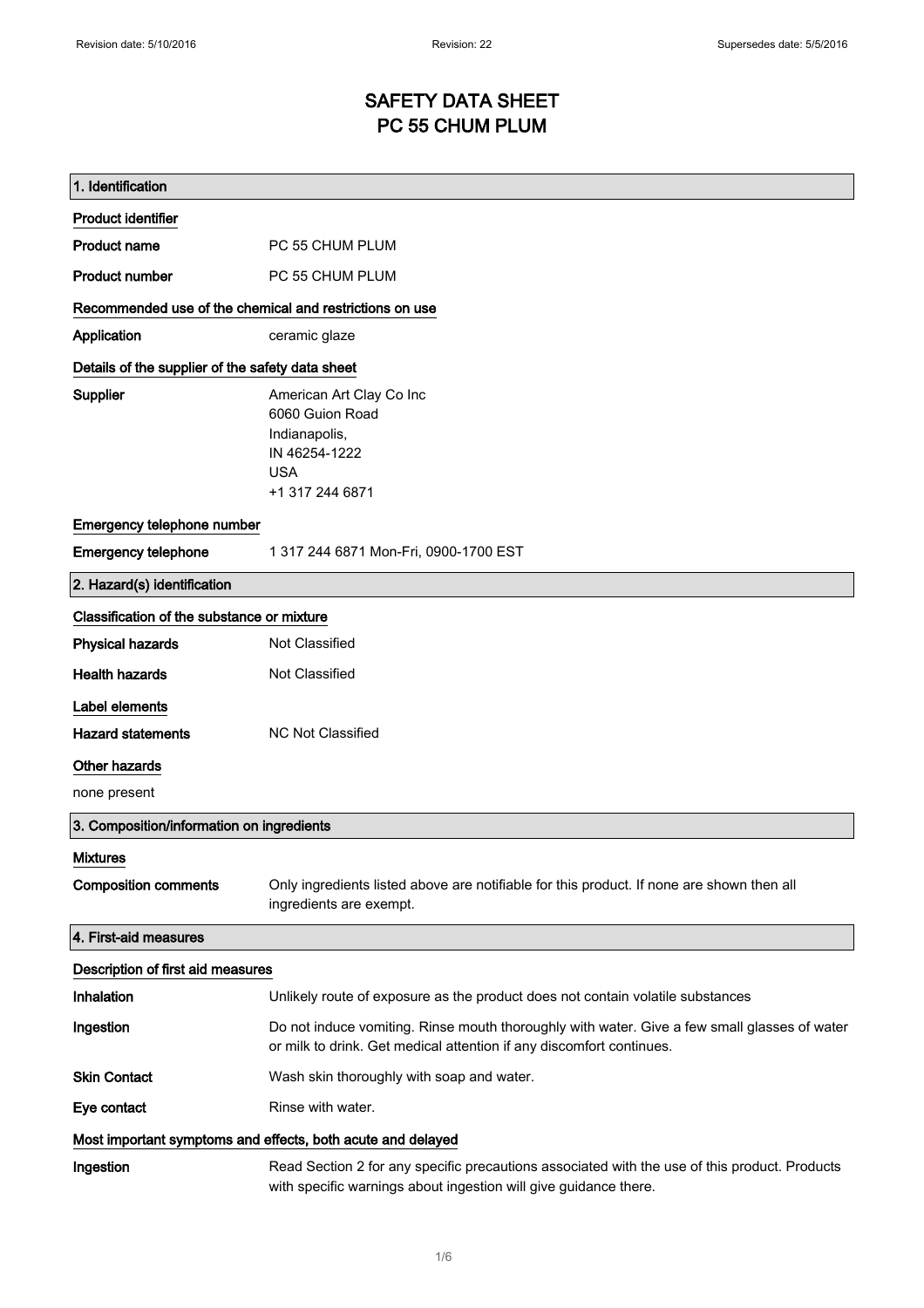| Skin contact                                                 | Read Section 2 for any specific precautions associated with the use of this product. In general<br>most ceramic glazes, clays and special products will tend to have a drying effect on the skin<br>and may cause some sensitivity to users with sensitive skin.                                            |
|--------------------------------------------------------------|-------------------------------------------------------------------------------------------------------------------------------------------------------------------------------------------------------------------------------------------------------------------------------------------------------------|
| Eye contact                                                  | Read Section 2 for any specific precautions associated with the use of this product. In general<br>most ceramic and special products contain materials that maybe abrasive to eyes. Keeping<br>materials from contacting the eyes is prudent. If contact does occur, flush with clean water, do<br>not rub. |
|                                                              | Indication of immediate medical attention and special treatment needed                                                                                                                                                                                                                                      |
| Notes for the doctor                                         | Treat symptomatically.                                                                                                                                                                                                                                                                                      |
| 5. Fire-fighting measures                                    |                                                                                                                                                                                                                                                                                                             |
| <b>Extinguishing media</b>                                   |                                                                                                                                                                                                                                                                                                             |
| Suitable extinguishing media                                 | Use fire-extinguishing media suitable for the surrounding fire.                                                                                                                                                                                                                                             |
| Special hazards arising from the substance or mixture        |                                                                                                                                                                                                                                                                                                             |
| Specific hazards                                             | The product is not believed to present a hazard due to its physical nature.                                                                                                                                                                                                                                 |
| <b>Advice for firefighters</b>                               |                                                                                                                                                                                                                                                                                                             |
| Special protective equipment<br>for firefighters             | Use protective equipment appropriate for surrounding materials.                                                                                                                                                                                                                                             |
| 6. Accidental release measures                               |                                                                                                                                                                                                                                                                                                             |
|                                                              | Personal precautions, protective equipment and emergency procedures                                                                                                                                                                                                                                         |
| <b>Personal precautions</b>                                  | For personal protection, see Section 8.                                                                                                                                                                                                                                                                     |
| <b>Environmental precautions</b>                             |                                                                                                                                                                                                                                                                                                             |
| <b>Environmental precautions</b>                             | Please read Section 2 completely. If any environmental warnings such as; H411 or H412 are<br>listed in Section 2, please use appropriate procedures when disposing of product and<br>container. Do not put materials into waterways or sewers.                                                              |
| Methods and material for containment and cleaning up         |                                                                                                                                                                                                                                                                                                             |
| Methods for cleaning up                                      | Collect spillage for reclamation or absorb in vermiculite, dry sand or similar material.                                                                                                                                                                                                                    |
| Reference to other sections                                  | For waste disposal, see Section 13. For personal protection, see Section 8.                                                                                                                                                                                                                                 |
| 7. Handling and storage                                      |                                                                                                                                                                                                                                                                                                             |
| Precautions for safe handling                                |                                                                                                                                                                                                                                                                                                             |
| <b>Usage precautions</b>                                     | Read label before use. Do not eat, drink or smoke when using this product. Good personal<br>hygiene procedures should be implemented. Wash hands and any other contaminated areas<br>of the body with soap and water before leaving the work site.                                                          |
| Conditions for safe storage, including any incompatibilities |                                                                                                                                                                                                                                                                                                             |
| <b>Storage precautions</b>                                   | Store in tightly-closed, original container in a dry and cool place.                                                                                                                                                                                                                                        |
| Specific end uses(s)                                         |                                                                                                                                                                                                                                                                                                             |
| Specific end use(s)                                          | The identified uses for this product are detailed in Section 1.2.                                                                                                                                                                                                                                           |
| 8. Exposure Controls/personal protection                     |                                                                                                                                                                                                                                                                                                             |
| Ingredient comments                                          | Only ingredients listed n Section 3 are notifiable for this product. If none are shown then all<br>ingredients are exempt.                                                                                                                                                                                  |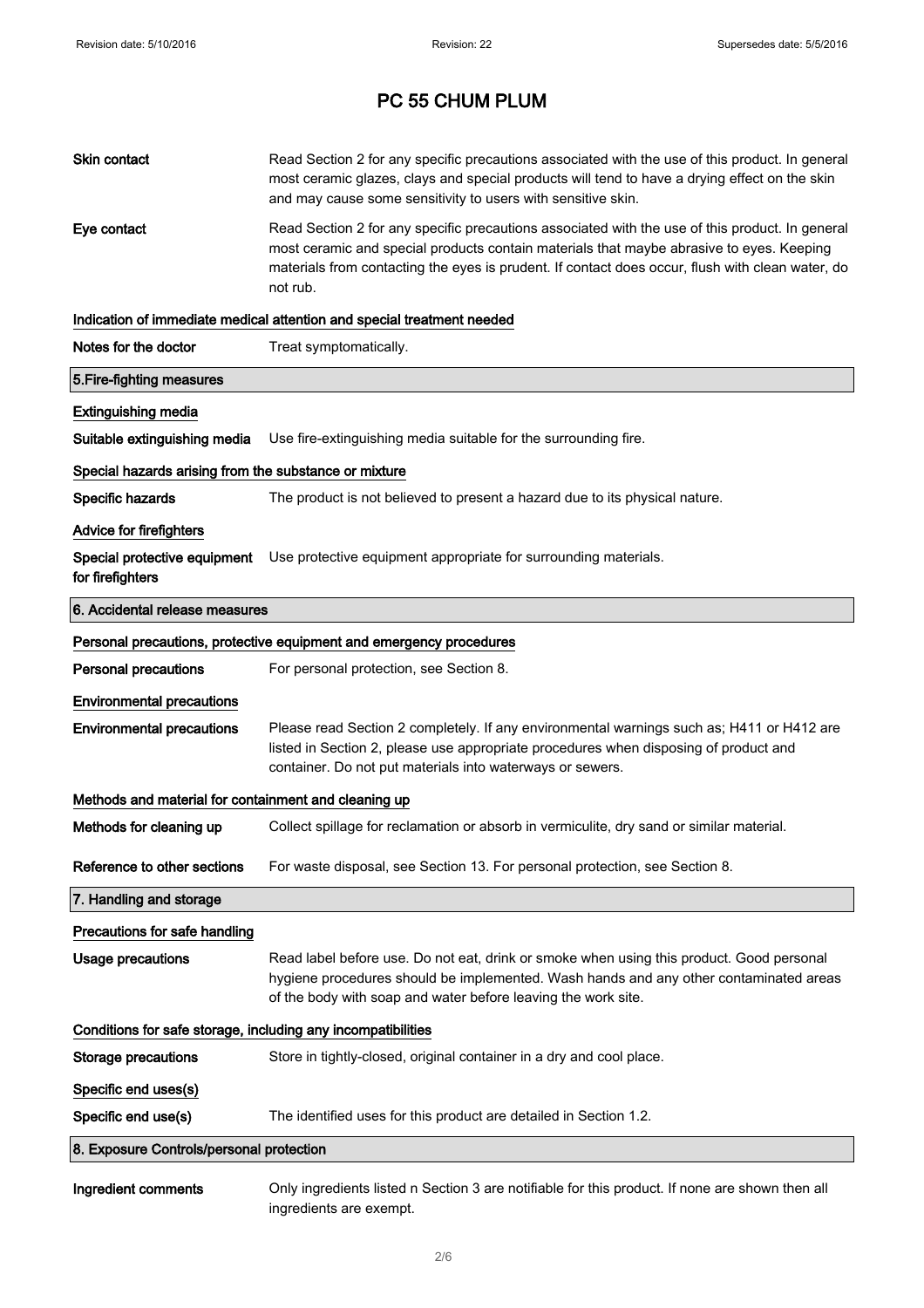## Exposure controls

| Appropriate engineering<br>controls | No specific ventilations requirements unless the "FAN" pictogram is shown above or specified<br>in Section 2.                                                                                                        |
|-------------------------------------|----------------------------------------------------------------------------------------------------------------------------------------------------------------------------------------------------------------------|
| Eye/face protection                 | No specific eve protection required unless the "EYE PROTECTION" pictogram is shown<br>above or specified in Section 2.                                                                                               |
| Hand protection                     | No specific hand protection required unless the "HAND PROTECTION" pictogram is shown<br>above or specified in Section 2.                                                                                             |
| Hygiene measures                    | Using good personal hygiene practices is always appropriate. Keeping a clean work space,<br>cleaning up properly when done, and not eating, drinking or smoking when using this product.                             |
| Respiratory protection              | No specific respiratory protection required unless the "RESPIRATOR" pictogram is shown<br>above or specified in Section 2. Using the appropriate certified protection for the operation is<br>important if required. |

# 9. Physical and Chemical Properties

# Information on basic physical and chemical properties

| Appearance                                      | Colored liquid.           |
|-------------------------------------------------|---------------------------|
| Color                                           | Various colors.           |
| Odor                                            | Almost odorless.          |
| <b>Odor threshold</b>                           | No information available. |
| рH                                              | $6 - 8$                   |
| <b>Melting point</b>                            | No information available. |
| Initial boiling point and range                 | No information available. |
| Flash point                                     | No information available. |
| <b>Evaporation rate</b>                         | No information available. |
| Flammability (solid, gas)                       | No information available. |
| Upper/lower flammability or<br>explosive limits | No information available. |
| Vapour pressure                                 | No information available. |
| <b>Relative density</b>                         | Greater than 1.0          |
| Solubility(ies)                                 | Not applicable.           |
| <b>Partition coefficient</b>                    | No information available. |
| Auto-ignition temperature                       | Not applicable.           |
| <b>Decomposition Temperature</b>                | No information available. |
| <b>Viscosity</b>                                | No information available. |
| <b>Explosive properties</b>                     | none                      |
| <b>Oxidising properties</b>                     | none                      |
| Other information                               | Not applicable.           |
| 10. Stability and reactivity                    |                           |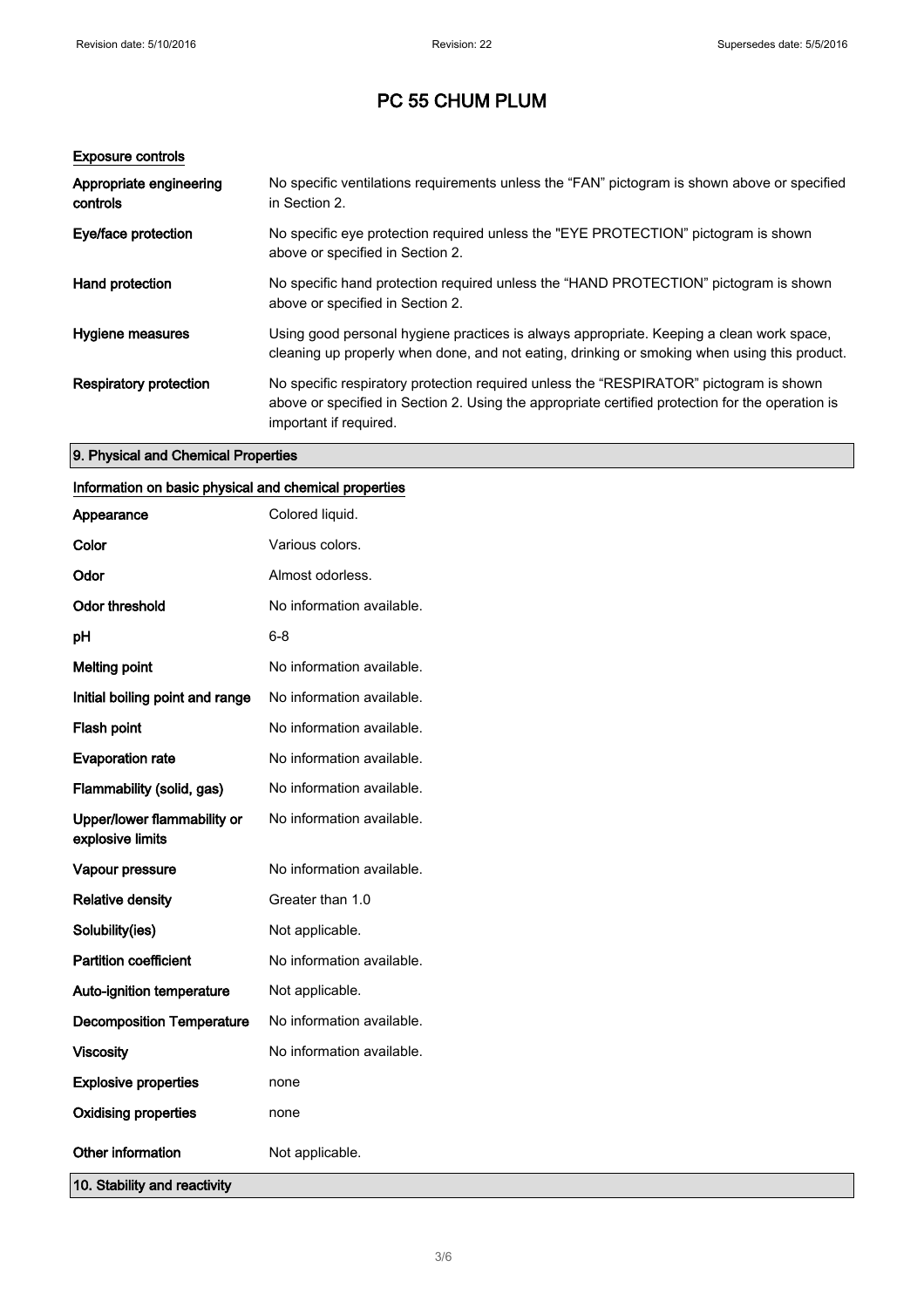| Reactivity                                                          | There are no known reactivity hazards associated with this product.                                                                                                                                                                            |
|---------------------------------------------------------------------|------------------------------------------------------------------------------------------------------------------------------------------------------------------------------------------------------------------------------------------------|
| <b>Stability</b>                                                    | No particular stability concerns.                                                                                                                                                                                                              |
| Possibility of hazardous<br>reactions                               | None known.                                                                                                                                                                                                                                    |
| <b>Conditions to avoid</b>                                          | None known.                                                                                                                                                                                                                                    |
| Materials to avoid                                                  | None known.                                                                                                                                                                                                                                    |
| Hazardous decomposition<br>products                                 | None known.                                                                                                                                                                                                                                    |
| 11. Toxicological information                                       |                                                                                                                                                                                                                                                |
| Information on toxicological effects                                |                                                                                                                                                                                                                                                |
| <b>Toxicological effects</b>                                        | Please read Section 2 thoroughly to understand the toxicological risks, (if any) and<br>precautions for safe use (if any).                                                                                                                     |
| Acute toxicity - oral<br>ATE oral (mg/kg)                           | 13,054.83                                                                                                                                                                                                                                      |
| Acute toxicity - inhalation<br>ATE inhalation (dusts/mists<br>mg/l) | 39.16                                                                                                                                                                                                                                          |
| Skin corrosion/irritation                                           |                                                                                                                                                                                                                                                |
| Skin sensitization                                                  |                                                                                                                                                                                                                                                |
| <b>Skin sensitisation</b>                                           | Please read Section 2 thoroughly to understand the toxicological risks (if any) and precautions<br>for safe use (if any).                                                                                                                      |
| Eye contact                                                         | May cause temporary eye irritation.                                                                                                                                                                                                            |
| 12. Ecological Information                                          |                                                                                                                                                                                                                                                |
| Ecotoxicity                                                         | Please read Section 2 completely. If any environmental warnings such as; H411 or H412 are<br>listed in Section 2, please use appropriate procedures when disposing of product and<br>container. Do not put materials into waterways or sewers. |
| <b>Toxicity</b>                                                     |                                                                                                                                                                                                                                                |
| <b>Toxicity</b>                                                     | Please read Section 2 completely. If any environmental warnings such as; H411 or H412 are<br>listed in Section 2, please use appropriate procedures when disposing of product and<br>container. Do not put materials into waterways or sewers. |
| Persistence and degradability                                       |                                                                                                                                                                                                                                                |
| Persistence and degradability                                       | No data available.                                                                                                                                                                                                                             |
| Biodegradation                                                      | Not inherently biodegradable.                                                                                                                                                                                                                  |
| <b>Bioaccumulative potential</b>                                    |                                                                                                                                                                                                                                                |
| <b>Partition coefficient</b>                                        | No information available.                                                                                                                                                                                                                      |
| Mobility in soil                                                    |                                                                                                                                                                                                                                                |
| <b>Mobility</b>                                                     | Semi-mobile.                                                                                                                                                                                                                                   |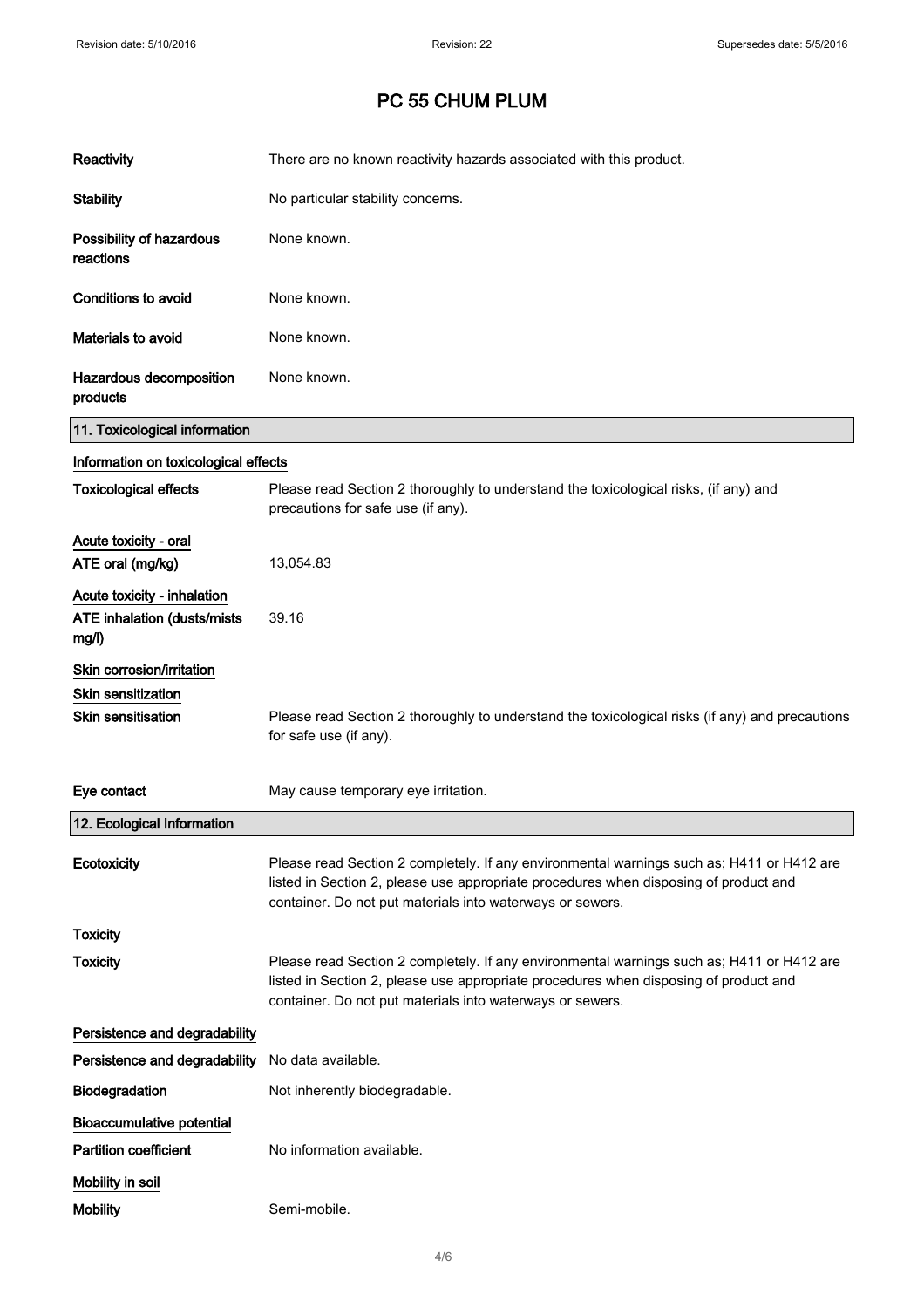# Results of PBT and vPvB assessment Results of PBT and vPvB assessment This product does not contain any substances classified as PBT or vPvB. Other adverse effects Other adverse effects None known. 13. Disposal considerations Waste treatment methods General information Dispose of waste product or used containers in accordance with local regulations When handling waste, the safety precautions applying to handling of the product should be considered. 14. Transport information General This package is shipped in accordance with ADR SP375, IATA A197 & IMDG 2.10.2.7. UN Number Not applicable. UN proper shipping name Not applicable. Transport hazard class(es) No transport warning sign required. Packing group Not applicable. Environmental hazards Environmentally Hazardous Substance Please refer to Section 2 for any environmental hazards associated with this product. If H411/H412 warnings are shown then please verify packaging and labelling requirements for larger volumes Special precautions for user Not applicable.

### Transport in bulk according to Not applicable. Annex II of MARPOL 73/78 and the IBC Code

## 15. Regulatory information

### US State Regulations

## California Proposition 65 Carcinogens and Reproductive Toxins

None of the ingredients are listed or exempt.

### Inventories

## Canada - DSL/NDSL

All the ingredients are listed or exempt.

## US - TSCA

All the ingredients are listed or exempt.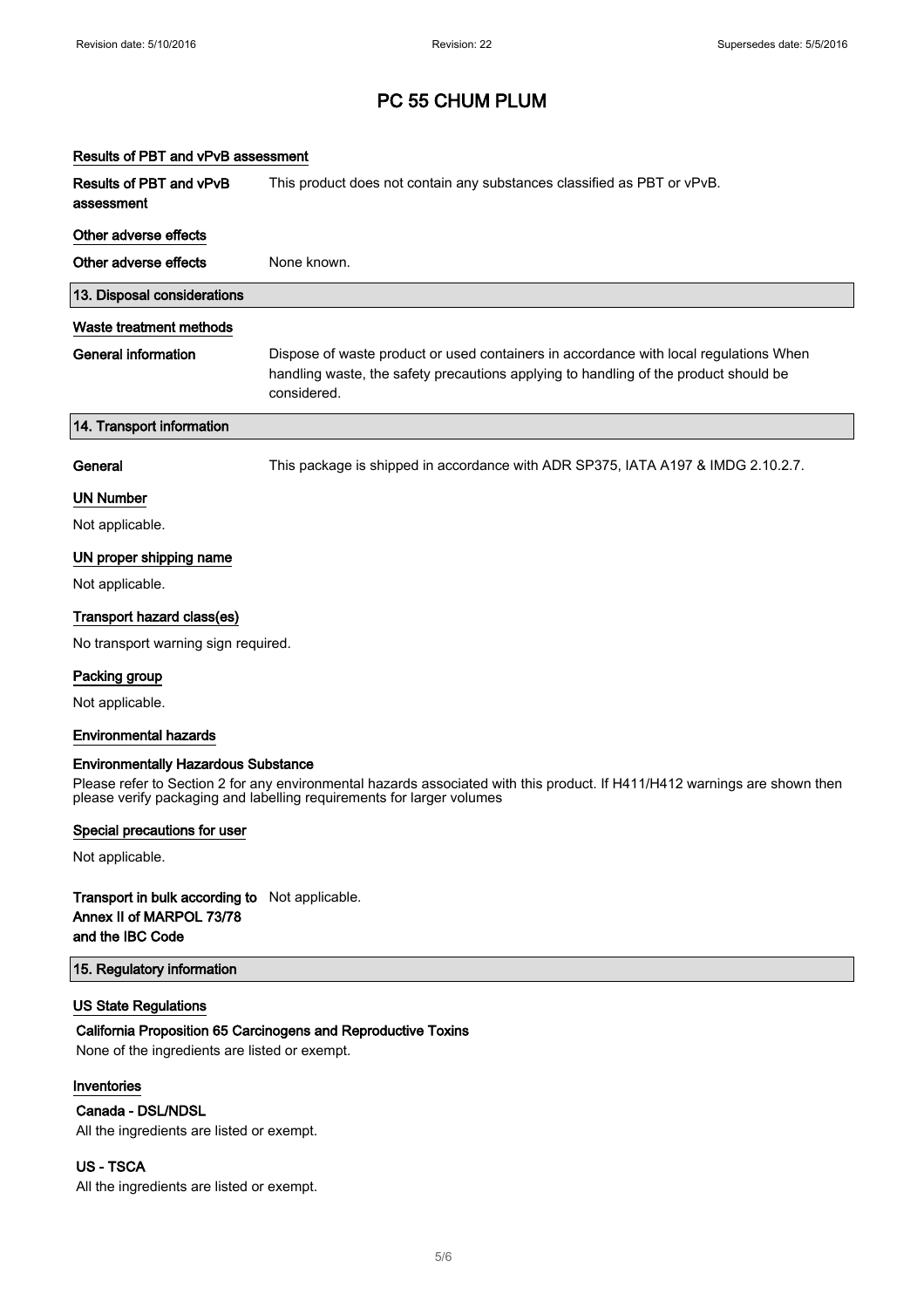## US - TSCA 12(b) Export Notification

All the ingredients are listed or exempt.

| 16. Other information |                                                                                                                                                                                                          |
|-----------------------|----------------------------------------------------------------------------------------------------------------------------------------------------------------------------------------------------------|
| General information   | The following are the top 5 materials by weight listed for New Jersey (if applicable):- Water<br>7732-18-5, Feldspar68476-25-5, Non Lead Frit65997-18-4, Nepheline Syenite37244-96-5<br>Gillespie Borate |
| <b>Revision date</b>  | 5/10/2016                                                                                                                                                                                                |
| <b>Revision</b>       | 22                                                                                                                                                                                                       |
| Supersedes date       | 5/5/2016                                                                                                                                                                                                 |
| SDS No.               | 5465                                                                                                                                                                                                     |

This information relates only to the specific material designated and may not be valid for such material used in combination with any other materials or in any process. Such information is, to the best of the company's knowledge and belief, accurate and reliable as of the date indicated. However, no warranty, guarantee or representation is made to its accuracy, reliability or completeness. It is the user's responsibility to satisfy himself as to the suitability of such information for his own particular use.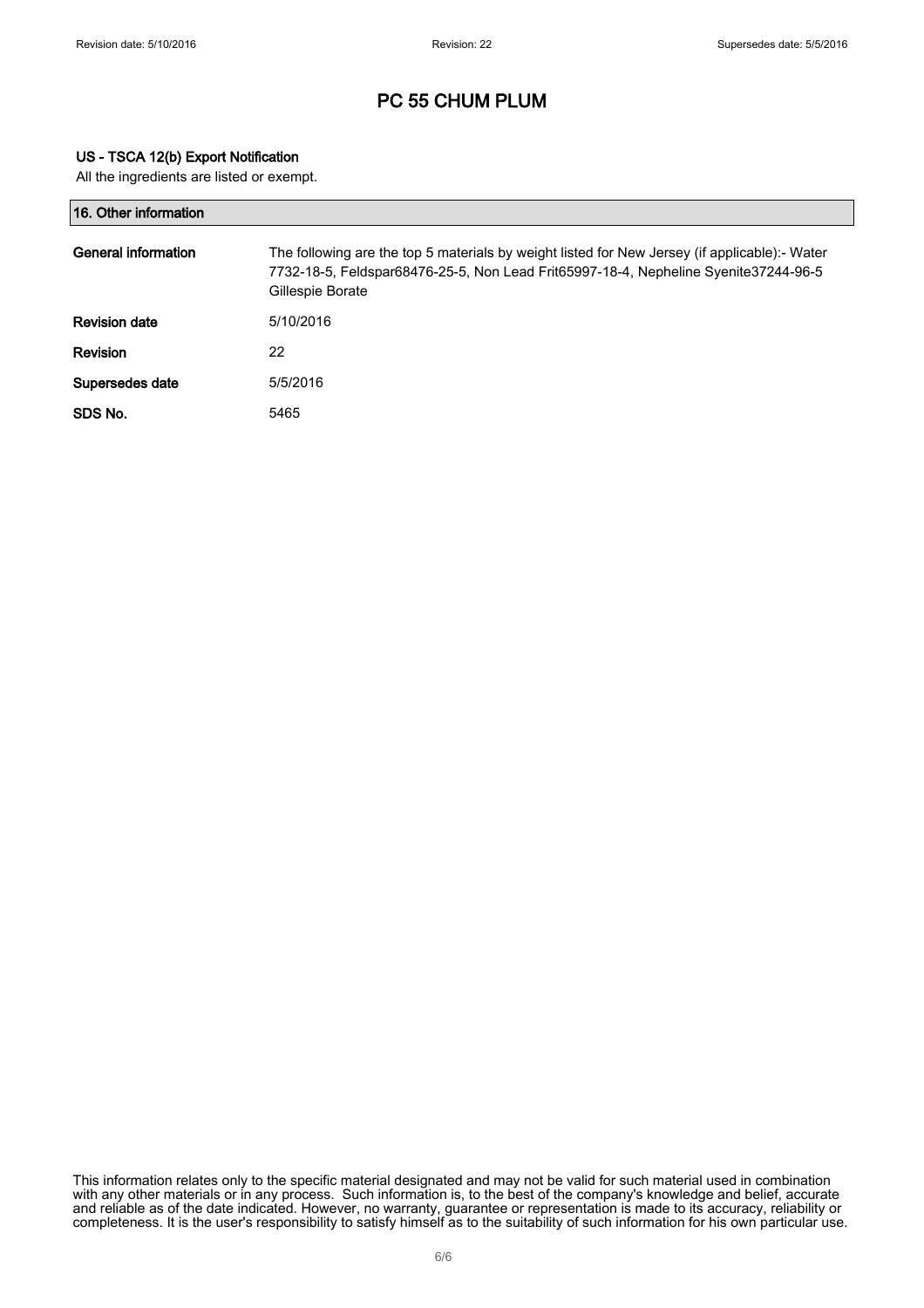# SAFETY DATA SHEET PC 46 LUSTROUS JADE

| 1. Identification                                       |                                                                                                                                                                                                                                                                                                                                                                                                                                             |
|---------------------------------------------------------|---------------------------------------------------------------------------------------------------------------------------------------------------------------------------------------------------------------------------------------------------------------------------------------------------------------------------------------------------------------------------------------------------------------------------------------------|
| <b>Product identifier</b>                               |                                                                                                                                                                                                                                                                                                                                                                                                                                             |
| <b>Product name</b>                                     | PC 46 LUSTROUS JADE                                                                                                                                                                                                                                                                                                                                                                                                                         |
| <b>Product number</b>                                   | PC 46 LUSTROUS JADE                                                                                                                                                                                                                                                                                                                                                                                                                         |
| Recommended use of the chemical and restrictions on use |                                                                                                                                                                                                                                                                                                                                                                                                                                             |
| Application                                             | ceramic glaze                                                                                                                                                                                                                                                                                                                                                                                                                               |
| Details of the supplier of the safety data sheet        |                                                                                                                                                                                                                                                                                                                                                                                                                                             |
| Supplier                                                | American Art Clay Co Inc<br>6060 Guion Road<br>Indianapolis,<br>IN 46254-1222<br><b>USA</b><br>+1 317 244 6871                                                                                                                                                                                                                                                                                                                              |
| Emergency telephone number                              |                                                                                                                                                                                                                                                                                                                                                                                                                                             |
| <b>Emergency telephone</b>                              | 1 317 244 6871 Mon-Fri, 0900-1700 EST                                                                                                                                                                                                                                                                                                                                                                                                       |
| 2. Hazard(s) identification                             |                                                                                                                                                                                                                                                                                                                                                                                                                                             |
| Classification of the substance or mixture              |                                                                                                                                                                                                                                                                                                                                                                                                                                             |
| <b>Physical hazards</b>                                 | Not Classified                                                                                                                                                                                                                                                                                                                                                                                                                              |
| <b>Health hazards</b>                                   | Acute Tox. 4 - H302                                                                                                                                                                                                                                                                                                                                                                                                                         |
| Label elements                                          |                                                                                                                                                                                                                                                                                                                                                                                                                                             |
| Pictogram                                               |                                                                                                                                                                                                                                                                                                                                                                                                                                             |
|                                                         |                                                                                                                                                                                                                                                                                                                                                                                                                                             |
| Signal word                                             | Warning                                                                                                                                                                                                                                                                                                                                                                                                                                     |
| <b>Hazard statements</b>                                | H302 Harmful if swallowed.                                                                                                                                                                                                                                                                                                                                                                                                                  |
| <b>Precautionary statements</b>                         | P264 Wash contaminated skin thoroughly after handling.<br>P270 Do not eat, drink or smoke when using this product.<br>P301+P310 If swallowed: Immediately call a poison center/doctor.<br>P330 Rinse mouth.<br>P501 Dispose of contents/container in accordance with national regulations.                                                                                                                                                  |
| Supplemental label<br>information                       | WARNING: MAY BE HARMFUL IF SWALLOWED, Contains: COPPER. PRECAUTIONS:<br>Keep in original container. Wash hands immediately after use. When using do not eat, drink or<br>smoke, NOT FOR SPRAY APPLICATION, NOT FOR USE IN HEALTH CARE FACILITIES.<br>KEEP OUT OF REACH OF CHILDREN. FIRST AID TREATMENT: If swallowed get prompt<br>medical attention. For further information, contact a national poison control number; 800-222-<br>1222. |
| Other hazards<br>none present                           |                                                                                                                                                                                                                                                                                                                                                                                                                                             |

3. Composition/information on ingredients

### Mixtures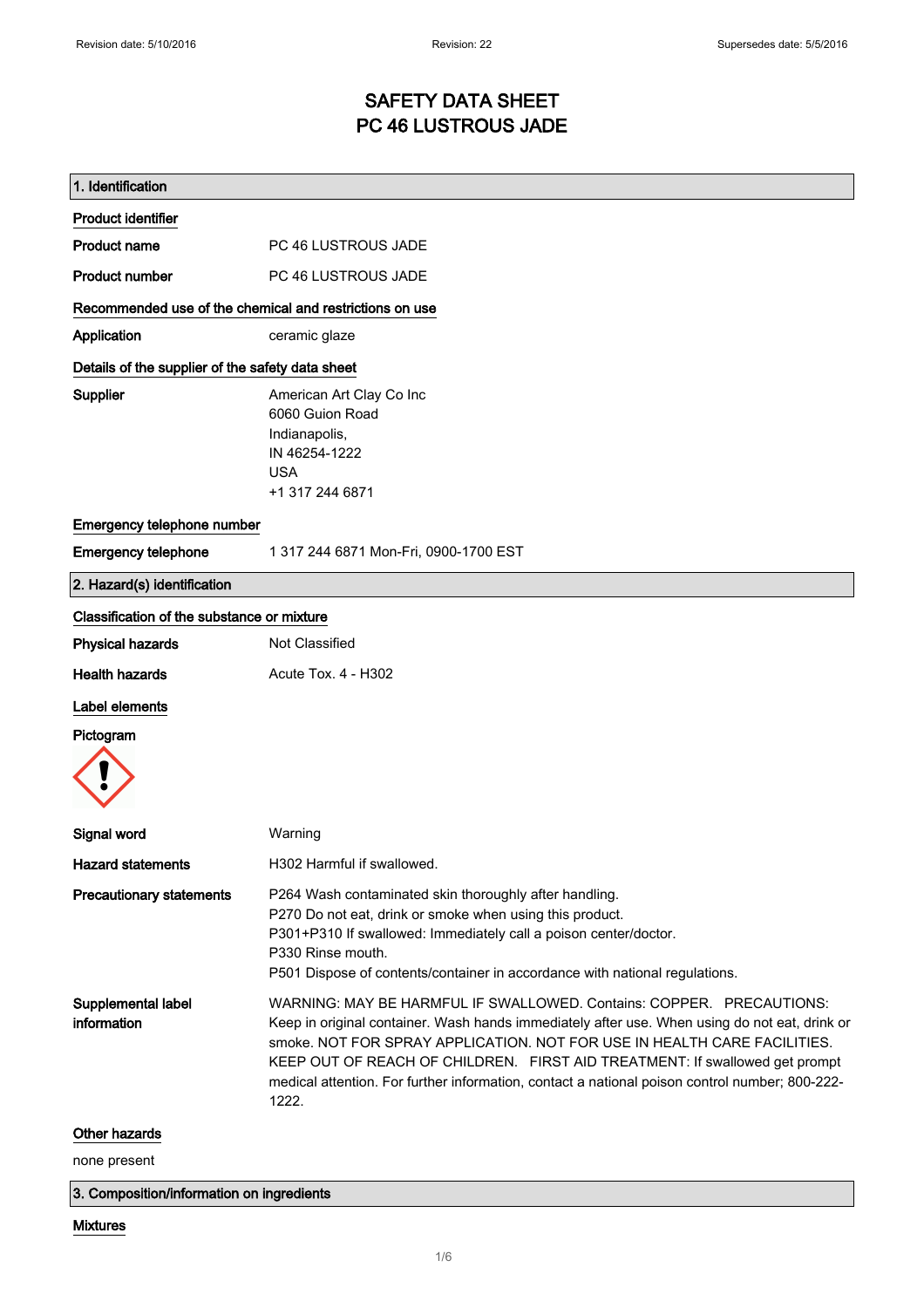# PC 46 LUSTROUS JADE

| copper carb                                                                               | $1 - 5%$                                                                                                                                                                                                                                                                                                    |  |  |
|-------------------------------------------------------------------------------------------|-------------------------------------------------------------------------------------------------------------------------------------------------------------------------------------------------------------------------------------------------------------------------------------------------------------|--|--|
| CAS number: 7492-68-4                                                                     |                                                                                                                                                                                                                                                                                                             |  |  |
| Classification<br>Skin Irrit. 2 - H315<br>Eye Irrit. 2A - H319<br><b>STOT SE 3 - H335</b> |                                                                                                                                                                                                                                                                                                             |  |  |
|                                                                                           | The Full Text for all Hazard Statements are Displayed in Section 16.                                                                                                                                                                                                                                        |  |  |
| <b>Composition comments</b>                                                               | Only ingredients listed above are notifiable for this product. If none are shown then all<br>ingredients are exempt.                                                                                                                                                                                        |  |  |
| 4. First-aid measures                                                                     |                                                                                                                                                                                                                                                                                                             |  |  |
| Description of first aid measures                                                         |                                                                                                                                                                                                                                                                                                             |  |  |
| Inhalation                                                                                | Unlikely route of exposure as the product does not contain volatile substances                                                                                                                                                                                                                              |  |  |
| Ingestion                                                                                 | Do not induce vomiting. Rinse mouth thoroughly with water. Give a few small glasses of water<br>or milk to drink. Get medical attention if any discomfort continues.                                                                                                                                        |  |  |
| <b>Skin Contact</b>                                                                       | Wash skin thoroughly with soap and water.                                                                                                                                                                                                                                                                   |  |  |
| Eye contact                                                                               | Rinse with water.                                                                                                                                                                                                                                                                                           |  |  |
|                                                                                           | Most important symptoms and effects, both acute and delayed                                                                                                                                                                                                                                                 |  |  |
| Ingestion                                                                                 | Read Section 2 for any specific precautions associated with the use of this product. Products<br>with specific warnings about ingestion will give guidance there.                                                                                                                                           |  |  |
| <b>Skin contact</b>                                                                       | Read Section 2 for any specific precautions associated with the use of this product. In general<br>most ceramic glazes, clays and special products will tend to have a drying effect on the skin<br>and may cause some sensitivity to users with sensitive skin.                                            |  |  |
| Eye contact                                                                               | Read Section 2 for any specific precautions associated with the use of this product. In general<br>most ceramic and special products contain materials that maybe abrasive to eyes. Keeping<br>materials from contacting the eyes is prudent. If contact does occur, flush with clean water, do<br>not rub. |  |  |
|                                                                                           | Indication of immediate medical attention and special treatment needed                                                                                                                                                                                                                                      |  |  |
| Notes for the doctor                                                                      | Treat symptomatically.                                                                                                                                                                                                                                                                                      |  |  |
| 5. Fire-fighting measures                                                                 |                                                                                                                                                                                                                                                                                                             |  |  |
| <b>Extinguishing media</b><br>Suitable extinguishing media                                | Use fire-extinguishing media suitable for the surrounding fire.                                                                                                                                                                                                                                             |  |  |
| Special hazards arising from the substance or mixture                                     |                                                                                                                                                                                                                                                                                                             |  |  |
| Specific hazards                                                                          | The product is not believed to present a hazard due to its physical nature.                                                                                                                                                                                                                                 |  |  |
| <b>Advice for firefighters</b>                                                            |                                                                                                                                                                                                                                                                                                             |  |  |
| Special protective equipment<br>for firefighters                                          | Use protective equipment appropriate for surrounding materials.                                                                                                                                                                                                                                             |  |  |
| 6. Accidental release measures                                                            |                                                                                                                                                                                                                                                                                                             |  |  |
|                                                                                           | Personal precautions, protective equipment and emergency procedures                                                                                                                                                                                                                                         |  |  |

Personal precautions For personal protection, see Section 8.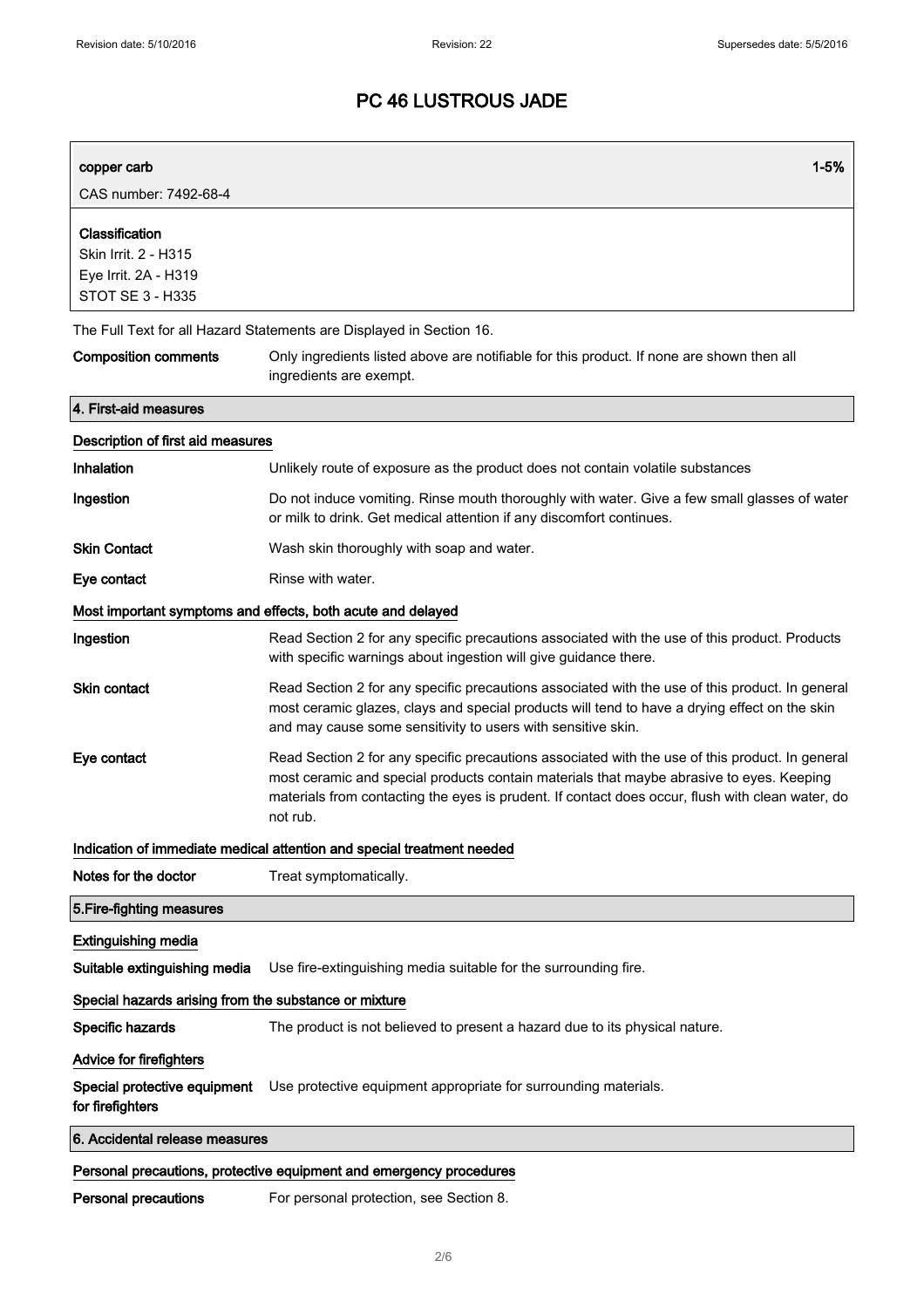# PC 46 LUSTROUS JADE

| <b>Environmental precautions</b>                             |                                                                                                                                                                                                                                                    |  |
|--------------------------------------------------------------|----------------------------------------------------------------------------------------------------------------------------------------------------------------------------------------------------------------------------------------------------|--|
| <b>Environmental precautions</b>                             | Please read Section 2 completely. If any environmental warnings such as; H411 or H412 are<br>listed in Section 2, please use appropriate procedures when disposing of product and<br>container. Do not put materials into waterways or sewers.     |  |
| Methods and material for containment and cleaning up         |                                                                                                                                                                                                                                                    |  |
| Methods for cleaning up                                      | Collect spillage for reclamation or absorb in vermiculite, dry sand or similar material.                                                                                                                                                           |  |
| Reference to other sections                                  | For waste disposal, see Section 13. For personal protection, see Section 8.                                                                                                                                                                        |  |
| 7. Handling and storage                                      |                                                                                                                                                                                                                                                    |  |
| Precautions for safe handling                                |                                                                                                                                                                                                                                                    |  |
| <b>Usage precautions</b>                                     | Read label before use. Do not eat, drink or smoke when using this product. Good personal<br>hygiene procedures should be implemented. Wash hands and any other contaminated areas<br>of the body with soap and water before leaving the work site. |  |
| Conditions for safe storage, including any incompatibilities |                                                                                                                                                                                                                                                    |  |
| <b>Storage precautions</b>                                   | Store in tightly-closed, original container in a dry and cool place.                                                                                                                                                                               |  |
| Specific end uses(s)                                         |                                                                                                                                                                                                                                                    |  |
| Specific end use(s)                                          | The identified uses for this product are detailed in Section 1.2.                                                                                                                                                                                  |  |
| 8. Exposure Controls/personal protection                     |                                                                                                                                                                                                                                                    |  |
| Ingredient comments                                          | Only ingredients listed n Section 3 are notifiable for this product. If none are shown then all<br>ingredients are exempt.                                                                                                                         |  |
| <b>Exposure controls</b>                                     |                                                                                                                                                                                                                                                    |  |
| Appropriate engineering<br>controls                          | No specific ventilations requirements unless the "FAN" pictogram is shown above or specified<br>in Section 2.                                                                                                                                      |  |
| Eye/face protection                                          | No specific eye protection required unless the "EYE PROTECTION" pictogram is shown<br>above or specified in Section 2.                                                                                                                             |  |
| Hand protection                                              | No specific hand protection required unless the "HAND PROTECTION" pictogram is shown<br>above or specified in Section 2.                                                                                                                           |  |
| Hygiene measures                                             | Using good personal hygiene practices is always appropriate. Keeping a clean work space,<br>cleaning up properly when done, and not eating, drinking or smoking when using this product.                                                           |  |
| <b>Respiratory protection</b>                                | No specific respiratory protection required unless the "RESPIRATOR" pictogram is shown<br>above or specified in Section 2. Using the appropriate certified protection for the operation is                                                         |  |
|                                                              | important if required.                                                                                                                                                                                                                             |  |

# Information on basic physical and chemical properties

| Appearance           | Colored liquid.           |
|----------------------|---------------------------|
| Color                | Various colors.           |
| Odor                 | Almost odorless.          |
| Odor threshold       | No information available. |
| рH                   | 6-8                       |
| <b>Melting point</b> | No information available. |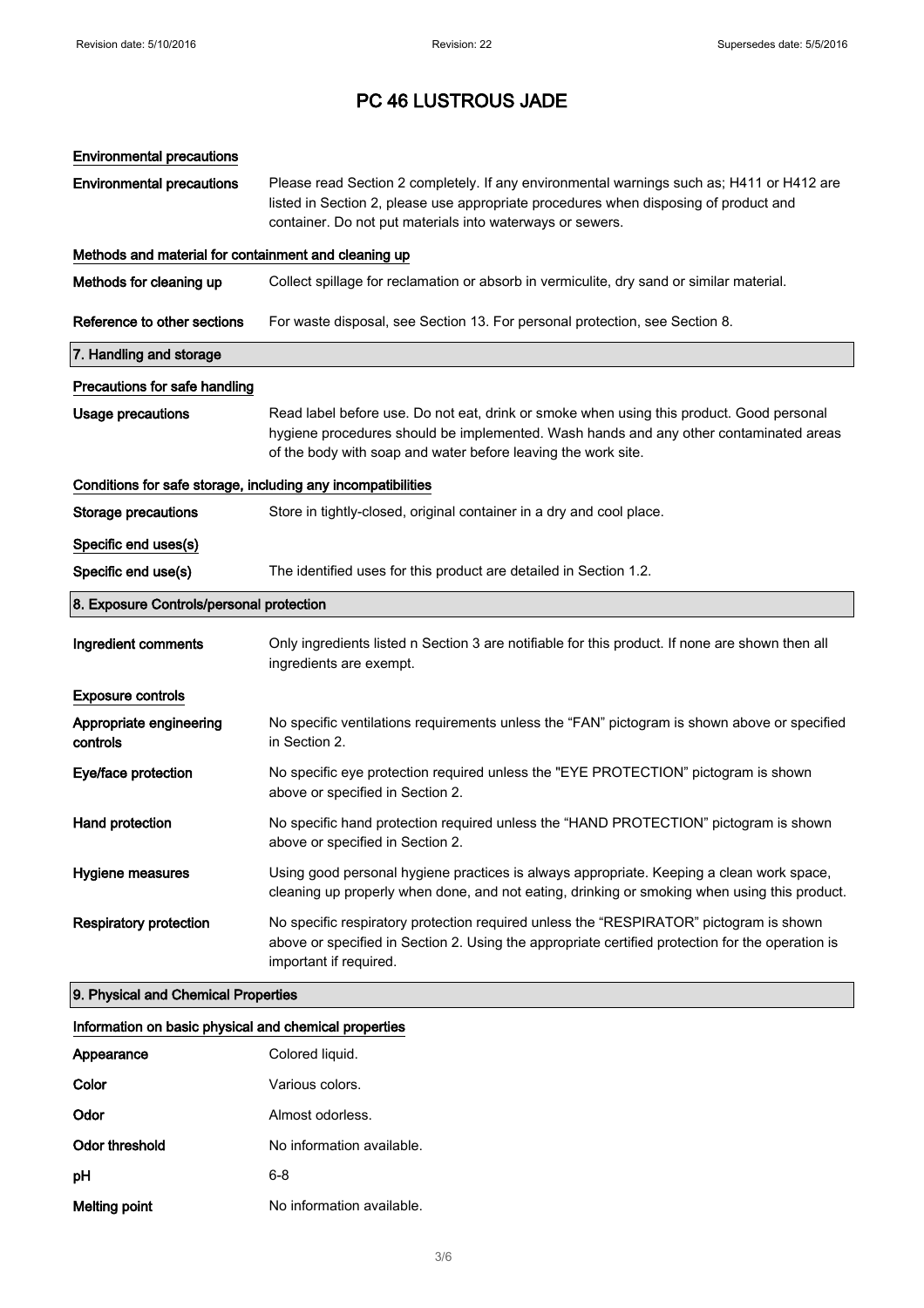$\hat{\boldsymbol{\beta}}$ 

# PC 46 LUSTROUS JADE

| Initial boiling point and range                                                     | No information available.                                                                                                  |
|-------------------------------------------------------------------------------------|----------------------------------------------------------------------------------------------------------------------------|
| Flash point                                                                         | No information available.                                                                                                  |
| <b>Evaporation rate</b>                                                             | No information available.                                                                                                  |
| Flammability (solid, gas)                                                           | No information available.                                                                                                  |
| Upper/lower flammability or<br>explosive limits                                     | No information available.                                                                                                  |
| Vapour pressure                                                                     | No information available.                                                                                                  |
| <b>Relative density</b>                                                             | Greater than 1.0                                                                                                           |
| Solubility(ies)                                                                     | Not applicable.                                                                                                            |
| <b>Partition coefficient</b>                                                        | No information available.                                                                                                  |
| Auto-ignition temperature                                                           | Not applicable.                                                                                                            |
| <b>Decomposition Temperature</b>                                                    | No information available.                                                                                                  |
| <b>Viscosity</b>                                                                    | No information available.                                                                                                  |
| <b>Explosive properties</b>                                                         | none                                                                                                                       |
| <b>Oxidising properties</b>                                                         | none                                                                                                                       |
| Other information                                                                   | Not applicable.                                                                                                            |
| 10. Stability and reactivity                                                        |                                                                                                                            |
| Reactivity                                                                          | There are no known reactivity hazards associated with this product.                                                        |
| <b>Stability</b>                                                                    | No particular stability concerns.                                                                                          |
| Possibility of hazardous<br>reactions                                               | None known.                                                                                                                |
| <b>Conditions to avoid</b>                                                          | None known.                                                                                                                |
| Materials to avoid                                                                  | None known.                                                                                                                |
| Hazardous decomposition<br>products                                                 | None known.                                                                                                                |
| 11. Toxicological information                                                       |                                                                                                                            |
| Information on toxicological effects                                                |                                                                                                                            |
| <b>Toxicological effects</b>                                                        | Please read Section 2 thoroughly to understand the toxicological risks, (if any) and<br>precautions for safe use (if any). |
| Acute toxicity - oral                                                               |                                                                                                                            |
| ATE oral (mg/kg)                                                                    | 500.0                                                                                                                      |
| Skin corrosion/irritation<br><b>Skin sensitization</b><br><b>Skin sensitisation</b> | Please read Section 2 thoroughly to understand the toxicological risks (if any) and precautions<br>for safe use (if any).  |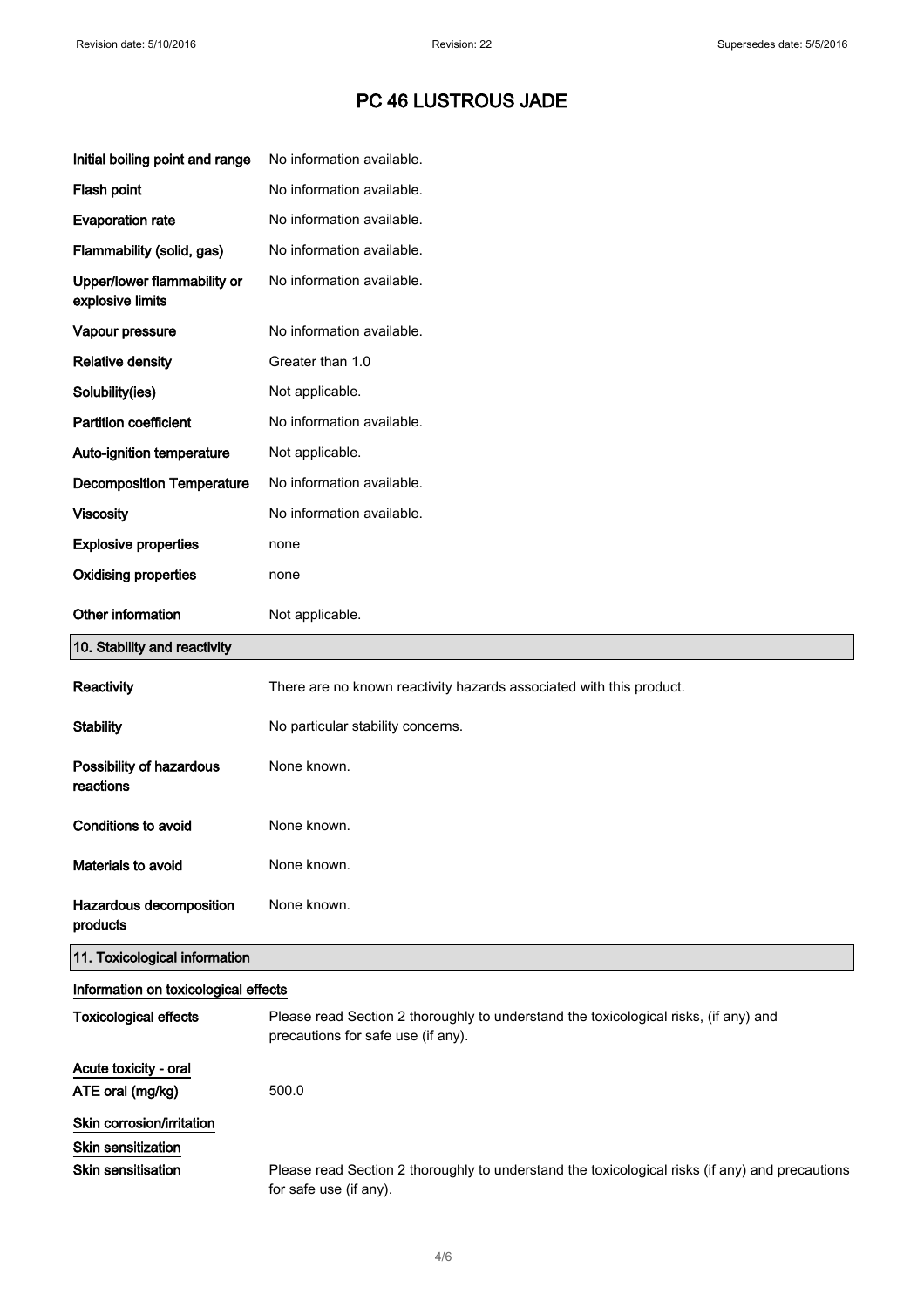# PC 46 LUSTROUS JADE

| Eye contact                                  | May cause temporary eye irritation.                                                                                                                                                                                                            |
|----------------------------------------------|------------------------------------------------------------------------------------------------------------------------------------------------------------------------------------------------------------------------------------------------|
| 12. Ecological Information                   |                                                                                                                                                                                                                                                |
| Ecotoxicity                                  | Please read Section 2 completely. If any environmental warnings such as; H411 or H412 are<br>listed in Section 2, please use appropriate procedures when disposing of product and<br>container. Do not put materials into waterways or sewers. |
| <b>Toxicity</b>                              |                                                                                                                                                                                                                                                |
| <b>Toxicity</b>                              | Please read Section 2 completely. If any environmental warnings such as; H411 or H412 are<br>listed in Section 2, please use appropriate procedures when disposing of product and<br>container. Do not put materials into waterways or sewers. |
| Persistence and degradability                |                                                                                                                                                                                                                                                |
| Persistence and degradability                | No data available.                                                                                                                                                                                                                             |
| Biodegradation                               | Not inherently biodegradable.                                                                                                                                                                                                                  |
| <b>Bioaccumulative potential</b>             |                                                                                                                                                                                                                                                |
| <b>Partition coefficient</b>                 | No information available.                                                                                                                                                                                                                      |
| Mobility in soil                             |                                                                                                                                                                                                                                                |
| <b>Mobility</b>                              | Semi-mobile.                                                                                                                                                                                                                                   |
| <b>Results of PBT and vPvB assessment</b>    |                                                                                                                                                                                                                                                |
| <b>Results of PBT and vPvB</b><br>assessment | This product does not contain any substances classified as PBT or vPvB.                                                                                                                                                                        |
| Other adverse effects                        |                                                                                                                                                                                                                                                |
| Other adverse effects                        | None known.                                                                                                                                                                                                                                    |
| 13. Disposal considerations                  |                                                                                                                                                                                                                                                |
| Waste treatment methods                      |                                                                                                                                                                                                                                                |
| General information                          | Dispose of waste product or used containers in accordance with local regulations When<br>handling waste, the safety precautions applying to handling of the product should be<br>considered.                                                   |
| 14. Transport information                    |                                                                                                                                                                                                                                                |
| General                                      | The product is not covered by international regulations on the transport of dangerous goods<br>(IMDG, IATA, DoT).                                                                                                                              |
| <b>UN Number</b>                             |                                                                                                                                                                                                                                                |
| Not applicable.                              |                                                                                                                                                                                                                                                |
| UN proper shipping name                      |                                                                                                                                                                                                                                                |
| Not applicable.                              |                                                                                                                                                                                                                                                |
| Transport hazard class(es)                   |                                                                                                                                                                                                                                                |
| No transport warning sign required.          |                                                                                                                                                                                                                                                |
| Packing group<br>Not applicable.             |                                                                                                                                                                                                                                                |
| <b>Environmental hazards</b>                 |                                                                                                                                                                                                                                                |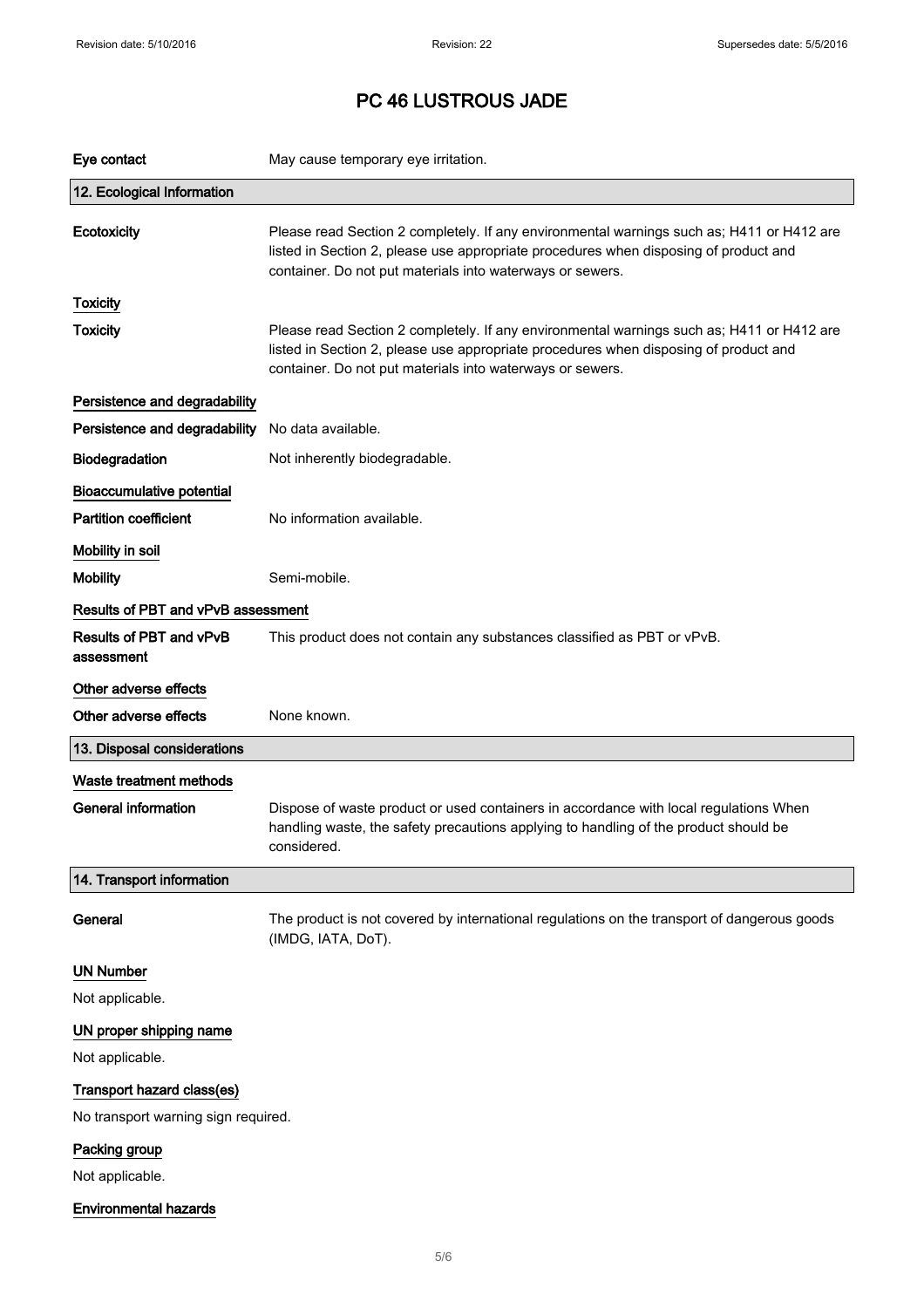# PC 46 LUSTROUS JADE

#### Environmentally Hazardous Substance

Please refer to Section 2 for any environmental hazards associated with this product. If H411/H412 warnings are shown then please verify packaging and labeling requirements for larger volumes.

#### Special precautions for user

Not applicable.

## Transport in bulk according to Not applicable. Annex II of MARPOL 73/78 and the IBC Code

15. Regulatory information

### US State Regulations

# California Proposition 65 Carcinogens and Reproductive Toxins

None of the ingredients are listed or exempt.

### Inventories

### Canada - DSL/NDSL

All the ingredients are listed or exempt.

## US - TSCA

All the ingredients are listed or exempt.

## US - TSCA 12(b) Export Notification

All the ingredients are listed or exempt.

#### 16. Other information

| General information       | The following are the top 5 materials by weight listed for New Jersey (if applicable):- Water<br>7732-18-5, Feldspar68476-25-5, Non Lead Frit65997-18-4, Nepheline Syenite37244-96-5<br>Gillespie Borate |
|---------------------------|----------------------------------------------------------------------------------------------------------------------------------------------------------------------------------------------------------|
| <b>Revision date</b>      | 5/10/2016                                                                                                                                                                                                |
| <b>Revision</b>           | 22                                                                                                                                                                                                       |
| Supersedes date           | 5/5/2016                                                                                                                                                                                                 |
| SDS No.                   | 5454                                                                                                                                                                                                     |
| Hazard statements in full | H302 Harmful if swallowed.<br>H315 Causes skin irritation.<br>H319 Causes serious eve irritation.<br>H335 May cause respiratory irritation.                                                              |

This information relates only to the specific material designated and may not be valid for such material used in combination with any other materials or in any process. Such information is, to the best of the company's knowledge and belief, accurate and reliable as of the date indicated. However, no warranty, guarantee or representation is made to its accuracy, reliability or completeness. It is the user's responsibility to satisfy himself as to the suitability of such information for his own particular use.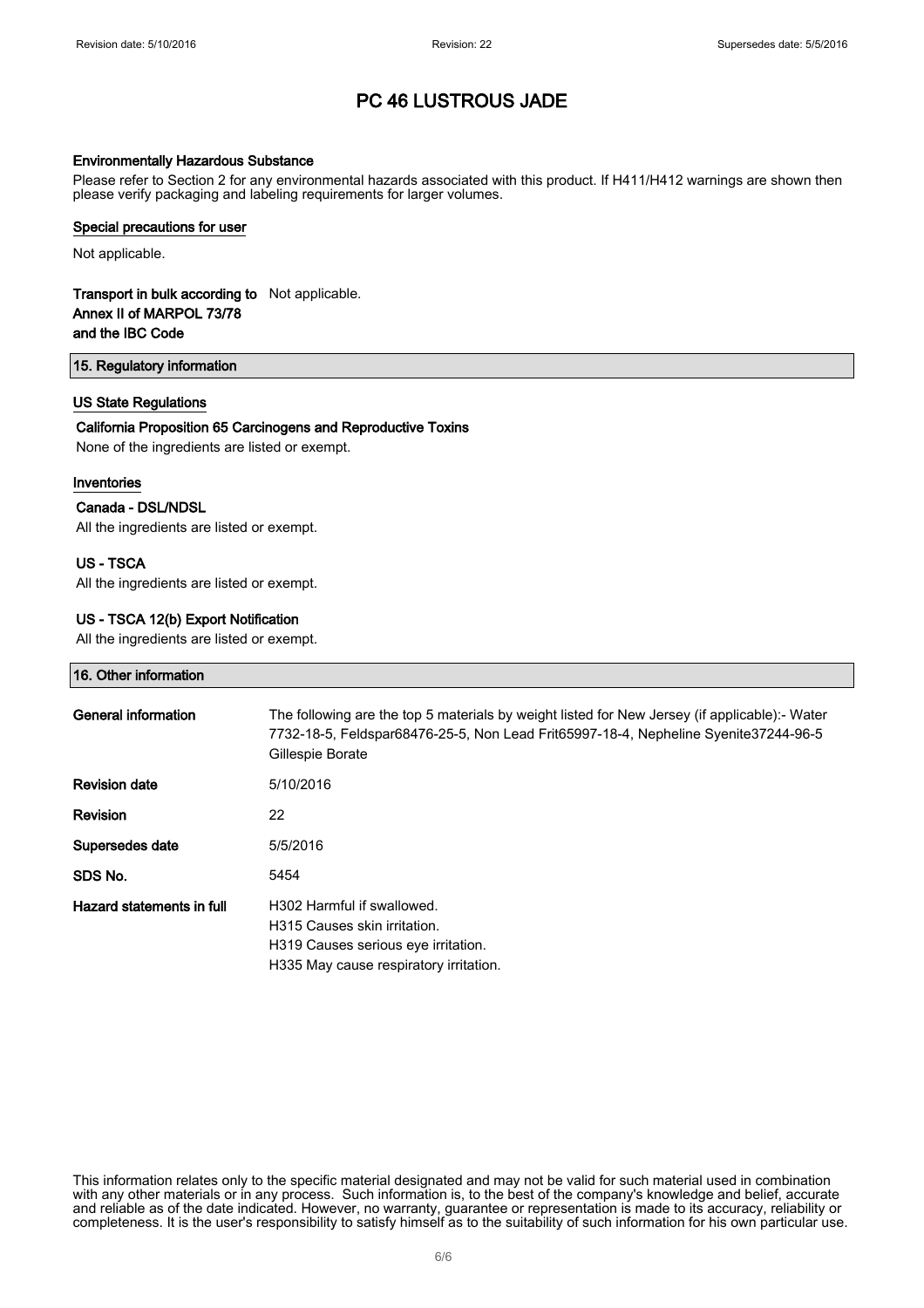# SAFETY DATA SHEET PC 42 SEAWEED

| 1. Identification                                       |                                                                                                                                                                                                                                                                                                                                                                                                                                             |
|---------------------------------------------------------|---------------------------------------------------------------------------------------------------------------------------------------------------------------------------------------------------------------------------------------------------------------------------------------------------------------------------------------------------------------------------------------------------------------------------------------------|
| <b>Product identifier</b>                               |                                                                                                                                                                                                                                                                                                                                                                                                                                             |
| <b>Product name</b>                                     | PC 42 SEAWEED                                                                                                                                                                                                                                                                                                                                                                                                                               |
| <b>Product number</b>                                   | PC 42 SEAWEED                                                                                                                                                                                                                                                                                                                                                                                                                               |
| Recommended use of the chemical and restrictions on use |                                                                                                                                                                                                                                                                                                                                                                                                                                             |
| Application                                             | ceramic glaze                                                                                                                                                                                                                                                                                                                                                                                                                               |
| Details of the supplier of the safety data sheet        |                                                                                                                                                                                                                                                                                                                                                                                                                                             |
| Supplier                                                | American Art Clay Co Inc<br>6060 Guion Road<br>Indianapolis,<br>IN 46254-1222<br><b>USA</b><br>+1 317 244 6871                                                                                                                                                                                                                                                                                                                              |
| Emergency telephone number                              |                                                                                                                                                                                                                                                                                                                                                                                                                                             |
| <b>Emergency telephone</b>                              | 1 317 244 6871 Mon-Fri, 0900-1700 EST                                                                                                                                                                                                                                                                                                                                                                                                       |
| 2. Hazard(s) identification                             |                                                                                                                                                                                                                                                                                                                                                                                                                                             |
| Classification of the substance or mixture              |                                                                                                                                                                                                                                                                                                                                                                                                                                             |
| <b>Physical hazards</b>                                 | Not Classified                                                                                                                                                                                                                                                                                                                                                                                                                              |
| <b>Health hazards</b>                                   | Acute Tox. 4 - H302                                                                                                                                                                                                                                                                                                                                                                                                                         |
| Label elements                                          |                                                                                                                                                                                                                                                                                                                                                                                                                                             |
| Pictogram                                               |                                                                                                                                                                                                                                                                                                                                                                                                                                             |
| Signal word                                             | Warning                                                                                                                                                                                                                                                                                                                                                                                                                                     |
| <b>Hazard statements</b>                                | H302 Harmful if swallowed.                                                                                                                                                                                                                                                                                                                                                                                                                  |
| <b>Precautionary statements</b>                         | P264 Wash contaminated skin thoroughly after handling.<br>P270 Do not eat, drink or smoke when using this product.<br>P301+P310 If swallowed: Immediately call a poison center/doctor.<br>P330 Rinse mouth.<br>P501 Dispose of contents/container in accordance with national regulations.                                                                                                                                                  |
| Supplemental label<br>information                       | WARNING: MAY BE HARMFUL IF SWALLOWED, Contains: COPPER. PRECAUTIONS:<br>Keep in original container. Wash hands immediately after use. When using do not eat, drink or<br>smoke. NOT FOR SPRAY APPLICATION. NOT FOR USE IN HEALTH CARE FACILITIES.<br>KEEP OUT OF REACH OF CHILDREN. FIRST AID TREATMENT: If swallowed get prompt<br>medical attention. For further information, contact a national poison control number; 800-222-<br>1222. |
| Other hazards                                           |                                                                                                                                                                                                                                                                                                                                                                                                                                             |
| none present                                            |                                                                                                                                                                                                                                                                                                                                                                                                                                             |

3. Composition/information on ingredients

## Mixtures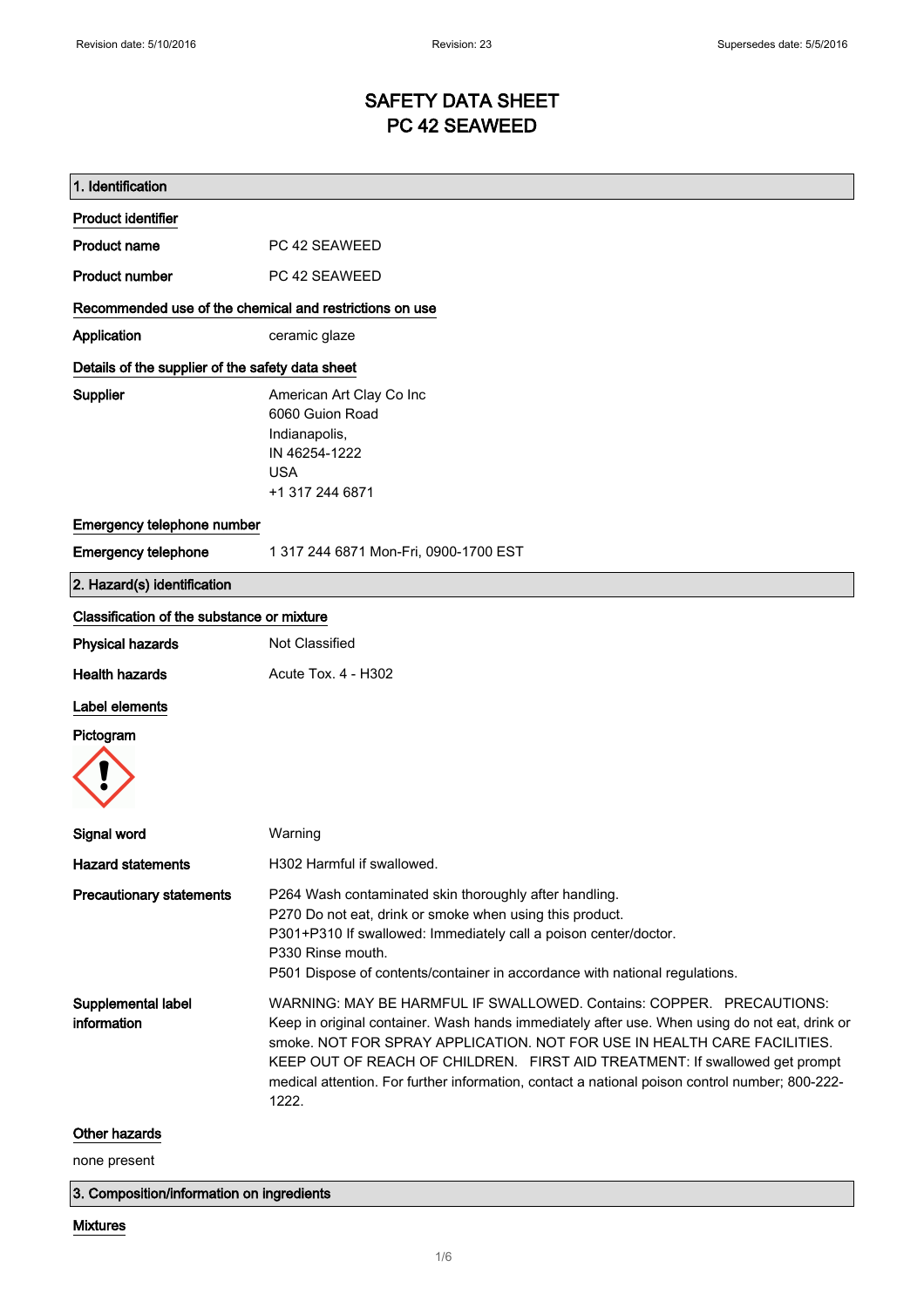# PC 42 SEAWEED

| copper carb                                                                        | 5-10%                                                                                                                                                                                                                                                                                                       |  |
|------------------------------------------------------------------------------------|-------------------------------------------------------------------------------------------------------------------------------------------------------------------------------------------------------------------------------------------------------------------------------------------------------------|--|
| CAS number: 7492-68-4                                                              |                                                                                                                                                                                                                                                                                                             |  |
| Classification<br>Skin Irrit. 2 - H315<br>Eye Irrit. 2A - H319<br>STOT SE 3 - H335 |                                                                                                                                                                                                                                                                                                             |  |
|                                                                                    | The Full Text for all Hazard Statements are Displayed in Section 16.                                                                                                                                                                                                                                        |  |
| <b>Composition comments</b>                                                        | Only ingredients listed above are notifiable for this product. If none are shown then all<br>ingredients are exempt.                                                                                                                                                                                        |  |
| 4. First-aid measures                                                              |                                                                                                                                                                                                                                                                                                             |  |
| Description of first aid measures                                                  |                                                                                                                                                                                                                                                                                                             |  |
| Inhalation                                                                         | Unlikely route of exposure as the product does not contain volatile substances                                                                                                                                                                                                                              |  |
| Ingestion                                                                          | Do not induce vomiting. Rinse mouth thoroughly with water. Give a few small glasses of water<br>or milk to drink. Get medical attention if any discomfort continues.                                                                                                                                        |  |
| <b>Skin Contact</b>                                                                | Wash skin thoroughly with soap and water.                                                                                                                                                                                                                                                                   |  |
| Eye contact                                                                        | Rinse with water.                                                                                                                                                                                                                                                                                           |  |
| Most important symptoms and effects, both acute and delayed                        |                                                                                                                                                                                                                                                                                                             |  |
| Ingestion                                                                          | Read Section 2 for any specific precautions associated with the use of this product. Products<br>with specific warnings about ingestion will give guidance there.                                                                                                                                           |  |
| <b>Skin contact</b>                                                                | Read Section 2 for any specific precautions associated with the use of this product. In general<br>most ceramic glazes, clays and special products will tend to have a drying effect on the skin<br>and may cause some sensitivity to users with sensitive skin.                                            |  |
| Eye contact                                                                        | Read Section 2 for any specific precautions associated with the use of this product. In general<br>most ceramic and special products contain materials that maybe abrasive to eyes. Keeping<br>materials from contacting the eyes is prudent. If contact does occur, flush with clean water, do<br>not rub. |  |
|                                                                                    | Indication of immediate medical attention and special treatment needed                                                                                                                                                                                                                                      |  |
| Notes for the doctor                                                               | Treat symptomatically.                                                                                                                                                                                                                                                                                      |  |
| 5. Fire-fighting measures                                                          |                                                                                                                                                                                                                                                                                                             |  |
| <b>Extinguishing media</b>                                                         |                                                                                                                                                                                                                                                                                                             |  |
| Suitable extinguishing media                                                       | Use fire-extinguishing media suitable for the surrounding fire.                                                                                                                                                                                                                                             |  |
| Special hazards arising from the substance or mixture                              |                                                                                                                                                                                                                                                                                                             |  |
| Specific hazards                                                                   | The product is not believed to present a hazard due to its physical nature.                                                                                                                                                                                                                                 |  |
| Advice for firefighters                                                            |                                                                                                                                                                                                                                                                                                             |  |
| Special protective equipment<br>for firefighters                                   | Use protective equipment appropriate for surrounding materials.                                                                                                                                                                                                                                             |  |
| 6. Accidental release measures                                                     |                                                                                                                                                                                                                                                                                                             |  |
|                                                                                    | Personal precautions, protective equipment and emergency procedures                                                                                                                                                                                                                                         |  |
|                                                                                    |                                                                                                                                                                                                                                                                                                             |  |

Personal precautions For personal protection, see Section 8.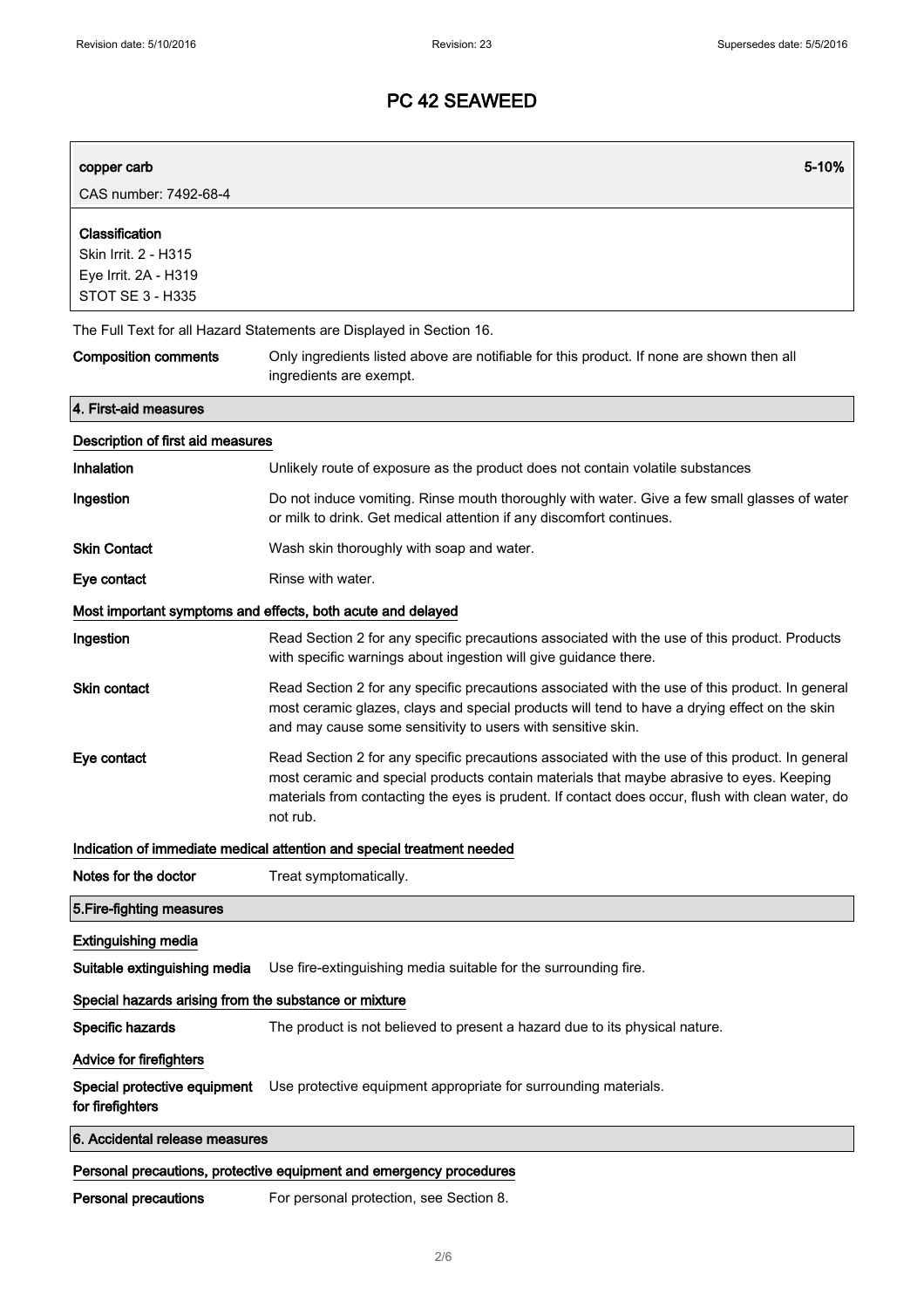# PC 42 SEAWEED

| <b>Environmental precautions</b>                             |                                                                                                                                                                                                                                                    |  |
|--------------------------------------------------------------|----------------------------------------------------------------------------------------------------------------------------------------------------------------------------------------------------------------------------------------------------|--|
| <b>Environmental precautions</b>                             | Please read Section 2 completely. If any environmental warnings such as; H411 or H412 are<br>listed in Section 2, please use appropriate procedures when disposing of product and<br>container. Do not put materials into waterways or sewers.     |  |
| Methods and material for containment and cleaning up         |                                                                                                                                                                                                                                                    |  |
| Methods for cleaning up                                      | Collect spillage for reclamation or absorb in vermiculite, dry sand or similar material.                                                                                                                                                           |  |
| Reference to other sections                                  | For waste disposal, see Section 13. For personal protection, see Section 8.                                                                                                                                                                        |  |
| 7. Handling and storage                                      |                                                                                                                                                                                                                                                    |  |
| Precautions for safe handling                                |                                                                                                                                                                                                                                                    |  |
| <b>Usage precautions</b>                                     | Read label before use. Do not eat, drink or smoke when using this product. Good personal<br>hygiene procedures should be implemented. Wash hands and any other contaminated areas<br>of the body with soap and water before leaving the work site. |  |
| Conditions for safe storage, including any incompatibilities |                                                                                                                                                                                                                                                    |  |
| <b>Storage precautions</b>                                   | Store in tightly-closed, original container in a dry and cool place.                                                                                                                                                                               |  |
| Specific end uses(s)                                         |                                                                                                                                                                                                                                                    |  |
| Specific end use(s)                                          | The identified uses for this product are detailed in Section 1.2.                                                                                                                                                                                  |  |
| 8. Exposure Controls/personal protection                     |                                                                                                                                                                                                                                                    |  |
| Ingredient comments                                          | Only ingredients listed n Section 3 are notifiable for this product. If none are shown then all<br>ingredients are exempt.                                                                                                                         |  |
| <b>Exposure controls</b>                                     |                                                                                                                                                                                                                                                    |  |
| Appropriate engineering<br>controls                          | No specific ventilations requirements unless the "FAN" pictogram is shown above or specified<br>in Section 2.                                                                                                                                      |  |
| Eye/face protection                                          | No specific eye protection required unless the "EYE PROTECTION" pictogram is shown<br>above or specified in Section 2.                                                                                                                             |  |
| Hand protection                                              | No specific hand protection required unless the "HAND PROTECTION" pictogram is shown<br>above or specified in Section 2.                                                                                                                           |  |
| Hygiene measures                                             | Using good personal hygiene practices is always appropriate. Keeping a clean work space,<br>cleaning up properly when done, and not eating, drinking or smoking when using this product.                                                           |  |
| <b>Respiratory protection</b>                                | No specific respiratory protection required unless the "RESPIRATOR" pictogram is shown<br>above or specified in Section 2. Using the appropriate certified protection for the operation is<br>important if required.                               |  |
|                                                              |                                                                                                                                                                                                                                                    |  |

# Information on basic physical and chemical properties

| Appearance           | Colored liquid.           |
|----------------------|---------------------------|
| Color                | Various colors.           |
| Odor                 | Almost odorless.          |
| Odor threshold       | No information available. |
| рH                   | 6-8                       |
| <b>Melting point</b> | No information available. |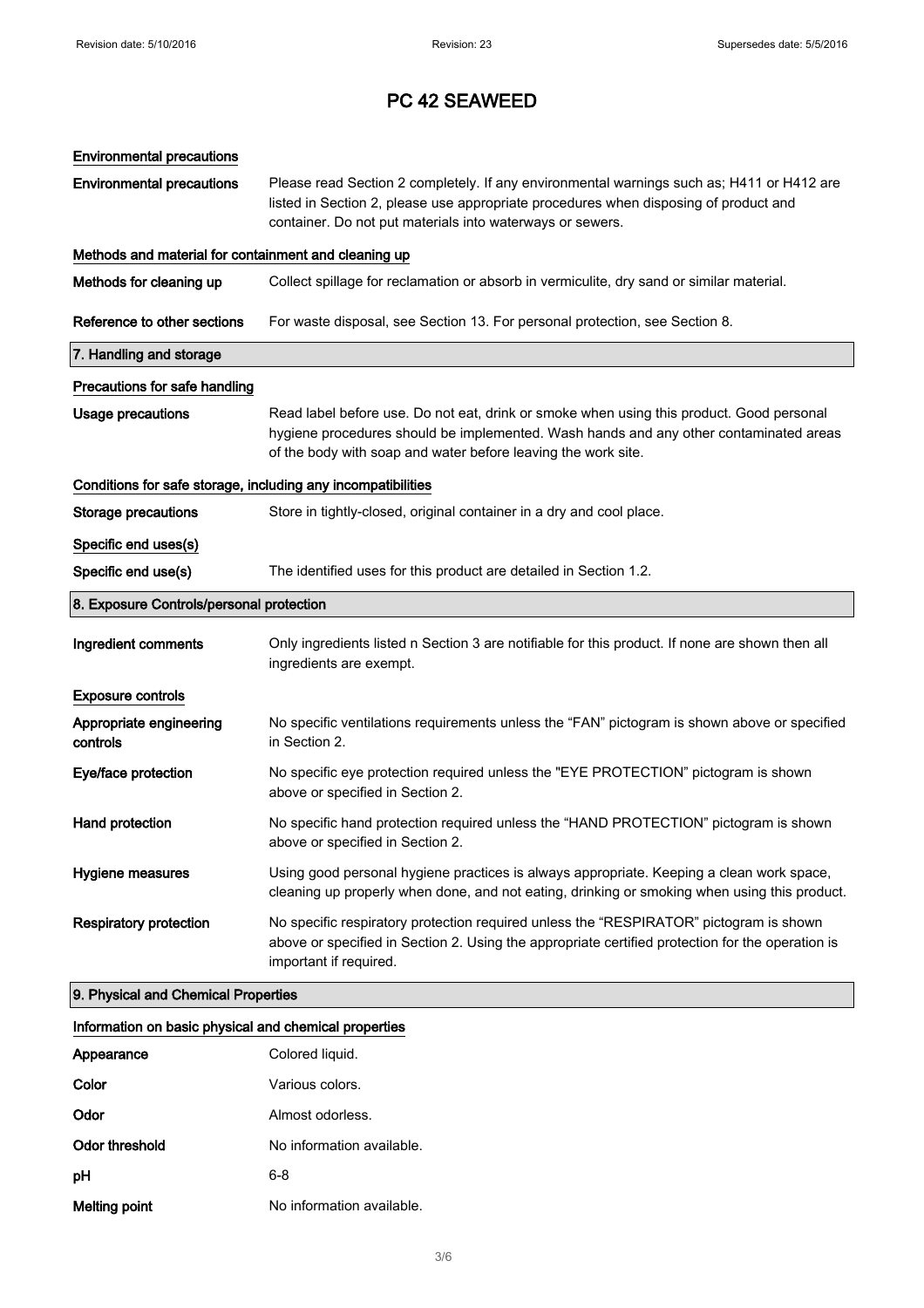$\hat{\boldsymbol{\beta}}$ 

# PC 42 SEAWEED

| Flash point                                                                  | No information available.                                                                                                  |
|------------------------------------------------------------------------------|----------------------------------------------------------------------------------------------------------------------------|
| <b>Evaporation rate</b>                                                      | No information available.                                                                                                  |
| Flammability (solid, gas)                                                    | No information available.                                                                                                  |
| Upper/lower flammability or<br>explosive limits                              | No information available.                                                                                                  |
| Vapour pressure                                                              | No information available.                                                                                                  |
| <b>Relative density</b>                                                      | Greater than 1.0                                                                                                           |
| Solubility(ies)                                                              | Not applicable.                                                                                                            |
| <b>Partition coefficient</b>                                                 | No information available.                                                                                                  |
| Auto-ignition temperature                                                    | Not applicable.                                                                                                            |
| <b>Decomposition Temperature</b>                                             | No information available.                                                                                                  |
| <b>Viscosity</b>                                                             | No information available.                                                                                                  |
| <b>Explosive properties</b>                                                  | none                                                                                                                       |
| <b>Oxidising properties</b>                                                  | none                                                                                                                       |
| Other information                                                            | Not applicable.                                                                                                            |
| 10. Stability and reactivity                                                 |                                                                                                                            |
| Reactivity                                                                   | There are no known reactivity hazards associated with this product.                                                        |
| <b>Stability</b>                                                             | No particular stability concerns.                                                                                          |
| Possibility of hazardous<br>reactions                                        | None known.                                                                                                                |
| <b>Conditions to avoid</b>                                                   | None known.                                                                                                                |
| Materials to avoid                                                           | None known.                                                                                                                |
| Hazardous decomposition<br>products                                          | None known.                                                                                                                |
| 11. Toxicological information                                                |                                                                                                                            |
| Information on toxicological effects                                         |                                                                                                                            |
| <b>Toxicological effects</b>                                                 | Please read Section 2 thoroughly to understand the toxicological risks, (if any) and<br>precautions for safe use (if any). |
| Acute toxicity - oral                                                        |                                                                                                                            |
| ATE oral (mg/kg)                                                             | 500.0                                                                                                                      |
| Skin corrosion/irritation<br>Skin sensitization<br><b>Skin sensitisation</b> | Please read Section 2 thoroughly to understand the toxicological risks (if any) and precautions<br>for safe use (if any).  |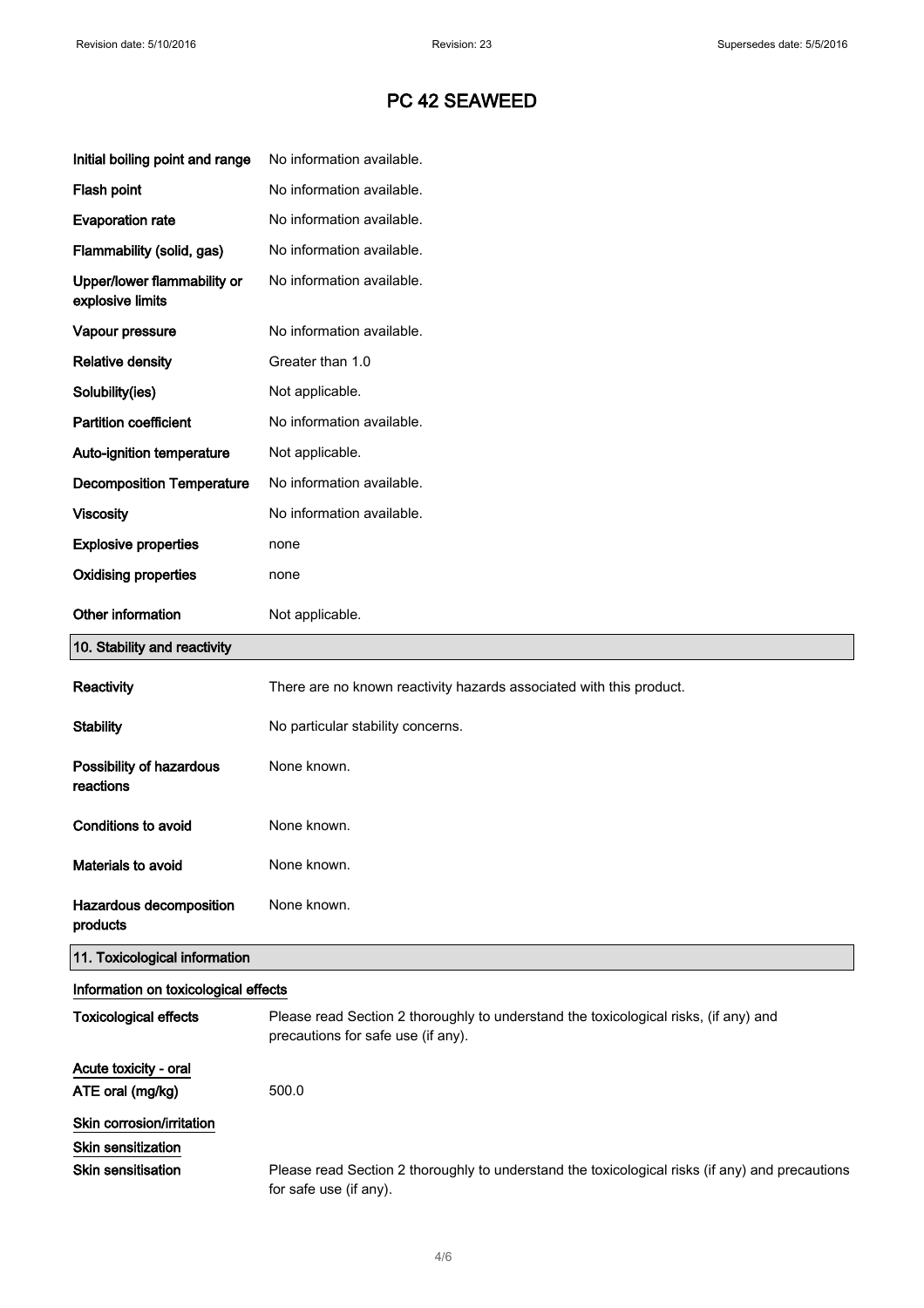# PC 42 SEAWEED

| Eye contact                               | May cause temporary eye irritation.                                                                                                                                                                                                            |
|-------------------------------------------|------------------------------------------------------------------------------------------------------------------------------------------------------------------------------------------------------------------------------------------------|
| 12. Ecological Information                |                                                                                                                                                                                                                                                |
| Ecotoxicity                               | Please read Section 2 completely. If any environmental warnings such as; H411 or H412 are<br>listed in Section 2, please use appropriate procedures when disposing of product and<br>container. Do not put materials into waterways or sewers. |
| <b>Toxicity</b>                           |                                                                                                                                                                                                                                                |
| <b>Toxicity</b>                           | Please read Section 2 completely. If any environmental warnings such as; H411 or H412 are<br>listed in Section 2, please use appropriate procedures when disposing of product and<br>container. Do not put materials into waterways or sewers. |
| Persistence and degradability             |                                                                                                                                                                                                                                                |
| Persistence and degradability             | No data available.                                                                                                                                                                                                                             |
| Biodegradation                            | Not inherently biodegradable.                                                                                                                                                                                                                  |
| <b>Bioaccumulative potential</b>          |                                                                                                                                                                                                                                                |
| <b>Partition coefficient</b>              | No information available.                                                                                                                                                                                                                      |
| Mobility in soil                          |                                                                                                                                                                                                                                                |
| <b>Mobility</b>                           | Semi-mobile.                                                                                                                                                                                                                                   |
| <b>Results of PBT and vPvB assessment</b> |                                                                                                                                                                                                                                                |
| Results of PBT and vPvB<br>assessment     | This product does not contain any substances classified as PBT or vPvB.                                                                                                                                                                        |
| Other adverse effects                     |                                                                                                                                                                                                                                                |
| Other adverse effects                     | None known.                                                                                                                                                                                                                                    |
| 13. Disposal considerations               |                                                                                                                                                                                                                                                |
| Waste treatment methods                   |                                                                                                                                                                                                                                                |
| <b>General information</b>                | Dispose of waste product or used containers in accordance with local regulations When<br>handling waste, the safety precautions applying to handling of the product should be<br>considered.                                                   |
| 14. Transport information                 |                                                                                                                                                                                                                                                |
| General                                   | This package is shipped in accordance with ADR SP375, IATA A197 & IMDG 2.10.2.7.                                                                                                                                                               |
| <b>UN Number</b>                          |                                                                                                                                                                                                                                                |
| Not applicable.                           |                                                                                                                                                                                                                                                |
| UN proper shipping name                   |                                                                                                                                                                                                                                                |
| Not applicable.                           |                                                                                                                                                                                                                                                |
| Transport hazard class(es)                |                                                                                                                                                                                                                                                |
| No transport warning sign required.       |                                                                                                                                                                                                                                                |
| Packing group                             |                                                                                                                                                                                                                                                |
| Not applicable.                           |                                                                                                                                                                                                                                                |
| <b>Environmental hazards</b>              |                                                                                                                                                                                                                                                |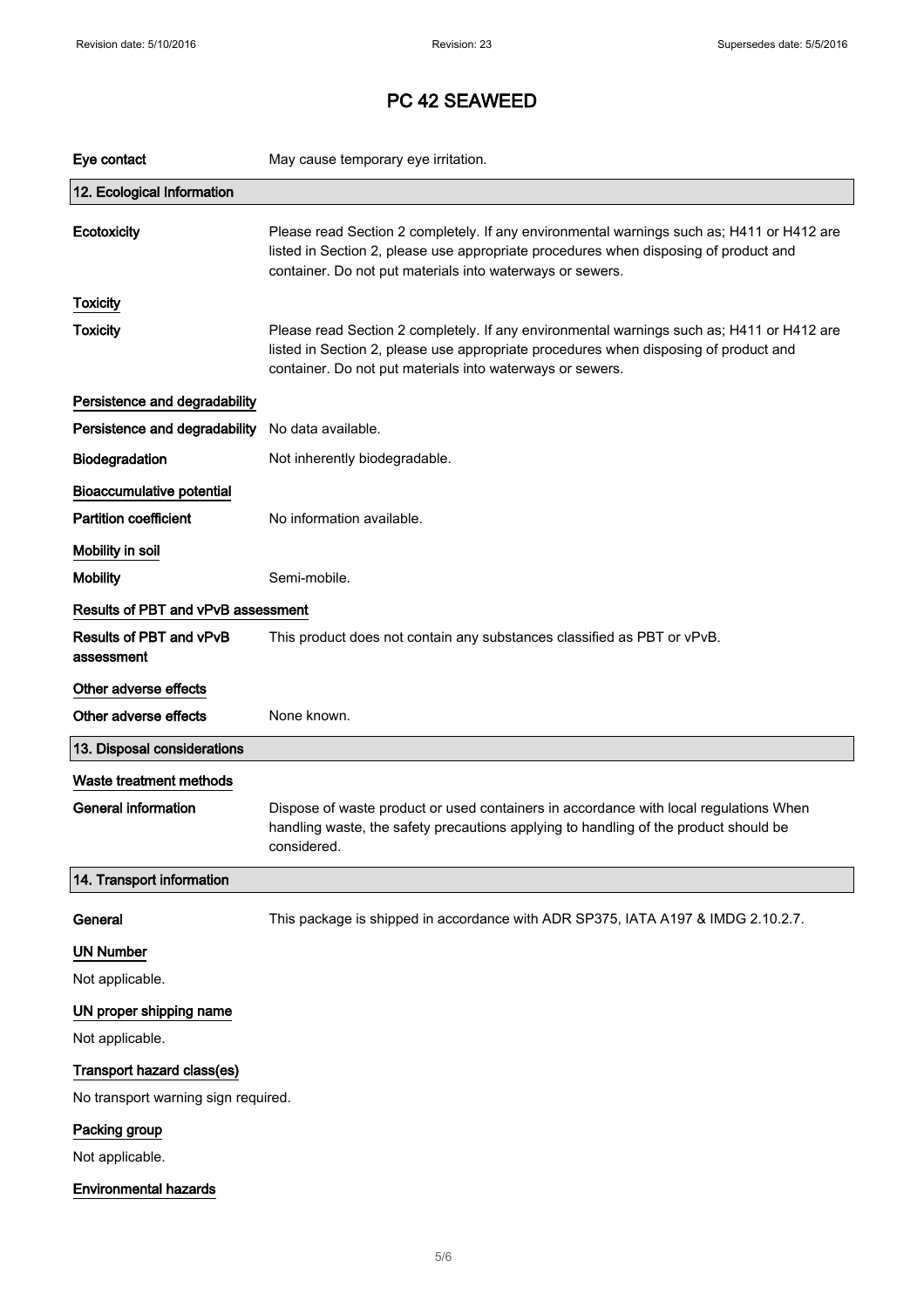# PC 42 SEAWEED

#### Environmentally Hazardous Substance

Please refer to Section 2 for any environmental hazards associated with this product. If H411/H412 warnings are shown then please verify packaging and labelling requirements for larger volumes

#### Special precautions for user

Not applicable.

## Transport in bulk according to Not applicable. Annex II of MARPOL 73/78 and the IBC Code

15. Regulatory information

### US State Regulations

# California Proposition 65 Carcinogens and Reproductive Toxins

None of the ingredients are listed or exempt.

### Inventories

### Canada - DSL/NDSL

All the ingredients are listed or exempt.

## US - TSCA

All the ingredients are listed or exempt.

## US - TSCA 12(b) Export Notification

All the ingredients are listed or exempt.

#### 16. Other information

| General information       | The following are the top 5 materials by weight listed for New Jersey (if applicable):- Water<br>7732-18-5, Feldspar68476-25-5, Non Lead Frit65997-18-4, Nepheline Syenite37244-96-5<br>Gillespie Borate |
|---------------------------|----------------------------------------------------------------------------------------------------------------------------------------------------------------------------------------------------------|
| <b>Revision date</b>      | 5/10/2016                                                                                                                                                                                                |
| <b>Revision</b>           | 23                                                                                                                                                                                                       |
| Supersedes date           | 5/5/2016                                                                                                                                                                                                 |
| SDS No.                   | 5448                                                                                                                                                                                                     |
| Hazard statements in full | H302 Harmful if swallowed.<br>H315 Causes skin irritation.<br>H319 Causes serious eye irritation.<br>H335 May cause respiratory irritation.                                                              |

This information relates only to the specific material designated and may not be valid for such material used in combination with any other materials or in any process. Such information is, to the best of the company's knowledge and belief, accurate and reliable as of the date indicated. However, no warranty, guarantee or representation is made to its accuracy, reliability or completeness. It is the user's responsibility to satisfy himself as to the suitability of such information for his own particular use.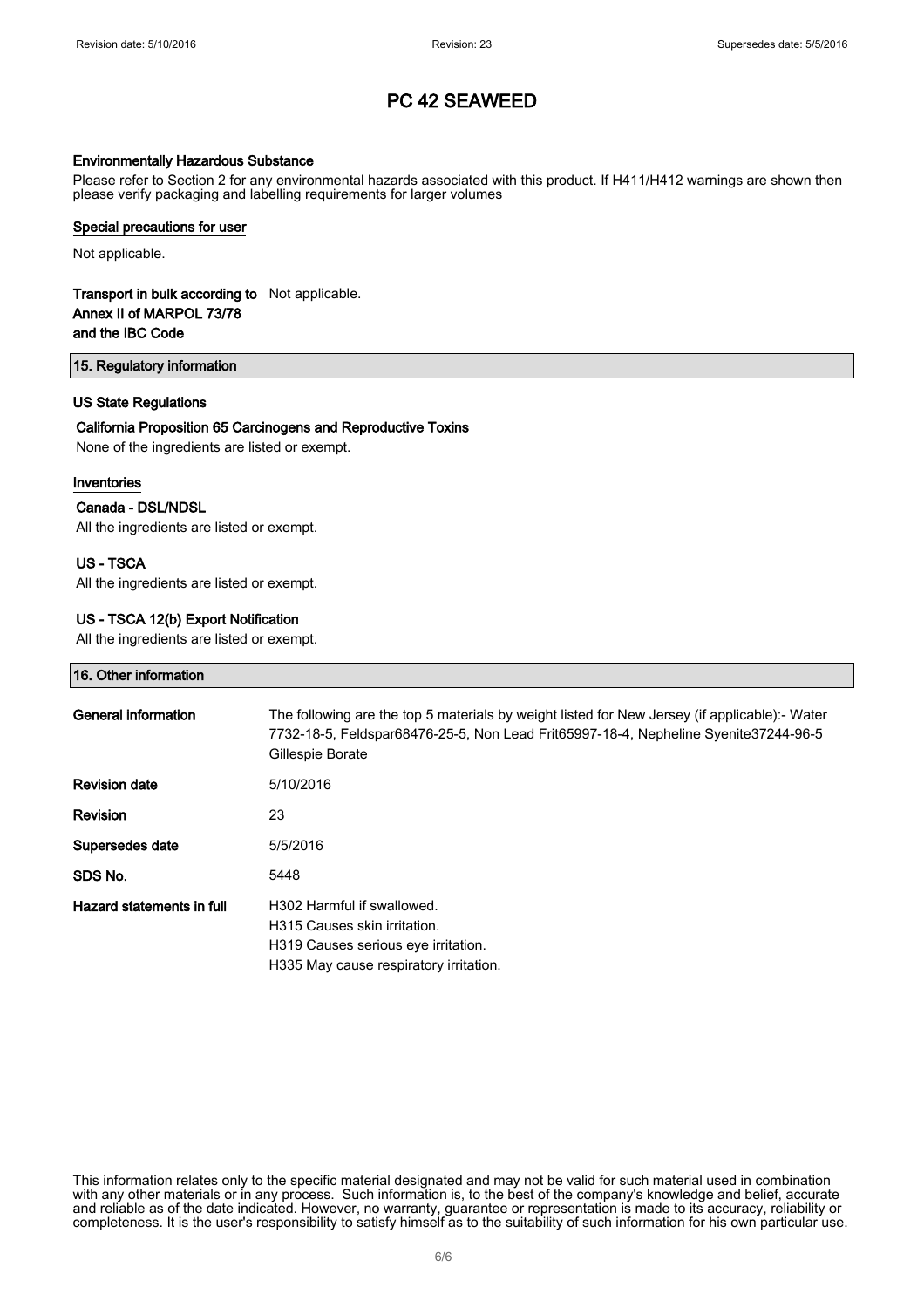# SAFETY DATA SHEET PC 36 IRONSTONE

| 1. Identification                                           |                                                                                                                                                                      |
|-------------------------------------------------------------|----------------------------------------------------------------------------------------------------------------------------------------------------------------------|
| <b>Product identifier</b>                                   |                                                                                                                                                                      |
| <b>Product name</b>                                         | PC 36 IRONSTONE                                                                                                                                                      |
| <b>Product number</b>                                       | PC 36 IRONSTONE                                                                                                                                                      |
| Recommended use of the chemical and restrictions on use     |                                                                                                                                                                      |
| Application                                                 | ceramic glaze                                                                                                                                                        |
| Details of the supplier of the safety data sheet            |                                                                                                                                                                      |
| Supplier                                                    | American Art Clay Co Inc<br>6060 Guion Road<br>Indianapolis,<br>IN 46254-1222<br><b>USA</b><br>+1 317 244 6871                                                       |
| Emergency telephone number                                  |                                                                                                                                                                      |
| <b>Emergency telephone</b>                                  | 1 317 244 6871 Mon-Fri, 0900-1700 EST                                                                                                                                |
| 2. Hazard(s) identification                                 |                                                                                                                                                                      |
| Classification of the substance or mixture                  |                                                                                                                                                                      |
| <b>Physical hazards</b>                                     | Not Classified                                                                                                                                                       |
| <b>Health hazards</b>                                       | Not Classified                                                                                                                                                       |
| <b>Environmental hazards</b>                                | <b>Not Classified</b>                                                                                                                                                |
| Label elements                                              |                                                                                                                                                                      |
| <b>Hazard statements</b>                                    | <b>NC Not Classified</b>                                                                                                                                             |
| <b>Other hazards</b>                                        |                                                                                                                                                                      |
| none present                                                |                                                                                                                                                                      |
| 3. Composition/information on ingredients                   |                                                                                                                                                                      |
| <b>Mixtures</b>                                             |                                                                                                                                                                      |
| <b>Composition comments</b>                                 | Only ingredients listed above are notifiable for this product. If none are shown then all<br>ingredients are exempt.                                                 |
| 4. First-aid measures                                       |                                                                                                                                                                      |
| Description of first aid measures                           |                                                                                                                                                                      |
| Inhalation                                                  | Unlikely route of exposure as the product does not contain volatile substances                                                                                       |
| Ingestion                                                   | Do not induce vomiting. Rinse mouth thoroughly with water. Give a few small glasses of water<br>or milk to drink. Get medical attention if any discomfort continues. |
| <b>Skin Contact</b>                                         | Wash skin thoroughly with soap and water.                                                                                                                            |
| Eye contact                                                 | Rinse with water.                                                                                                                                                    |
| Most important symptoms and effects, both acute and delayed |                                                                                                                                                                      |
| Ingestion                                                   | Read Section 2 for any specific precautions associated with the use of this product. Products<br>with specific warnings about ingestion will give guidance there.    |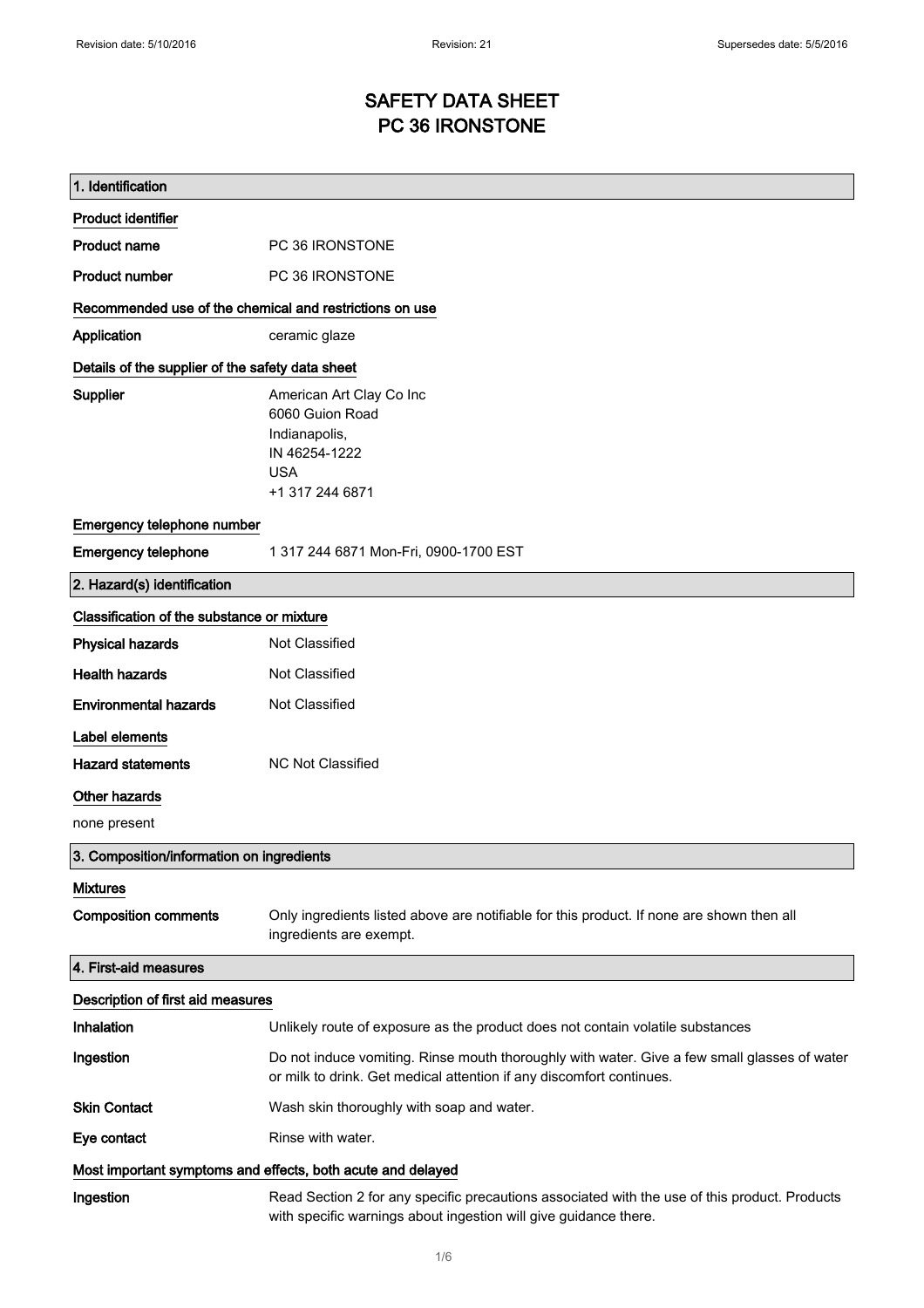| Skin contact                                                        | Read Section 2 for any specific precautions associated with the use of this product. In general<br>most ceramic glazes, clays and special products will tend to have a drying effect on the skin<br>and may cause some sensitivity to users with sensitive skin.                                            |  |
|---------------------------------------------------------------------|-------------------------------------------------------------------------------------------------------------------------------------------------------------------------------------------------------------------------------------------------------------------------------------------------------------|--|
| Eye contact                                                         | Read Section 2 for any specific precautions associated with the use of this product. In general<br>most ceramic and special products contain materials that maybe abrasive to eyes. Keeping<br>materials from contacting the eyes is prudent. If contact does occur, flush with clean water, do<br>not rub. |  |
|                                                                     | Indication of immediate medical attention and special treatment needed                                                                                                                                                                                                                                      |  |
| Notes for the doctor                                                | Treat symptomatically.                                                                                                                                                                                                                                                                                      |  |
| 5. Fire-fighting measures                                           |                                                                                                                                                                                                                                                                                                             |  |
| <b>Extinguishing media</b>                                          |                                                                                                                                                                                                                                                                                                             |  |
| Suitable extinguishing media                                        | Use fire-extinguishing media suitable for the surrounding fire.                                                                                                                                                                                                                                             |  |
| Special hazards arising from the substance or mixture               |                                                                                                                                                                                                                                                                                                             |  |
| Specific hazards                                                    | The product is not believed to present a hazard due to its physical nature.                                                                                                                                                                                                                                 |  |
| <b>Advice for firefighters</b>                                      |                                                                                                                                                                                                                                                                                                             |  |
| Special protective equipment<br>for firefighters                    | Use protective equipment appropriate for surrounding materials.                                                                                                                                                                                                                                             |  |
| 6. Accidental release measures                                      |                                                                                                                                                                                                                                                                                                             |  |
| Personal precautions, protective equipment and emergency procedures |                                                                                                                                                                                                                                                                                                             |  |
| <b>Personal precautions</b>                                         | For personal protection, see Section 8.                                                                                                                                                                                                                                                                     |  |
| <b>Environmental precautions</b>                                    |                                                                                                                                                                                                                                                                                                             |  |
| <b>Environmental precautions</b>                                    | Please read Section 2 completely. If any environmental warnings such as; H411 or H412 are<br>listed in Section 2, please use appropriate procedures when disposing of product and<br>container. Do not put materials into waterways or sewers.                                                              |  |
| Methods and material for containment and cleaning up                |                                                                                                                                                                                                                                                                                                             |  |
| Methods for cleaning up                                             | Collect spillage for reclamation or absorb in vermiculite, dry sand or similar material.                                                                                                                                                                                                                    |  |
| Reference to other sections                                         | For waste disposal, see Section 13. For personal protection, see Section 8.                                                                                                                                                                                                                                 |  |
| 7. Handling and storage                                             |                                                                                                                                                                                                                                                                                                             |  |
| Precautions for safe handling                                       |                                                                                                                                                                                                                                                                                                             |  |
| <b>Usage precautions</b>                                            | Read label before use. Do not eat, drink or smoke when using this product. Good personal<br>hygiene procedures should be implemented. Wash hands and any other contaminated areas<br>of the body with soap and water before leaving the work site.                                                          |  |
| Conditions for safe storage, including any incompatibilities        |                                                                                                                                                                                                                                                                                                             |  |
| <b>Storage precautions</b>                                          | Store in tightly-closed, original container in a dry and cool place.                                                                                                                                                                                                                                        |  |
| Specific end uses(s)                                                |                                                                                                                                                                                                                                                                                                             |  |
| Specific end use(s)                                                 | The identified uses for this product are detailed in Section 1.2.                                                                                                                                                                                                                                           |  |
| 8. Exposure Controls/personal protection                            |                                                                                                                                                                                                                                                                                                             |  |
| Ingredient comments                                                 | Only ingredients listed n Section 3 are notifiable for this product. If none are shown then all<br>ingredients are exempt.                                                                                                                                                                                  |  |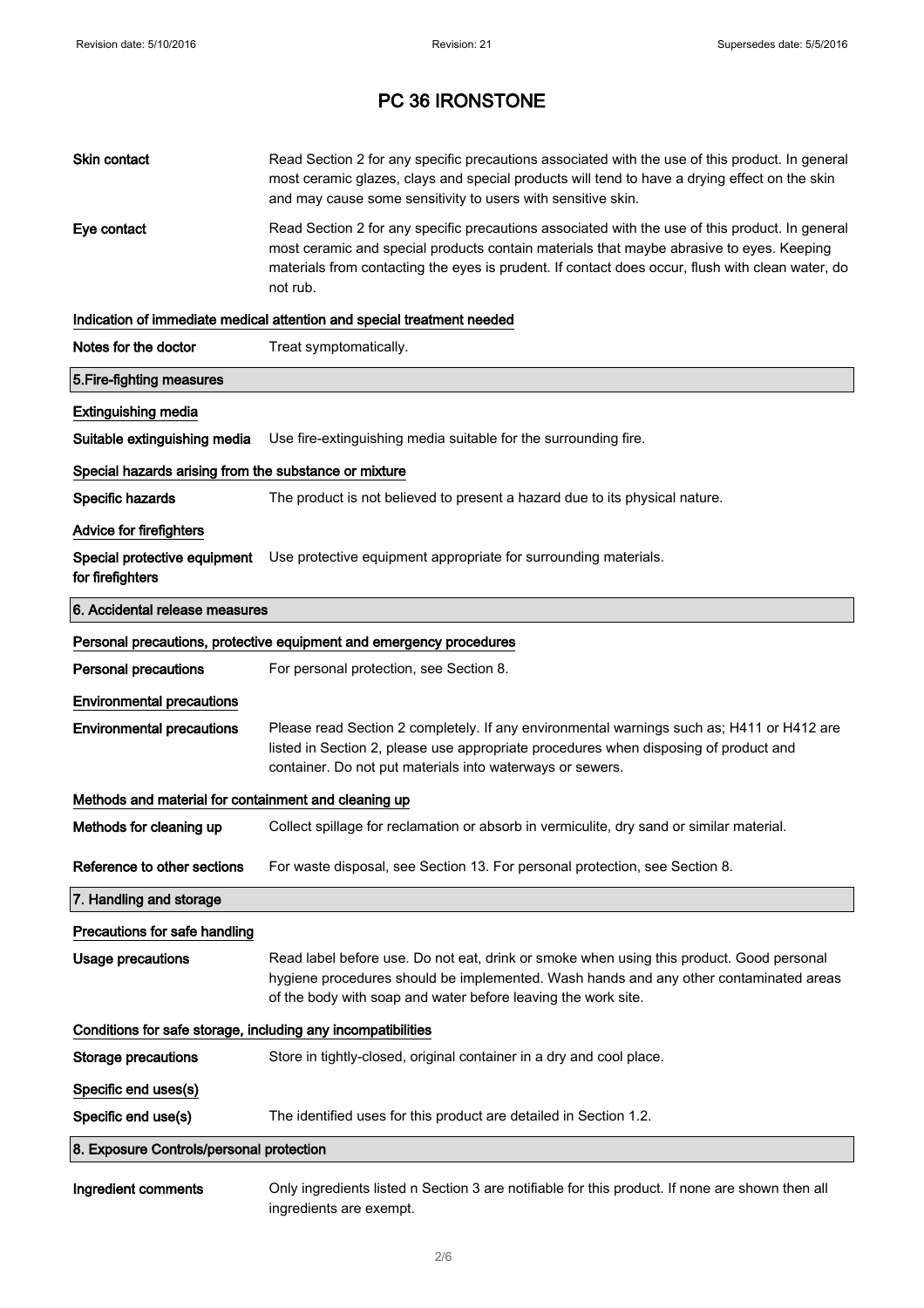## Exposure controls

| Appropriate engineering<br>controls | No specific ventilations requirements unless the "FAN" pictogram is shown above or specified<br>in Section 2.                                                                                                        |
|-------------------------------------|----------------------------------------------------------------------------------------------------------------------------------------------------------------------------------------------------------------------|
| Eye/face protection                 | No specific eye protection required unless the "EYE PROTECTION" pictogram is shown<br>above or specified in Section 2.                                                                                               |
| Hand protection                     | No specific hand protection required unless the "HAND PROTECTION" pictogram is shown<br>above or specified in Section 2.                                                                                             |
| Hygiene measures                    | Using good personal hygiene practices is always appropriate. Keeping a clean work space,<br>cleaning up properly when done, and not eating, drinking or smoking when using this product.                             |
| Respiratory protection              | No specific respiratory protection required unless the "RESPIRATOR" pictogram is shown<br>above or specified in Section 2. Using the appropriate certified protection for the operation is<br>important if required. |

# 9. Physical and Chemical Properties

# Information on basic physical and chemical properties

| Appearance                                      | Colored liquid.           |
|-------------------------------------------------|---------------------------|
| Color                                           | Various colors.           |
| Odor                                            | Almost odorless.          |
| <b>Odor threshold</b>                           | No information available. |
| рH                                              | $6 - 8$                   |
| <b>Melting point</b>                            | No information available. |
| Initial boiling point and range                 | No information available. |
| Flash point                                     | No information available. |
| <b>Evaporation rate</b>                         | No information available. |
| Flammability (solid, gas)                       | No information available. |
| Upper/lower flammability or<br>explosive limits | No information available. |
| Vapour pressure                                 | No information available. |
| <b>Relative density</b>                         | Greater than 1.0          |
| Solubility(ies)                                 | Not applicable.           |
| <b>Partition coefficient</b>                    | No information available. |
| Auto-ignition temperature                       | Not applicable.           |
| <b>Decomposition Temperature</b>                | No information available. |
| <b>Viscosity</b>                                | No information available. |
| <b>Explosive properties</b>                     | none                      |
| <b>Oxidising properties</b>                     | none                      |
| Other information                               | Not applicable.           |
| 10. Stability and reactivity                    |                           |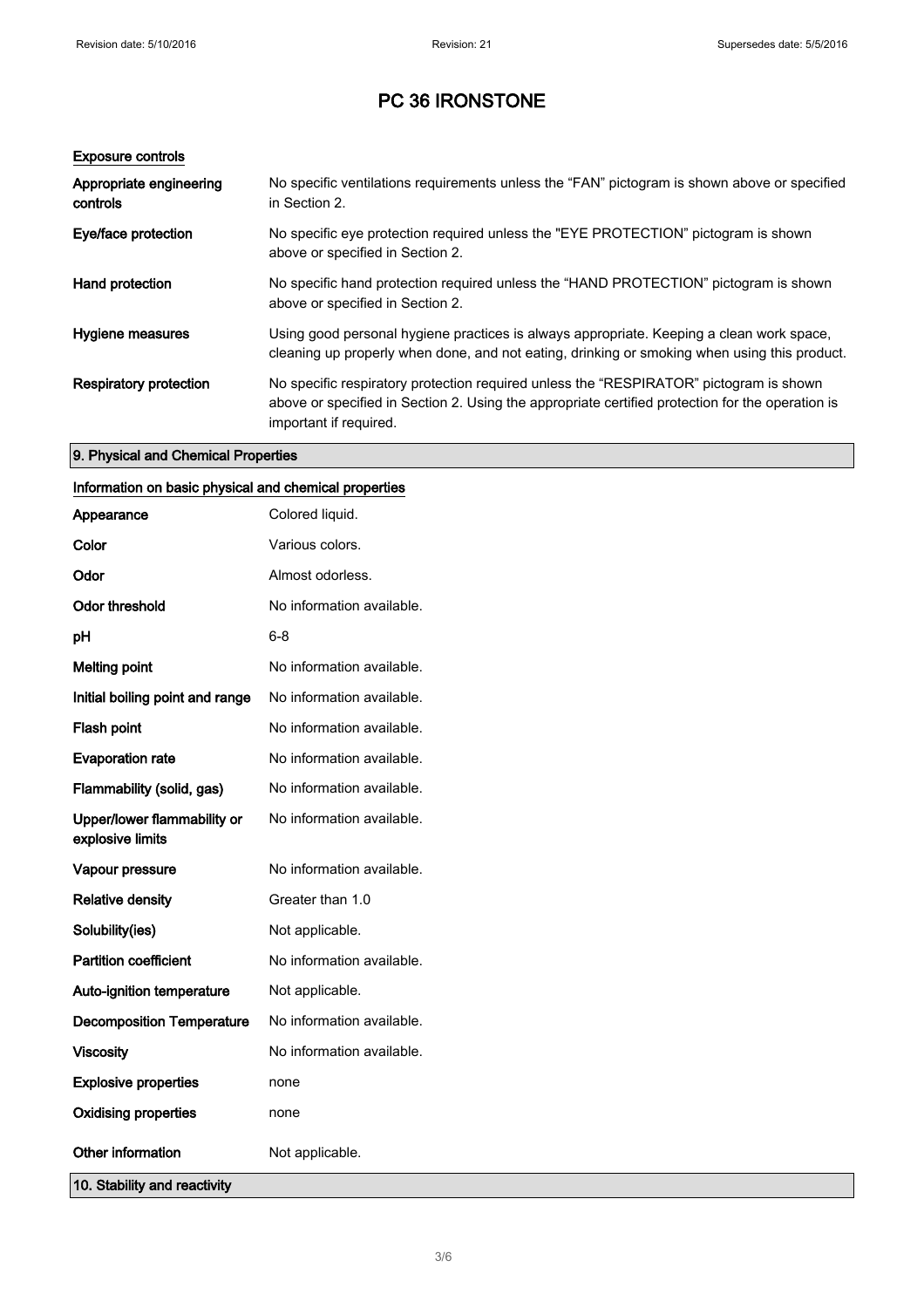| Reactivity                            | There are no known reactivity hazards associated with this product.                                                                                                                                                                            |
|---------------------------------------|------------------------------------------------------------------------------------------------------------------------------------------------------------------------------------------------------------------------------------------------|
| <b>Stability</b>                      | No particular stability concerns.                                                                                                                                                                                                              |
| Possibility of hazardous<br>reactions | None known.                                                                                                                                                                                                                                    |
| <b>Conditions to avoid</b>            | None known.                                                                                                                                                                                                                                    |
| Materials to avoid                    | None known.                                                                                                                                                                                                                                    |
| Hazardous decomposition<br>products   | None known.                                                                                                                                                                                                                                    |
| 11. Toxicological information         |                                                                                                                                                                                                                                                |
| Information on toxicological effects  |                                                                                                                                                                                                                                                |
| <b>Toxicological effects</b>          | Please read Section 2 thoroughly to understand the toxicological risks, (if any) and<br>precautions for safe use (if any).                                                                                                                     |
| Skin corrosion/irritation             |                                                                                                                                                                                                                                                |
| Skin sensitization                    |                                                                                                                                                                                                                                                |
| <b>Skin sensitisation</b>             | Please read Section 2 thoroughly to understand the toxicological risks (if any) and precautions<br>for safe use (if any).                                                                                                                      |
| Eye contact                           | May cause temporary eye irritation.                                                                                                                                                                                                            |
| 12. Ecological Information            |                                                                                                                                                                                                                                                |
| Ecotoxicity                           | Please read Section 2 completely. If any environmental warnings such as; H411 or H412 are<br>listed in Section 2, please use appropriate procedures when disposing of product and<br>container. Do not put materials into waterways or sewers. |
| <b>Toxicity</b>                       |                                                                                                                                                                                                                                                |
| <b>Toxicity</b>                       | Please read Section 2 completely. If any environmental warnings such as; H411 or H412 are<br>listed in Section 2, please use appropriate procedures when disposing of product and<br>container. Do not put materials into waterways or sewers. |
| Persistence and degradability         |                                                                                                                                                                                                                                                |
| Persistence and degradability         | No data available.                                                                                                                                                                                                                             |
| Biodegradation                        | Not inherently biodegradable.                                                                                                                                                                                                                  |
| <b>Bioaccumulative potential</b>      |                                                                                                                                                                                                                                                |
| <b>Partition coefficient</b>          | No information available.                                                                                                                                                                                                                      |
| Mobility in soil                      |                                                                                                                                                                                                                                                |
| <b>Mobility</b>                       | Semi-mobile.                                                                                                                                                                                                                                   |
| Results of PBT and vPvB assessment    |                                                                                                                                                                                                                                                |
| Results of PBT and vPvB<br>assessment | This product does not contain any substances classified as PBT or vPvB.                                                                                                                                                                        |
| Other adverse effects                 |                                                                                                                                                                                                                                                |
| Other adverse effects                 | None known.                                                                                                                                                                                                                                    |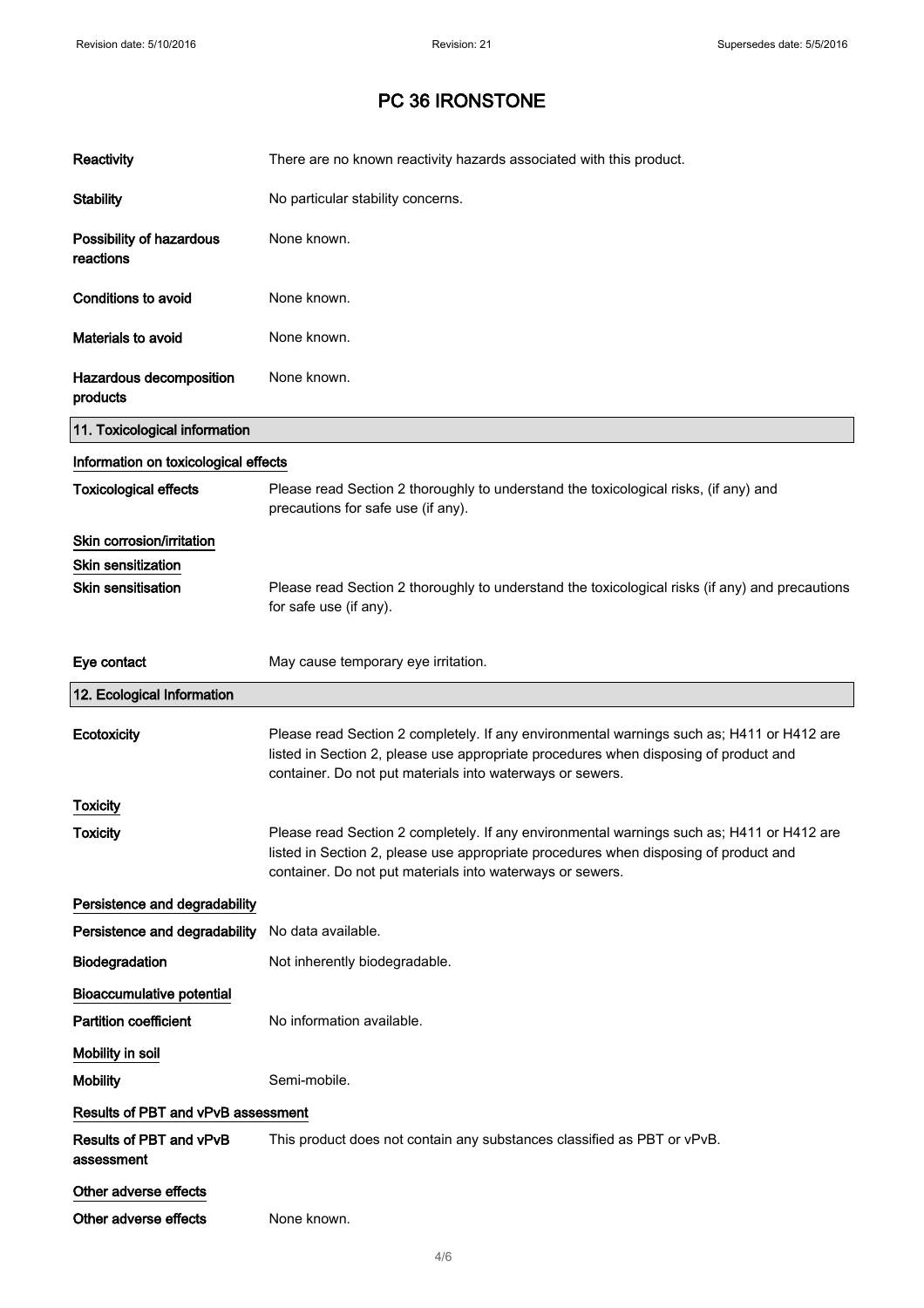| 13. Disposal considerations |                                                                                                                                                                                              |
|-----------------------------|----------------------------------------------------------------------------------------------------------------------------------------------------------------------------------------------|
| Waste treatment methods     |                                                                                                                                                                                              |
| General information         | Dispose of waste product or used containers in accordance with local regulations When<br>handling waste, the safety precautions applying to handling of the product should be<br>considered. |
| 14. Transport information   |                                                                                                                                                                                              |
|                             |                                                                                                                                                                                              |

General The product is not covered by international regulations on the transport of dangerous goods (IMDG, IATA, DoT).

### UN Number

Not applicable.

### UN proper shipping name

Not applicable.

### Transport hazard class(es)

No transport warning sign required.

### Packing group

Not applicable.

## Environmental hazards

### Environmentally Hazardous Substance

Please refer to Section 2 for any environmental hazards associated with this product. If H411/H412 warnings are shown then please verify packaging and labeling requirements for larger volumes.

#### Special precautions for user

Not applicable.

## Transport in bulk according to Not applicable. Annex II of MARPOL 73/78 and the IBC Code

#### 15. Regulatory information

#### US State Regulations

California Proposition 65 Carcinogens and Reproductive Toxins None of the ingredients are listed or exempt.

# Inventories

Canada - DSL/NDSL All the ingredients are listed or exempt.

# US - TSCA

All the ingredients are listed or exempt.

# US - TSCA 12(b) Export Notification

All the ingredients are listed or exempt.

# 16. Other information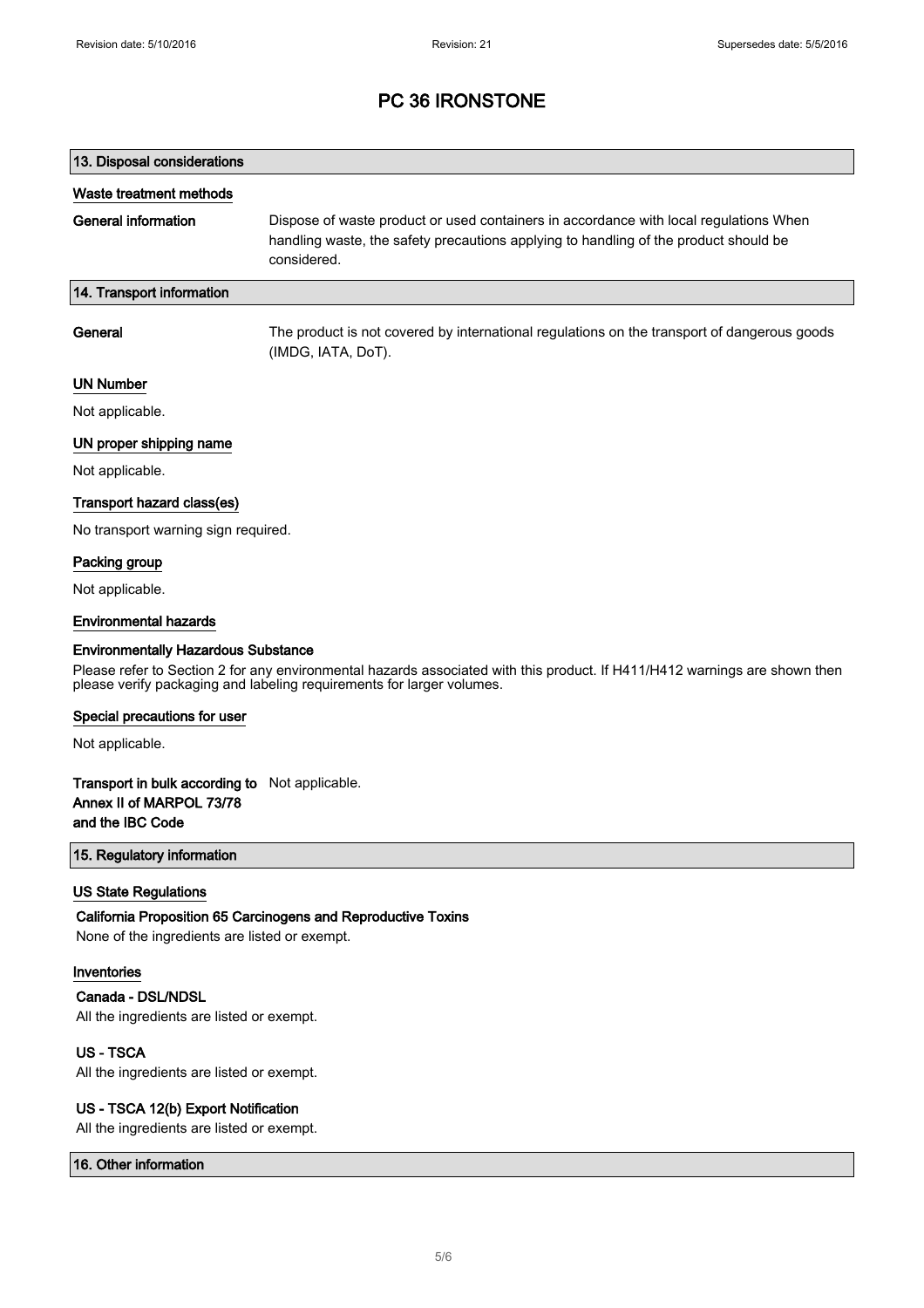| General information  | The following are the top 5 materials by weight listed for New Jersey (if applicable):- Water<br>7732-18-5, Feldspar68476-25-5, Non Lead Frit65997-18-4, Nepheline Syenite37244-96-5<br>Gillespie Borate |
|----------------------|----------------------------------------------------------------------------------------------------------------------------------------------------------------------------------------------------------|
| <b>Revision date</b> | 5/10/2016                                                                                                                                                                                                |
| <b>Revision</b>      | 21                                                                                                                                                                                                       |
| Supersedes date      | 5/5/2016                                                                                                                                                                                                 |
| SDS No.              | 5436                                                                                                                                                                                                     |

This information relates only to the specific material designated and may not be valid for such material used in combination with any other materials or in any process. Such information is, to the best of the company's knowledge and belief, accurate and reliable as of the date indicated. However, no warranty, guarantee or representation is made to its accuracy, reliability or completeness. It is the user's responsibility to satisfy himself as to the suitability of such information for his own particular use.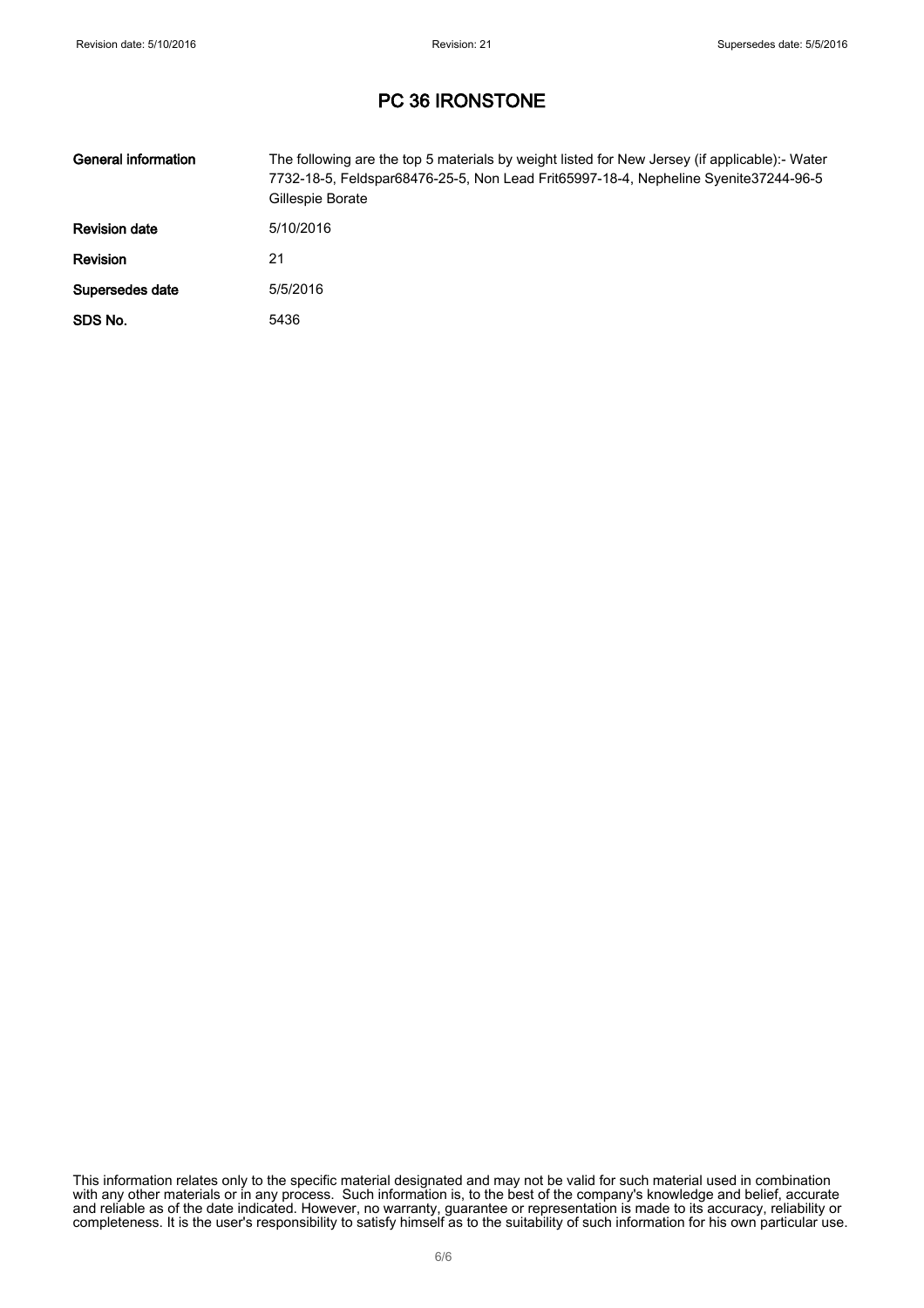# SAFETY DATA SHEET PC 25 TEXTURED TURQUOISE

| 1. Identification                                       |                                                                                                                                                                                                                                                                                                                                                                                                                                             |
|---------------------------------------------------------|---------------------------------------------------------------------------------------------------------------------------------------------------------------------------------------------------------------------------------------------------------------------------------------------------------------------------------------------------------------------------------------------------------------------------------------------|
| <b>Product identifier</b>                               |                                                                                                                                                                                                                                                                                                                                                                                                                                             |
| <b>Product name</b>                                     | PC 25 TEXTURED TURQUOISE                                                                                                                                                                                                                                                                                                                                                                                                                    |
| <b>Product number</b>                                   | PC 25 TEXTURED TURQUOISE                                                                                                                                                                                                                                                                                                                                                                                                                    |
| Recommended use of the chemical and restrictions on use |                                                                                                                                                                                                                                                                                                                                                                                                                                             |
| Application                                             | ceramic glaze                                                                                                                                                                                                                                                                                                                                                                                                                               |
| Details of the supplier of the safety data sheet        |                                                                                                                                                                                                                                                                                                                                                                                                                                             |
| Supplier                                                | American Art Clay Co Inc<br>6060 Guion Road<br>Indianapolis,<br>IN 46254-1222<br><b>USA</b><br>+1 317 244 6871                                                                                                                                                                                                                                                                                                                              |
| Emergency telephone number                              |                                                                                                                                                                                                                                                                                                                                                                                                                                             |
| <b>Emergency telephone</b>                              | 1 317 244 6871 Mon-Fri, 0900-1700 EST                                                                                                                                                                                                                                                                                                                                                                                                       |
| 2. Hazard(s) identification                             |                                                                                                                                                                                                                                                                                                                                                                                                                                             |
| Classification of the substance or mixture              |                                                                                                                                                                                                                                                                                                                                                                                                                                             |
| <b>Physical hazards</b>                                 | Not Classified                                                                                                                                                                                                                                                                                                                                                                                                                              |
| <b>Health hazards</b>                                   | Acute Tox. 4 - H302                                                                                                                                                                                                                                                                                                                                                                                                                         |
| Label elements                                          |                                                                                                                                                                                                                                                                                                                                                                                                                                             |
| Pictogram                                               |                                                                                                                                                                                                                                                                                                                                                                                                                                             |
| Signal word                                             | Warning                                                                                                                                                                                                                                                                                                                                                                                                                                     |
| <b>Hazard statements</b>                                | H302 Harmful if swallowed                                                                                                                                                                                                                                                                                                                                                                                                                   |
| <b>Precautionary statements</b>                         | P264 Wash contaminated skin thoroughly after handling.<br>P270 Do not eat, drink or smoke when using this product.<br>P301+P310 If swallowed: Immediately call a poison center/doctor.<br>P330 Rinse mouth.<br>P501 Dispose of contents/container in accordance with national regulations.                                                                                                                                                  |
| Supplemental label<br>information                       | WARNING: MAY BE HARMFUL IF SWALLOWED, Contains: COPPER. PRECAUTIONS:<br>Keep in original container. Wash hands immediately after use. When using do not eat, drink or<br>smoke. NOT FOR SPRAY APPLICATION. NOT FOR USE IN HEALTH CARE FACILITIES.<br>KEEP OUT OF REACH OF CHILDREN. FIRST AID TREATMENT: If swallowed get prompt<br>medical attention. For further information, contact a national poison control number; 800-222-<br>1222. |
| Other hazards                                           |                                                                                                                                                                                                                                                                                                                                                                                                                                             |
| none present                                            |                                                                                                                                                                                                                                                                                                                                                                                                                                             |

3. Composition/information on ingredients

### Mixtures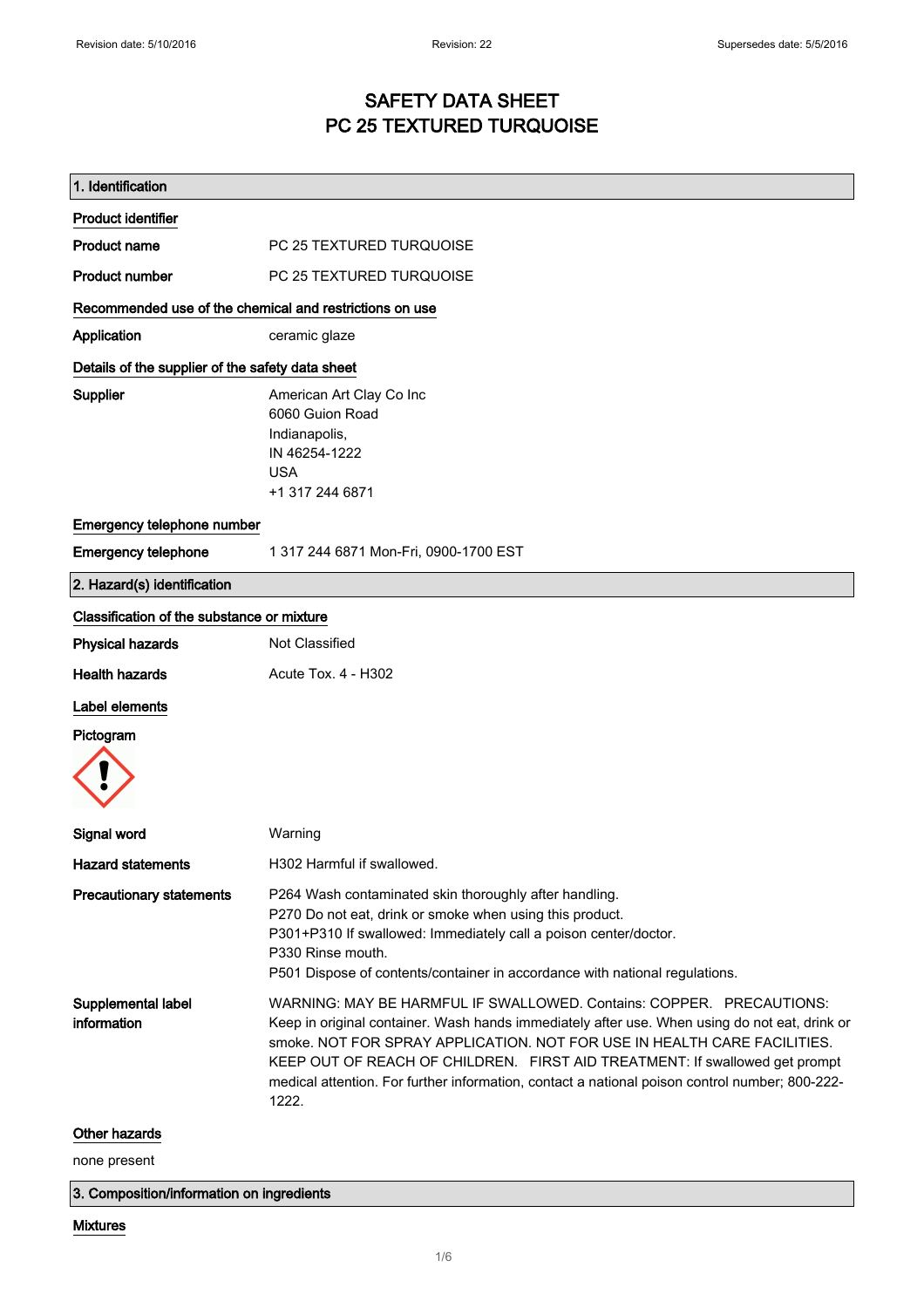| copper carb                                                                               | $1 - 5%$                                                                                                                                                                                                                                                                                                    |  |  |
|-------------------------------------------------------------------------------------------|-------------------------------------------------------------------------------------------------------------------------------------------------------------------------------------------------------------------------------------------------------------------------------------------------------------|--|--|
| CAS number: 7492-68-4                                                                     |                                                                                                                                                                                                                                                                                                             |  |  |
| Classification<br>Skin Irrit. 2 - H315<br>Eye Irrit. 2A - H319<br><b>STOT SE 3 - H335</b> |                                                                                                                                                                                                                                                                                                             |  |  |
|                                                                                           | The Full Text for all Hazard Statements are Displayed in Section 16.                                                                                                                                                                                                                                        |  |  |
| <b>Composition comments</b>                                                               | Only ingredients listed above are notifiable for this product. If none are shown then all<br>ingredients are exempt.                                                                                                                                                                                        |  |  |
| 4. First-aid measures                                                                     |                                                                                                                                                                                                                                                                                                             |  |  |
| Description of first aid measures                                                         |                                                                                                                                                                                                                                                                                                             |  |  |
| Inhalation                                                                                | Unlikely route of exposure as the product does not contain volatile substances                                                                                                                                                                                                                              |  |  |
| Ingestion                                                                                 | Do not induce vomiting. Rinse mouth thoroughly with water. Give a few small glasses of water<br>or milk to drink. Get medical attention if any discomfort continues.                                                                                                                                        |  |  |
| <b>Skin Contact</b>                                                                       | Wash skin thoroughly with soap and water.                                                                                                                                                                                                                                                                   |  |  |
| Eye contact                                                                               | Rinse with water.                                                                                                                                                                                                                                                                                           |  |  |
|                                                                                           | Most important symptoms and effects, both acute and delayed                                                                                                                                                                                                                                                 |  |  |
| Ingestion                                                                                 | Read Section 2 for any specific precautions associated with the use of this product. Products<br>with specific warnings about ingestion will give guidance there.                                                                                                                                           |  |  |
| <b>Skin contact</b>                                                                       | Read Section 2 for any specific precautions associated with the use of this product. In general<br>most ceramic glazes, clays and special products will tend to have a drying effect on the skin<br>and may cause some sensitivity to users with sensitive skin.                                            |  |  |
| Eye contact                                                                               | Read Section 2 for any specific precautions associated with the use of this product. In general<br>most ceramic and special products contain materials that maybe abrasive to eyes. Keeping<br>materials from contacting the eyes is prudent. If contact does occur, flush with clean water, do<br>not rub. |  |  |
|                                                                                           | Indication of immediate medical attention and special treatment needed                                                                                                                                                                                                                                      |  |  |
| Notes for the doctor                                                                      | Treat symptomatically.                                                                                                                                                                                                                                                                                      |  |  |
| 5. Fire-fighting measures                                                                 |                                                                                                                                                                                                                                                                                                             |  |  |
| <b>Extinguishing media</b>                                                                |                                                                                                                                                                                                                                                                                                             |  |  |
| Suitable extinguishing media                                                              | Use fire-extinguishing media suitable for the surrounding fire.                                                                                                                                                                                                                                             |  |  |
| Special hazards arising from the substance or mixture                                     |                                                                                                                                                                                                                                                                                                             |  |  |
| Specific hazards                                                                          | The product is not believed to present a hazard due to its physical nature.                                                                                                                                                                                                                                 |  |  |
| Advice for firefighters                                                                   |                                                                                                                                                                                                                                                                                                             |  |  |
| Special protective equipment<br>for firefighters                                          | Use protective equipment appropriate for surrounding materials.                                                                                                                                                                                                                                             |  |  |
| 6. Accidental release measures                                                            |                                                                                                                                                                                                                                                                                                             |  |  |
|                                                                                           | Personal precautions, protective equipment and emergency procedures                                                                                                                                                                                                                                         |  |  |

Personal precautions For personal protection, see Section 8.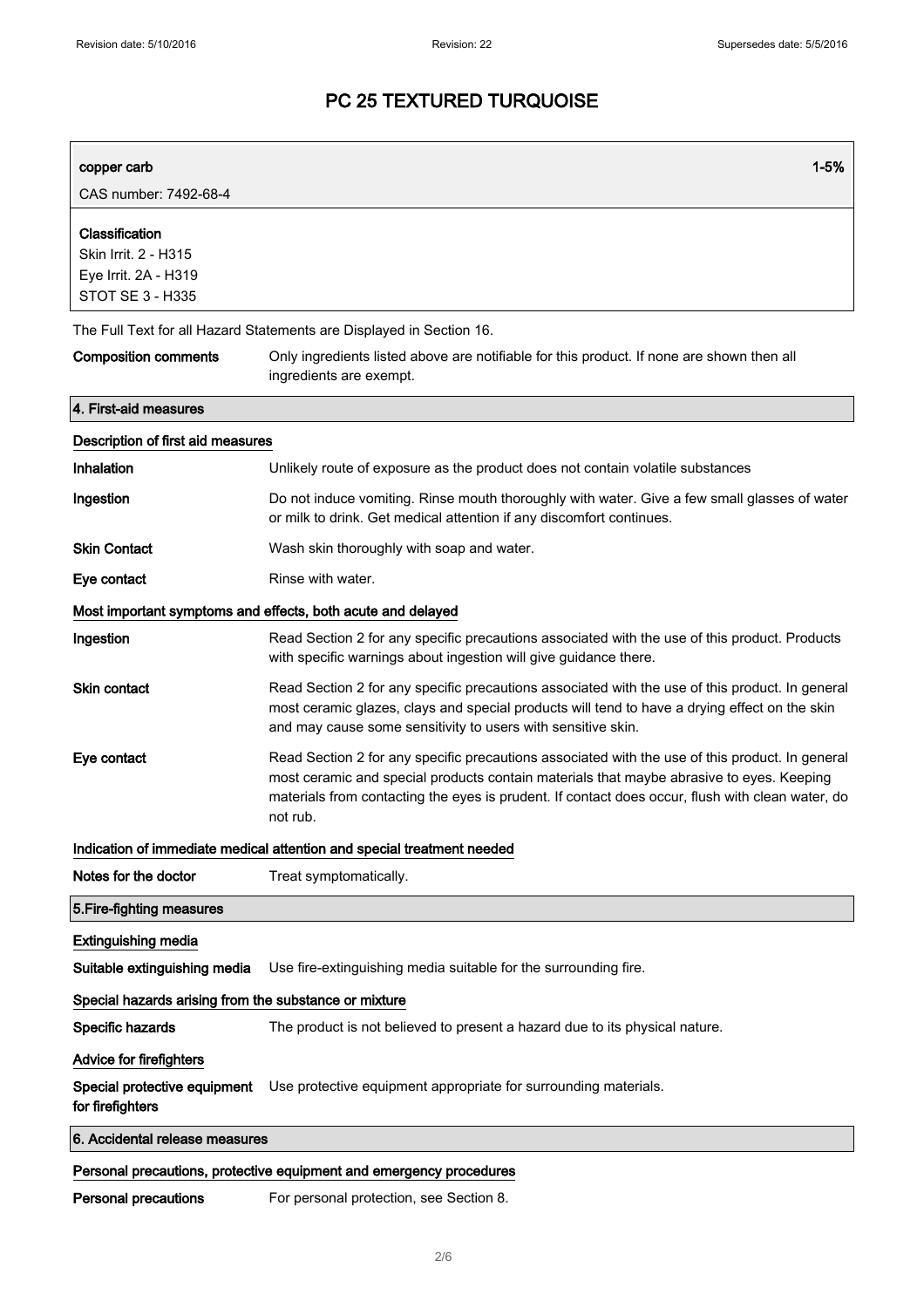| <b>Environmental precautions</b>                             |                                                                                                                                                                                                                                                    |  |
|--------------------------------------------------------------|----------------------------------------------------------------------------------------------------------------------------------------------------------------------------------------------------------------------------------------------------|--|
| <b>Environmental precautions</b>                             | Please read Section 2 completely. If any environmental warnings such as; H411 or H412 are<br>listed in Section 2, please use appropriate procedures when disposing of product and<br>container. Do not put materials into waterways or sewers.     |  |
| Methods and material for containment and cleaning up         |                                                                                                                                                                                                                                                    |  |
| Methods for cleaning up                                      | Collect spillage for reclamation or absorb in vermiculite, dry sand or similar material.                                                                                                                                                           |  |
| Reference to other sections                                  | For waste disposal, see Section 13. For personal protection, see Section 8.                                                                                                                                                                        |  |
| 7. Handling and storage                                      |                                                                                                                                                                                                                                                    |  |
| Precautions for safe handling                                |                                                                                                                                                                                                                                                    |  |
| <b>Usage precautions</b>                                     | Read label before use. Do not eat, drink or smoke when using this product. Good personal<br>hygiene procedures should be implemented. Wash hands and any other contaminated areas<br>of the body with soap and water before leaving the work site. |  |
| Conditions for safe storage, including any incompatibilities |                                                                                                                                                                                                                                                    |  |
| <b>Storage precautions</b>                                   | Store in tightly-closed, original container in a dry and cool place.                                                                                                                                                                               |  |
| Specific end uses(s)                                         |                                                                                                                                                                                                                                                    |  |
| Specific end use(s)                                          | The identified uses for this product are detailed in Section 1.2.                                                                                                                                                                                  |  |
| 8. Exposure Controls/personal protection                     |                                                                                                                                                                                                                                                    |  |
| Ingredient comments                                          | Only ingredients listed n Section 3 are notifiable for this product. If none are shown then all<br>ingredients are exempt.                                                                                                                         |  |
| <b>Exposure controls</b>                                     |                                                                                                                                                                                                                                                    |  |
| Appropriate engineering<br>controls                          | No specific ventilations requirements unless the "FAN" pictogram is shown above or specified<br>in Section 2.                                                                                                                                      |  |
| Eye/face protection                                          | No specific eye protection required unless the "EYE PROTECTION" pictogram is shown<br>above or specified in Section 2.                                                                                                                             |  |
| Hand protection                                              | No specific hand protection required unless the "HAND PROTECTION" pictogram is shown<br>above or specified in Section 2.                                                                                                                           |  |
| Hygiene measures                                             | Using good personal hygiene practices is always appropriate. Keeping a clean work space,<br>cleaning up properly when done, and not eating, drinking or smoking when using this product.                                                           |  |
| <b>Respiratory protection</b>                                | No specific respiratory protection required unless the "RESPIRATOR" pictogram is shown<br>above or specified in Section 2. Using the appropriate certified protection for the operation is<br>important if required.                               |  |
|                                                              |                                                                                                                                                                                                                                                    |  |

# Information on basic physical and chemical properties

| Appearance     | Colored liquid.           |
|----------------|---------------------------|
| Color          | Various colors.           |
| Odor           | Almost odorless.          |
| Odor threshold | No information available. |
| рH             | 6-8                       |
| Melting point  | No information available. |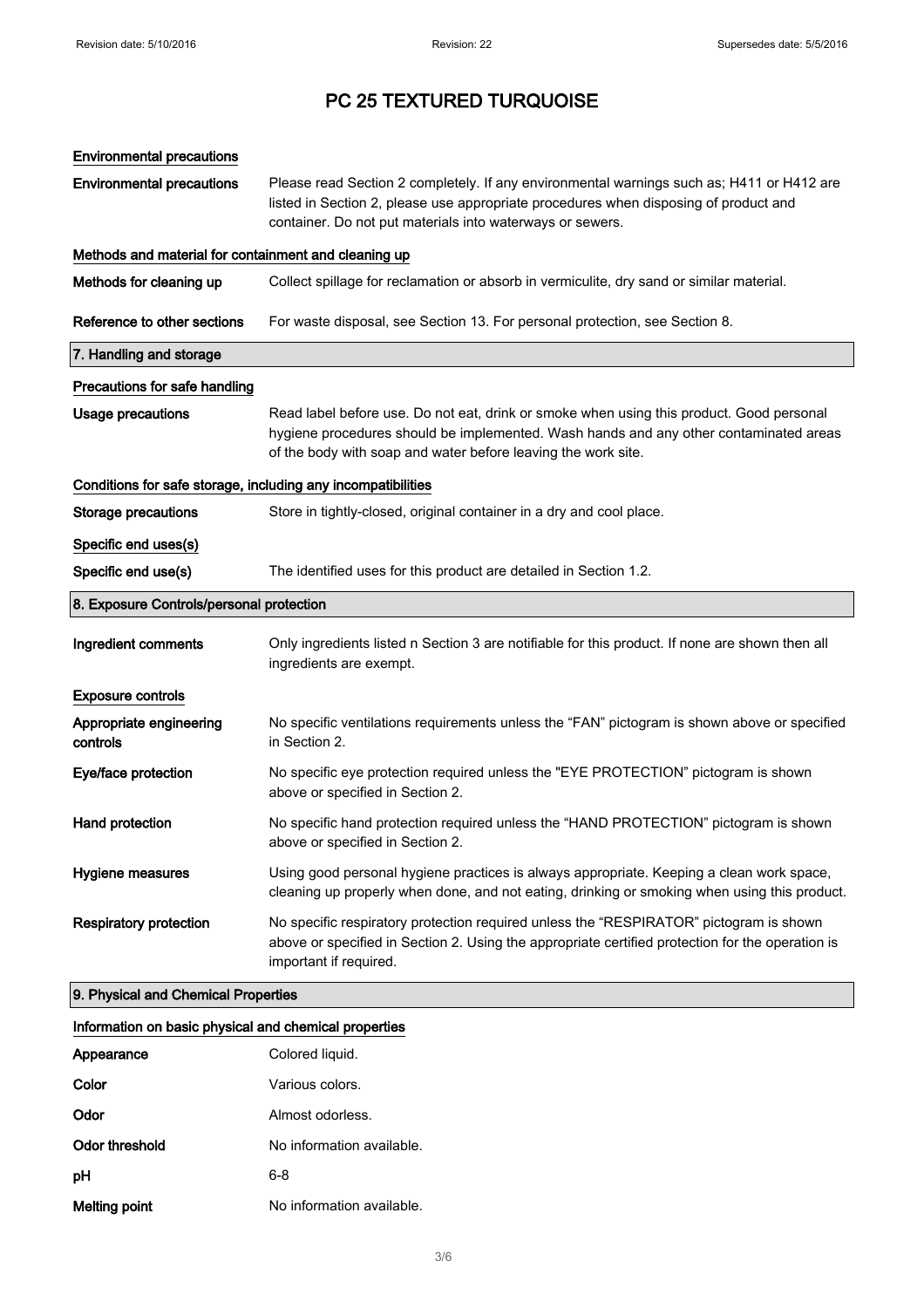| Initial boiling point and range                                            | No information available.                                                                                                  |
|----------------------------------------------------------------------------|----------------------------------------------------------------------------------------------------------------------------|
| Flash point                                                                | No information available.                                                                                                  |
| <b>Evaporation rate</b>                                                    | No information available.                                                                                                  |
| Flammability (solid, gas)                                                  | No information available.                                                                                                  |
| Upper/lower flammability or<br>explosive limits                            | No information available.                                                                                                  |
| Vapour pressure                                                            | No information available.                                                                                                  |
| <b>Relative density</b>                                                    | Greater than 1.0                                                                                                           |
| Solubility(ies)                                                            | Not applicable.                                                                                                            |
| <b>Partition coefficient</b>                                               | No information available.                                                                                                  |
| Auto-ignition temperature                                                  | Not applicable.                                                                                                            |
| <b>Decomposition Temperature</b>                                           | No information available.                                                                                                  |
| <b>Viscosity</b>                                                           | No information available.                                                                                                  |
| <b>Explosive properties</b>                                                | none                                                                                                                       |
| <b>Oxidising properties</b>                                                | none                                                                                                                       |
| Other information                                                          | Not applicable.                                                                                                            |
| 10. Stability and reactivity                                               |                                                                                                                            |
| Reactivity                                                                 | There are no known reactivity hazards associated with this product.                                                        |
| <b>Stability</b>                                                           | No particular stability concerns.                                                                                          |
| Possibility of hazardous<br>reactions                                      | None known.                                                                                                                |
| Conditions to avoid                                                        | None known.                                                                                                                |
| Materials to avoid                                                         | None known.                                                                                                                |
| Hazardous decomposition<br>products                                        | None known.                                                                                                                |
| 11. Toxicological information                                              |                                                                                                                            |
| Information on toxicological effects                                       |                                                                                                                            |
| <b>Toxicological effects</b>                                               | Please read Section 2 thoroughly to understand the toxicological risks, (if any) and<br>precautions for safe use (if any). |
| Acute toxicity - oral<br>ATE oral (mg/kg)                                  | 500.0                                                                                                                      |
| Acute toxicity - inhalation<br><b>ATE inhalation (dusts/mists</b><br>mg/l) | 68.49                                                                                                                      |
| Skin corrosion/irritation<br>Skin sensitization                            |                                                                                                                            |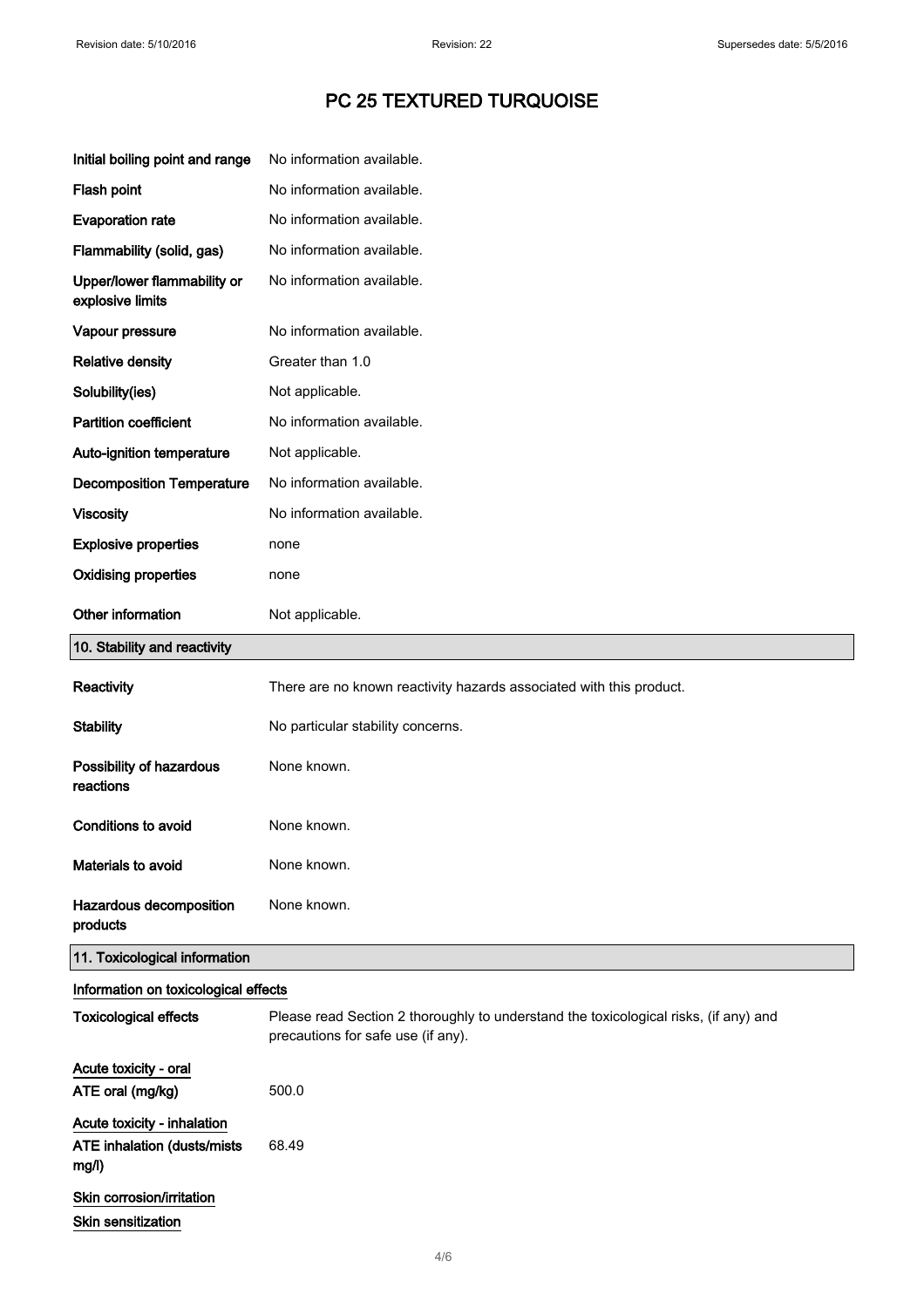| Skin sensitisation                    | Please read Section 2 thoroughly to understand the toxicological risks (if any) and precautions<br>for safe use (if any).                                                                                                                      |  |
|---------------------------------------|------------------------------------------------------------------------------------------------------------------------------------------------------------------------------------------------------------------------------------------------|--|
| Eye contact                           | May cause temporary eye irritation.                                                                                                                                                                                                            |  |
| 12. Ecological Information            |                                                                                                                                                                                                                                                |  |
| Ecotoxicity                           | Please read Section 2 completely. If any environmental warnings such as; H411 or H412 are<br>listed in Section 2, please use appropriate procedures when disposing of product and<br>container. Do not put materials into waterways or sewers. |  |
| <b>Toxicity</b>                       |                                                                                                                                                                                                                                                |  |
| <b>Toxicity</b>                       | Please read Section 2 completely. If any environmental warnings such as; H411 or H412 are<br>listed in Section 2, please use appropriate procedures when disposing of product and<br>container. Do not put materials into waterways or sewers. |  |
| Persistence and degradability         |                                                                                                                                                                                                                                                |  |
| Persistence and degradability         | No data available.                                                                                                                                                                                                                             |  |
| Biodegradation                        | Not inherently biodegradable.                                                                                                                                                                                                                  |  |
| <b>Bioaccumulative potential</b>      |                                                                                                                                                                                                                                                |  |
| <b>Partition coefficient</b>          | No information available.                                                                                                                                                                                                                      |  |
| Mobility in soil                      |                                                                                                                                                                                                                                                |  |
| <b>Mobility</b>                       | Semi-mobile.                                                                                                                                                                                                                                   |  |
| Results of PBT and vPvB assessment    |                                                                                                                                                                                                                                                |  |
| Results of PBT and vPvB<br>assessment | This product does not contain any substances classified as PBT or vPvB.                                                                                                                                                                        |  |
| Other adverse effects                 |                                                                                                                                                                                                                                                |  |
| Other adverse effects                 | None known.                                                                                                                                                                                                                                    |  |
| 13. Disposal considerations           |                                                                                                                                                                                                                                                |  |
| Waste treatment methods               |                                                                                                                                                                                                                                                |  |
| <b>General information</b>            | Dispose of waste product or used containers in accordance with local regulations When<br>handling waste, the safety precautions applying to handling of the product should be<br>considered.                                                   |  |
| 14. Transport information             |                                                                                                                                                                                                                                                |  |
| General                               | The product is not covered by international regulations on the transport of dangerous goods<br>(IMDG, IATA, DoT).                                                                                                                              |  |
| <b>UN Number</b>                      |                                                                                                                                                                                                                                                |  |
| Not applicable.                       |                                                                                                                                                                                                                                                |  |
| UN proper shipping name               |                                                                                                                                                                                                                                                |  |
| Not applicable.                       |                                                                                                                                                                                                                                                |  |
| Transport hazard class(es)            |                                                                                                                                                                                                                                                |  |
| No transport warning sign required.   |                                                                                                                                                                                                                                                |  |

## Packing group